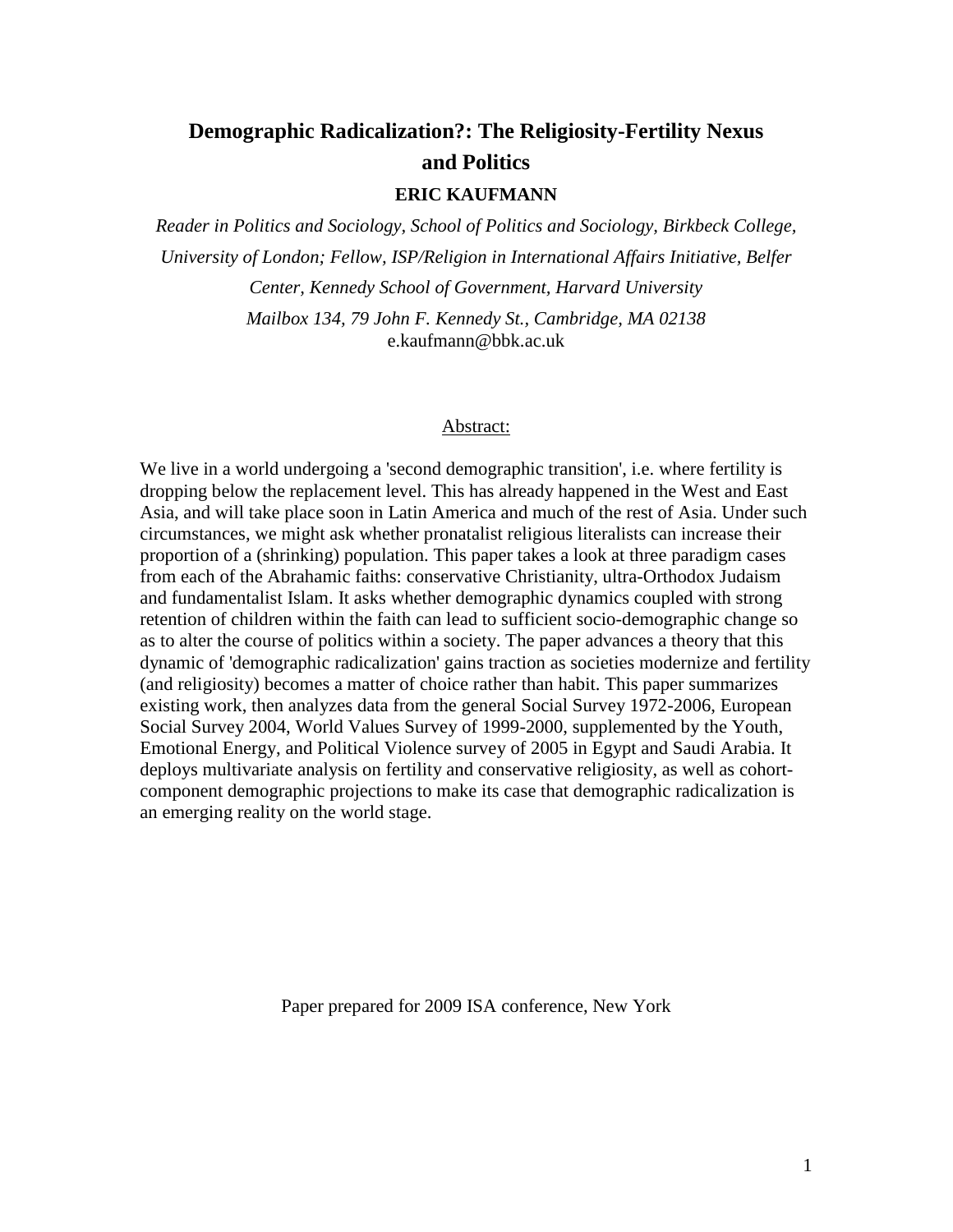#### Introduction

In their masterful and wide-ranging account of religion and politics worldwide, Norris and Inglehart remark:

One of the most central injunctions of virtually all traditional religions is to strengthen the family, to encourage people to have children, to encourage women to stay home and raise children, and to forbid abortion, divorce, or anything that interferes with high rates of reproduction. As a result of these two interlocking trends, rich nations are becoming more secular, *but the world as a whole is becoming more religious*. (Norris and Inglehart 2004: 22-23, emphasis added)

Norris and Inglehart draw our attention to two developments. First, the proportion of the world that is religious is growing. This could be temporary: an artefact of high fertility in religious parts of the world which tend to be poorer than secular Europe and East Asia, and which will fade as the world goes through its demographic transition. There is a great deal of truth in this, but as Norris and Inglehart remind us, religious growth is not merely a coincidence. Hence their second point: the teachings of all major faiths are pronatalist. To the extent that individuals cleave to literalist versions of their faith, we may expect religious pronatalism to increase, which in turn may propel further growth in the population of religious fundamentalists. This raises a potential security issue, which we will explore in a moment, especially in the medium and long term.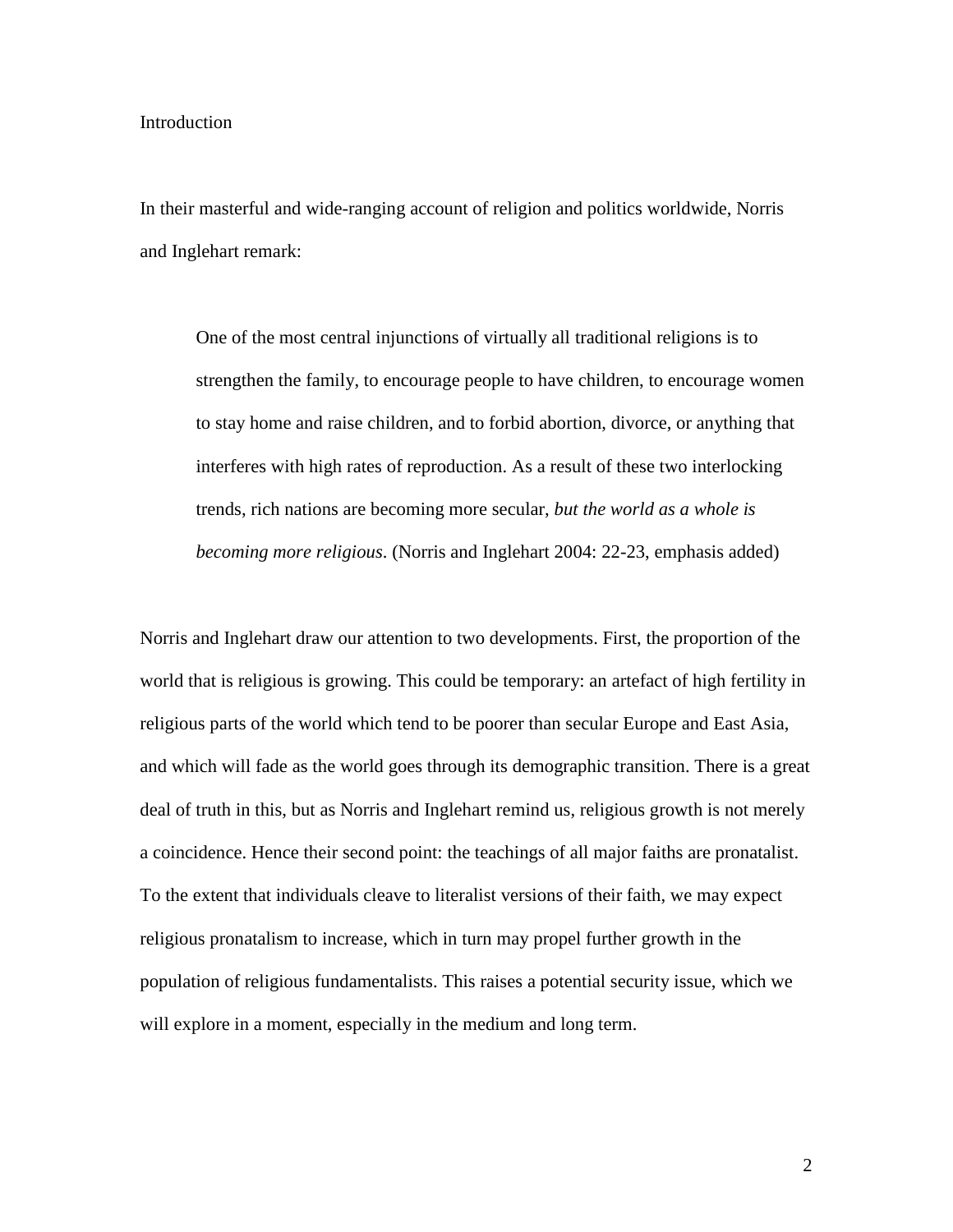Global religious trends are well-documented and exhibit a rise in conservative religiosity. Conservative Judaism, Protestantism and Islam are the leading outriders of this movement, but radical Hinduism and charismatic Catholicism are also on the rise. (Johnson and Barrett 2004; Toft and Shah 2006) These developments inform two major debates. The first concerns secularization (or its reversal), in both its 'public' (i.e. separation of religion from the state) and 'private' (decline of personal piety) dimensions. The second involves international security, whereby the rise of conservative religiosity may enlarge the pool of suppliers of, and/or recruits to, terrorism. This phenomenon, which I term *demographic radicalization*, will be the main focus of this work, though the issue of secularization intersects with it at several junctures.

### Demography and Conflict

 Demographic changes tend to occur more gradually than economic or political shifts, with the exception of migration  $-$  i.e. sudden migrations of refugees to new regions (Palestinians to Lebanon, Hutus to Eastern Congo, Kosovars to Macedonia) leading to instability. Among the long term demographic shifts are changing age and sex structures which can render societies more prone to conflict, especially 'youth bulge' conditions whereby economic and political structures fail to absorb rapidly growing 18-30 year-old populations. (Urdal 2006) Differential population growth between nations, ethnic groups or religions can affect the domestic or international balance of power and also induce moral panics about the loss of identity.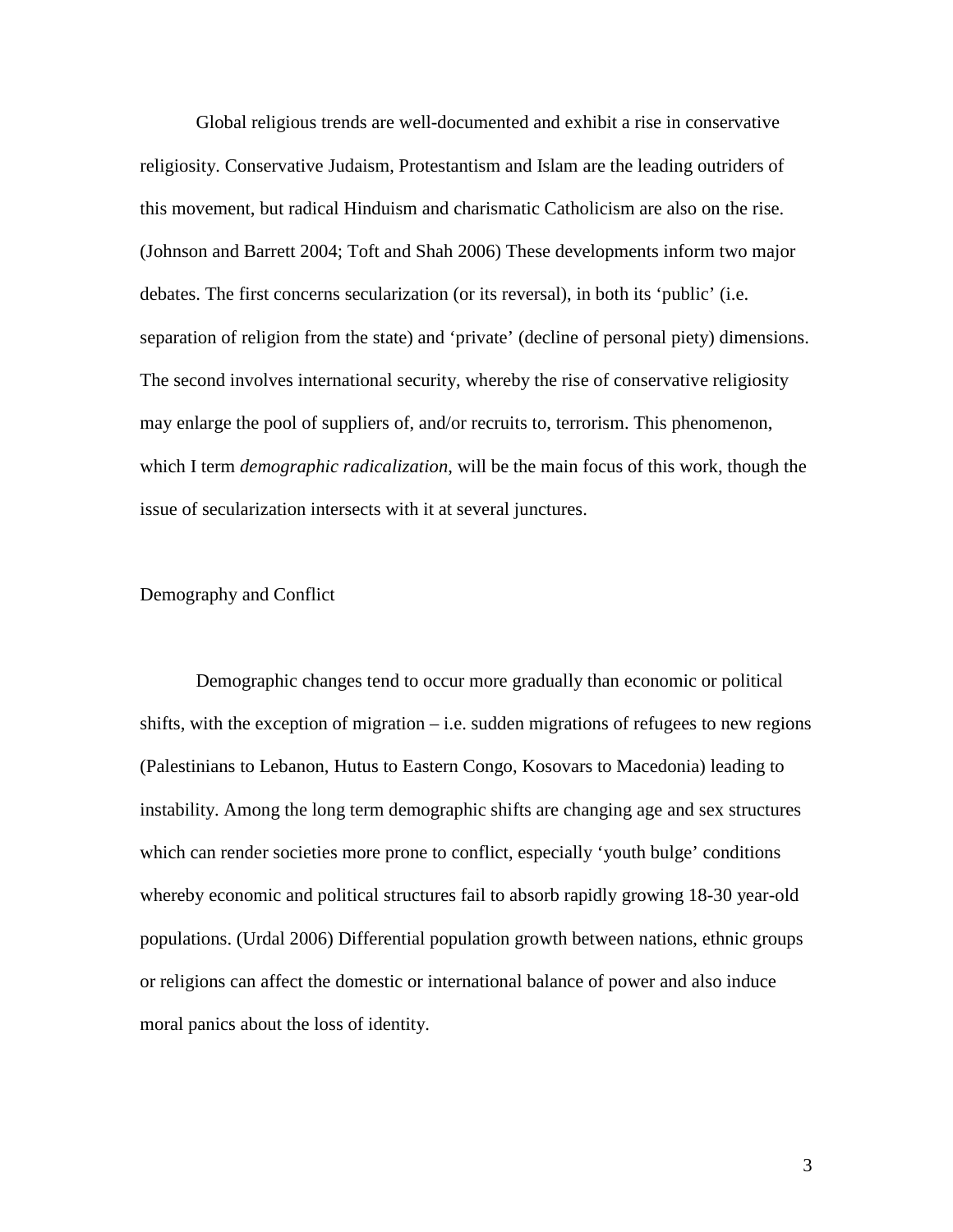There are several reasons why demographic pressures are on the rise. First, modernity leads to demographic transition, but this advances in uneven fashion between and within nations. Much of the developing world has only begun to move through its demographic transition in the past few decades. Uneven transitions produce differential population growth rates between ethnic and national groups which may generate migratory flows due to modern improvements in long-distance transportation and communication. Sociologically, modernity accelerates processes of reflexivity, making nationals and ethnics more aware of their identities and boundaries. (Giddens [1985] 1996) Modern principles of popular sovereignty and democratization simultaneously increase the importance of numbers in politics. When monarchs or dictators control politics, internal ethno-religious balances are virtually irrelevant. Once elections decide politics, the mass mobilisation and growth of one's ethnic, regional or religious base becomes a top priority. This is exemplified by the shift from Shia minority-dominated autocracy to Sunni majority democracy in Iraq: the change in regime type was accompanied by an ethnic/sectarian succession. (Kaufmann and Haklai 2008)

#### Differential Ethnic Population Growth and Violence

Does ethnic change lead to ethnic conflict and possibly even violence? In parts of the world where ethnic boundaries are rigid, assimilation is rare and ethnic endogamy is the rule, ethnic change may fuel conflict. Migration (in and out) and fertility differences lie behind many modern ethnic conflicts. In Northern Ireland, shifts in the balance between Catholic and Protestant have been an unseen driver of antagonisms, raising fears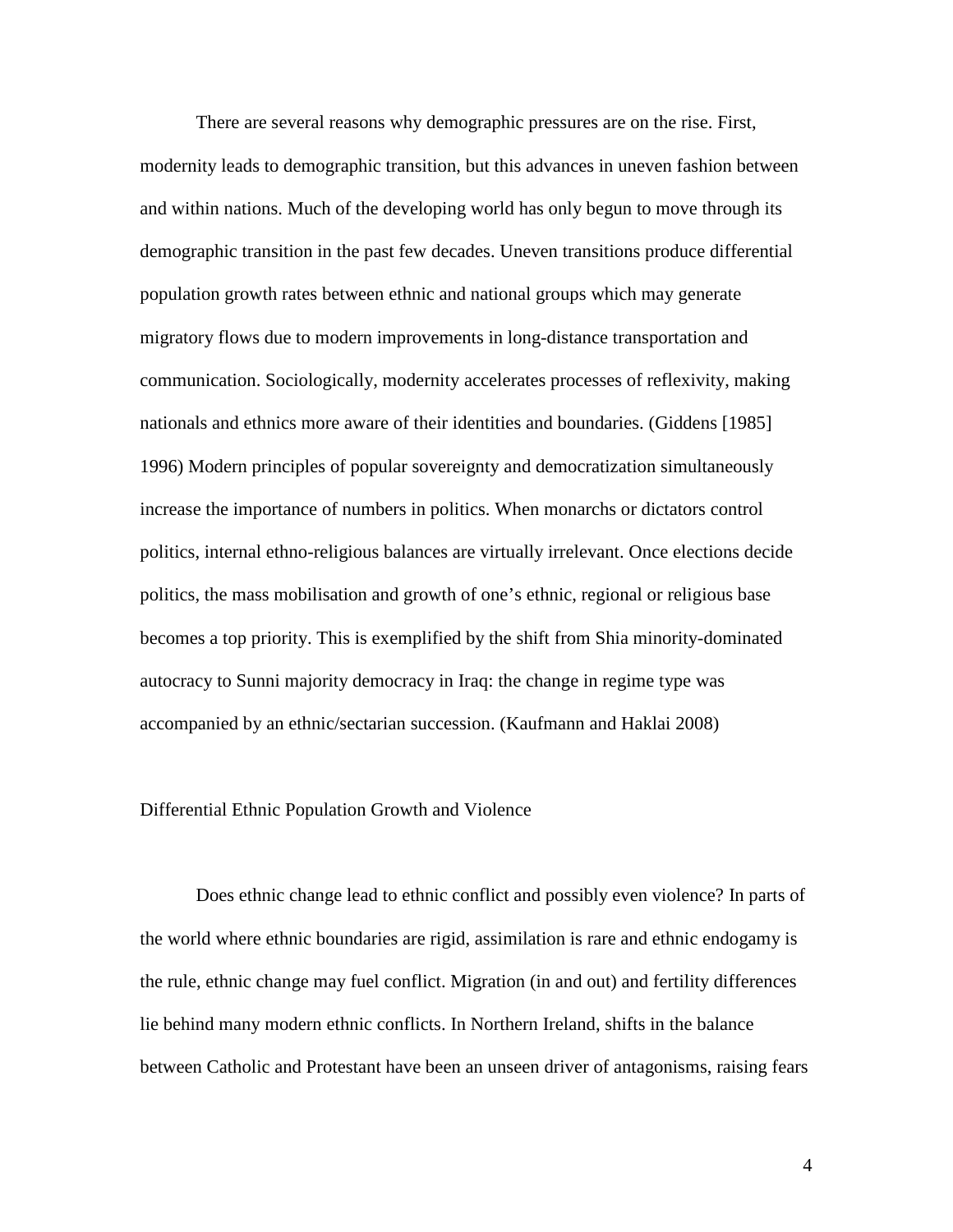among Protestants. This spurred the Protestant-dominated Stormont regime to stall reforms in the hope of encouraging Catholic emigration, which in turn stoked Catholic grievances. (Patterson and Kaufmann 2007) Protestants dominated 65:35 when the province of Northern Ireland was created in 1921. However, the higher Catholic birth rate and reduced Catholic emigration to Britain after 1945 shifted the balance of the population in favour of Catholics. Today, the balance is around 53:47 and Gerry Adams of the Irish republican Sinn Fein party stakes his long-term strategy on the eventual achievement of a Catholic majority in the province. This majority could, according to the provisions of the 1998 Good Friday Agreement, successfully vote for a reunification of Ireland against the wishes of a future Protestant minority. Today, conflict between Protestant Orange marchers and Catholic residents is often caused by the expansion of Catholic population into formerly Protestant or previously uninhabited areas adjacent to marching routes, such as Portadown's Garvaghy Road, the scene of violent confrontations in 1985-7 and 1995-2001. (Kaufmann 2007)

Lebanon, like Northern Ireland, was carved out of a larger entity (Greater Syria being the analogue of Ireland) and was intended to be a Christian-majority state. Over time, however, Christian emigration and higher Muslim fertility altered the population balance to the point where Christians are now an acknowledged minority. This proved so contentious that no census has taken place in the country since 1932. The arrival of large numbers of Palestinian Muslim refugees from Israel after wars in 1948-9, 1967 and 1973 further upset the finely balanced demographic picture, leading to instability. The Lebanese Civil War of 1975-1990 was not a purely ethnic affair, but much of the fighting broke down along ethnic lines. Even so, the use of ethnic community guarantees (such as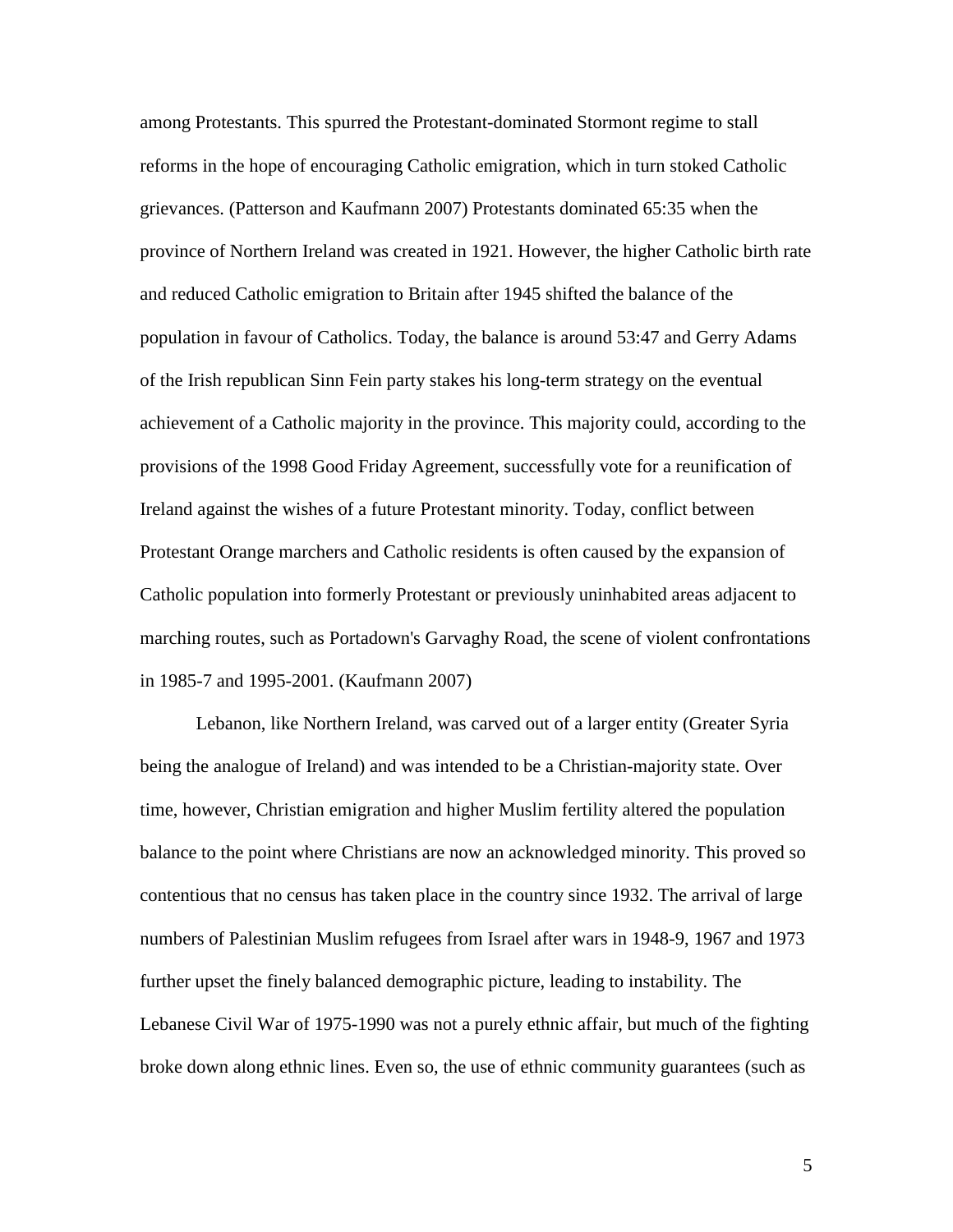a presidency which rotates between Christian and Muslim) and the ban on the census provided a form of insulation from demographic change which may have benefited the country since the end of the Civil War. Yet not all groups were included. Shias' delayed demographic transition led to their expansion which has strengthened the position of Hezbollah, who now want a greater say at the Lebanese table. The multiplicity of groups: Christian, Druze, Shia, Sunni, leads to fractiousness, but may also help to limit binary polarisation, in contrast to Northern Ireland, Sri Lanka and other highly divided conflict areas. These factors did not, however, prevent the outbreak of conflict in 2006, which threatened to degenerate into renewed civil war.

Across Lebanon's southern border, in Israel-Palestine, one can find some of the highest levels of fertility ever recorded in modern societies. In 1998, Palestinian women in Gaza had a fertility rate of 7.41 children per woman. Ultra Orthodox Jewish fertility in Israel was similar. Demographer Philippe Fargues convincingly argues that ethnic conflict, along with unemployment, is an important factor in propping up fertility rates among relatively well-educated Jewish and Palestinian women in Israel-Palestine. (Fargues 2000) Overall, Arabs are increasing as a proportion of the population of both Israel-Palestine and Israel proper. The withdrawal of Israel from settlements in Gaza is viewed as part of a wider policy of demographic retrenchment since Jews will be a minority in greater Israel-Palestine within a decade.

In the former Yugoslavia, differential rates of ethnic population growth likewise form an important conditioning factor behind the conflict. In the first Yugoslav war (1992-4), Slack and Doyon discovered that between 1961 and 1991, the proportion of Muslims increased from just over 25 percent to almost 45 percent of Bosnia's population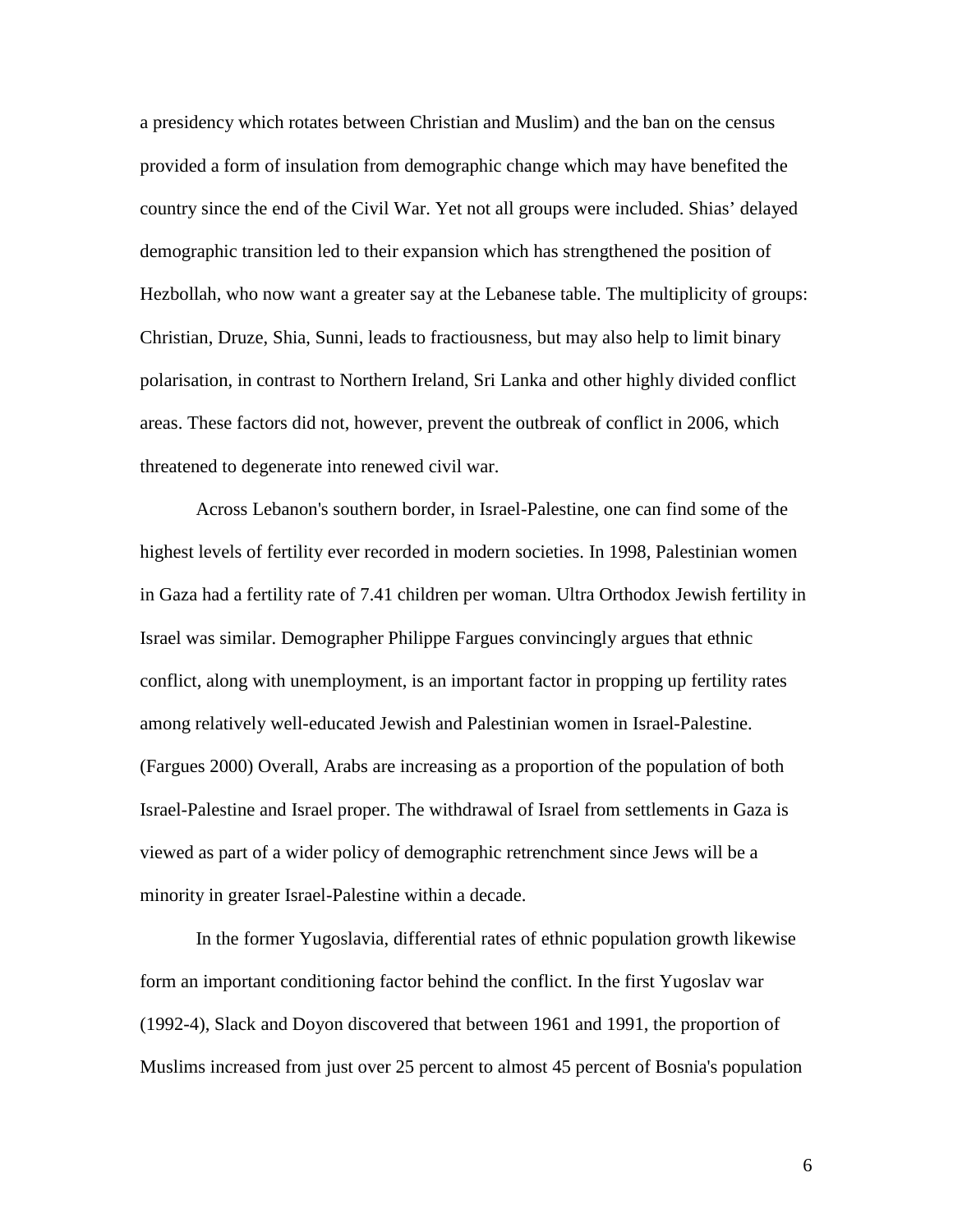while Serbs dropped from 43 to 32 percent of the total. Part of this change had to do with census terminology and identity-switching, but much could be explained by a younger Bosnian Muslim age structure and higher fertility, combined with Bosnian Serb outmigration. Districts (opstinas) where ethnic change was most rapid tended to be hit hardest by anti-Muslim violence during the 1992-4 war. Serbs in areas of Bosnia with comfortable Serb majorities and small Muslim minorities were much less active in aiding the ethnic cleansing campaign. (Slack and Doyon 2001)

Similar dynamics were at play in Kosovo several years later. Between 1945 and 1961, Serbs and Albanians in Kosovo had roughly similar rates of population growth. However, between 1961 and 1991 the proportion of Serbs dropped from 23.6 percent to just 9.9 percent due to higher Albanian fertility and further Serb outmigration. Milosevic's campaign of anti-Albanian ethnic cleansing in 1999 must be traced to his expansionist 'Greater Serbia' nationalist ideology. Even so, the decline of the Serb population had given rise to an alarmist discourse among local Serbs in Kosovo which fed into the conflict. (Toft 2002: 81)

In Asia, a prominent example of immigration-driven ethnic change is taking place in the northeastern Indian state of Assam. A Hindu-majority tongue of Indian territory which extends into 99 percent Muslim Bangladesh, Assam has long been host to largescale illegal (but peaceful) Bengali immigration. Muslims grew at a rate of between 30 and 50 percent in the period 1971 to 1991. They now comprise over 30 percent of Assam's population and are 'believed to control the electoral verdict in 60 of Assam's 126 Assembly constituencies'. Numerous battles have taken place over whether large numbers of Muslims have the legal status necessary to add their name to the electoral rolls.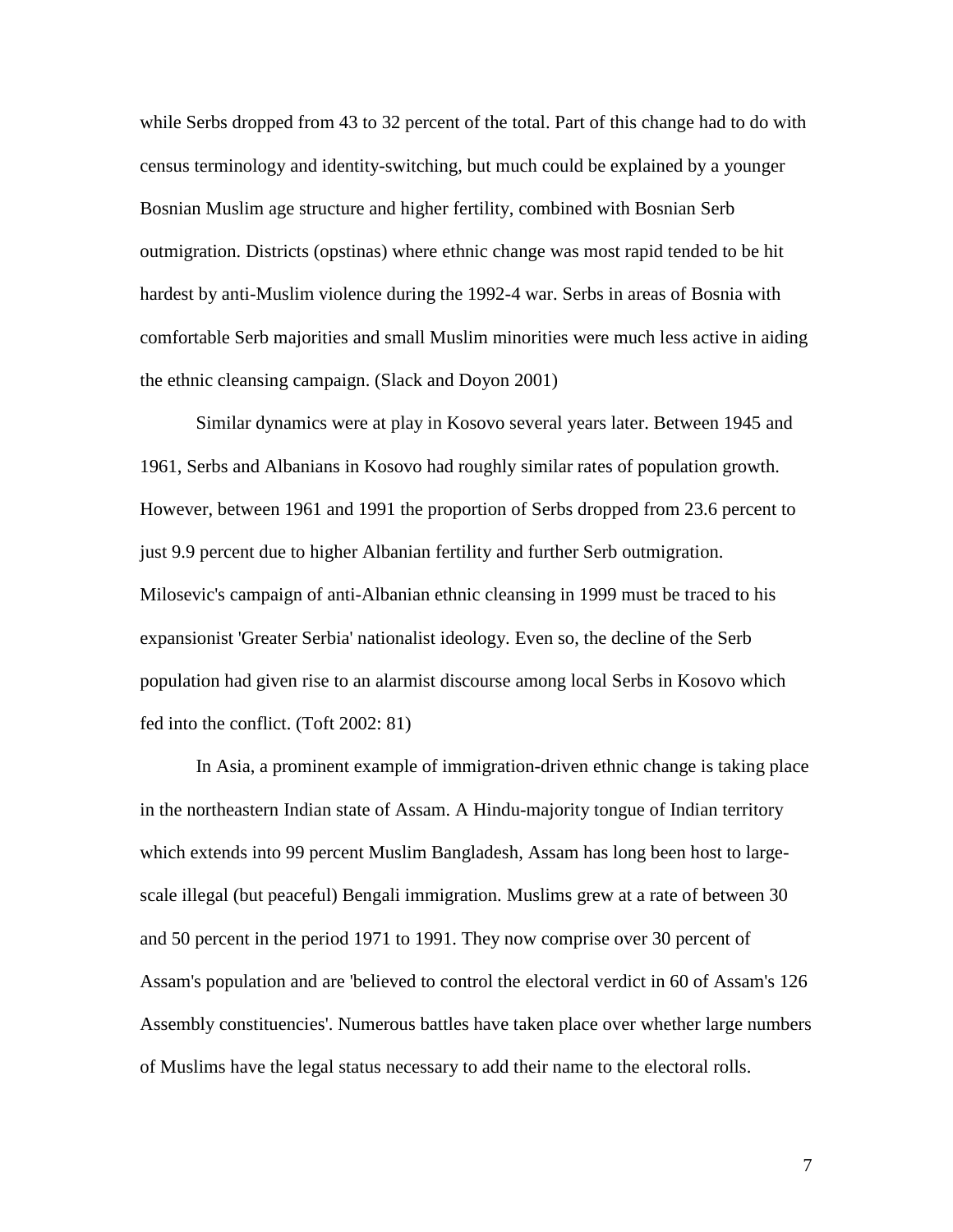(Hussain 2005) The growth of the Muslim population has been the catalyst for violent Assamese attacks against unarmed Bengali workers since the 1980s and an Assamese political movement has long demanded the deportation of illegal Bengali immigrants. (Wiener 1983) This conflict is regional, but on the wider Indian level, the growth of the Muslim population in India through higher fertility and an (often exaggerated) degree of illegal immigration has been a foil for the Hindu nationalism of the BJP party and its quasi-paramilitary sister association, the RSS. The Muslim population's fertility advantage over Hindus in India as a whole was 10 percent at partition in 1947, but now stands at 25-35 percent. Only a fraction of this gap can be explained by relative Muslim poverty. Muslims grew from roughly 8 percent of the Indian total in 1947 to 14 percent today, and are projected to rise to 17 percent by 2050 and 19 percent by 2100. These are not staggering numbers, yet have proven useful tinder for Hindu nationalists and sparked sporadic violent reprisals against Indian Muslims. (Bhat and Xavier 2005: 399)

We see similar constellations at work in sub-Saharan Africa, despite the greater fluidity of ethnic boundaries as compared to the European, Middle Eastern and Asian cases reviewed thus far. A more fierce competition for resources, as well as weaker states and national identities may account for higher levels of ethnic violence in this region. (Fearon and Laitin 2003) Violence is often sparked by intra-national migration between regions (coupled with international flows) which was often first encouraged by colonial rulers seeking labour to open up new agricultural lands in sparsely settled areas. Yet these lands lay in other tribes' 'traditional' territory - here we bracket the question of ethnic memory and invention of tradition - and hence carried the seeds for conflict. Migrations often continued or intensified after independence. In Côte D'Ivoire, northern ethnic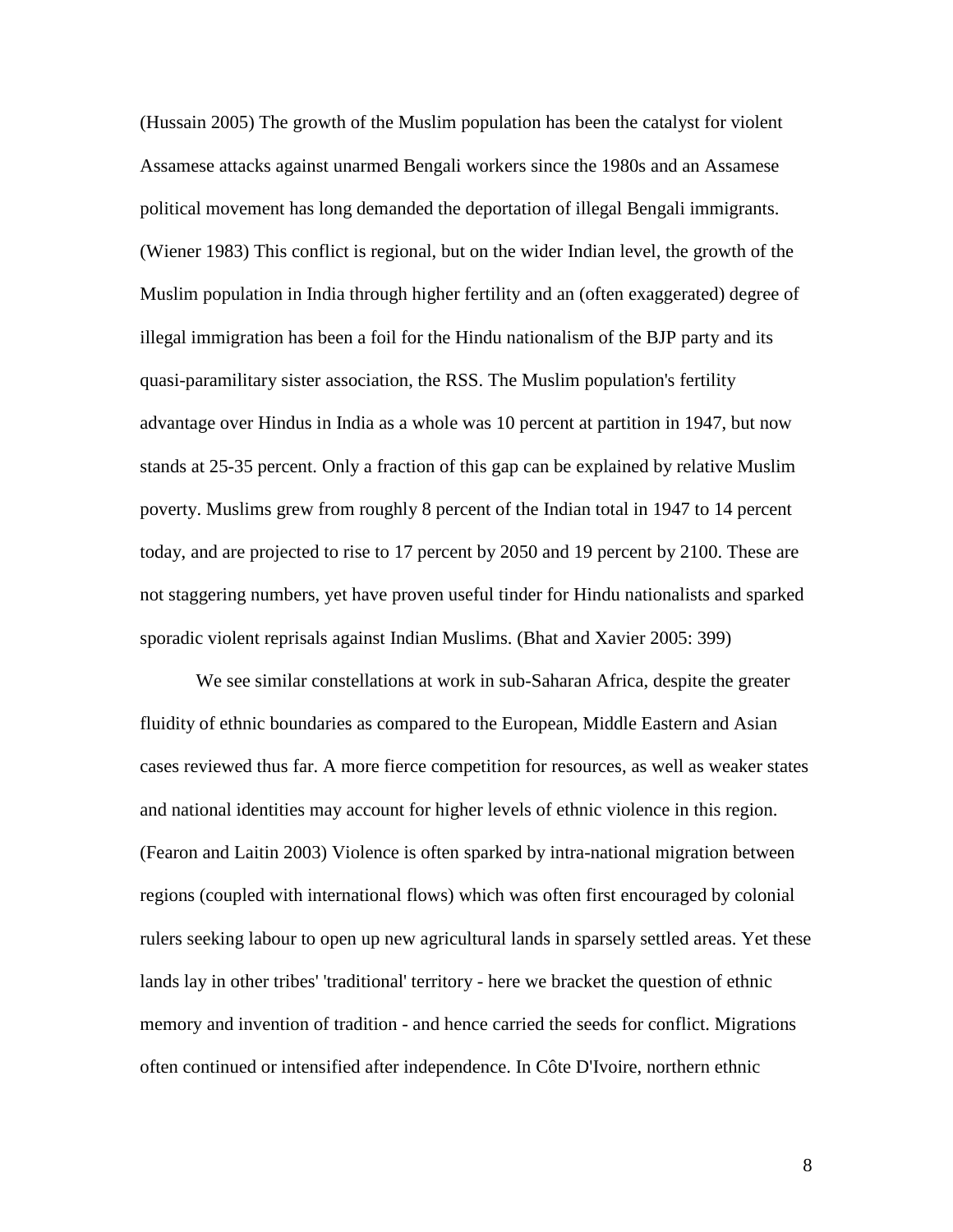settlers (Diuola, Senoufo, Malinké) who initially were encouraged by the French to move South in the colonial period, continued to migrate after independence. The tribalterritorial nature of many African states meant that such migrations crossed ethnic boundaries, and could form the basis for populist anti-migrant campaigns of 'autochthonous' rights. In Côte D'Ivoire, many northern migrants originate from areas in neighbouring countries, to the point where some 26 percent of Côte D'Ivoire's population is comprised of non-nationals. 'Northern populations, such as the Malinké, Senoufo, and Dioula,' writes Marshall-Fratani, 'have migrated massively south, becoming in some cases the dominant population in southern towns'. In 1998-99, Laurent Ggabo, a southern political entrepreneur, mobilised his FPI party on a violently anti-immigrant, pro- 'autochthon' ticket, and his election in 2000 was marked by outbreaks of anti-northerner paramilitary violence which became a marked feature of the electoral landscape in this once-peaceful society. (Marshall-Fratani 2006) In Uganda, migration-linked violence is localised in the southwestern Kibaale district, where the considerable movement of ethnic Bakiga into Bunyoro ethnic territory lies behind violent 'autochthonous' politics there. (Green 2008) The Kenyan electoral violence of January 2008 fed on anti-Kikuyu nativist feeling whose roots reach back to postcolonial Kikuyu settlement of the traditionally Maasai/Kalenjin Rift Valley province. More recently, anti-immigrant violence in South Africa has been linked to large scale international migration from neighbouring Zimbabwe and Mozambique. Though African ethnic identities like Kikuyu, Wolof or southern Ivoirian are known to have relatively fluid boundaries and to grow through assimilation, there is a limit to their short-run fluidity and they function within a tense, resource-constrained, weak-state environment.<sup>1</sup> All told, ethnic demographic change can

 $\overline{a}$ 

<sup>&</sup>lt;sup>1</sup> For more on the fluidity of African ethnic boundaries, see (Posner 2005).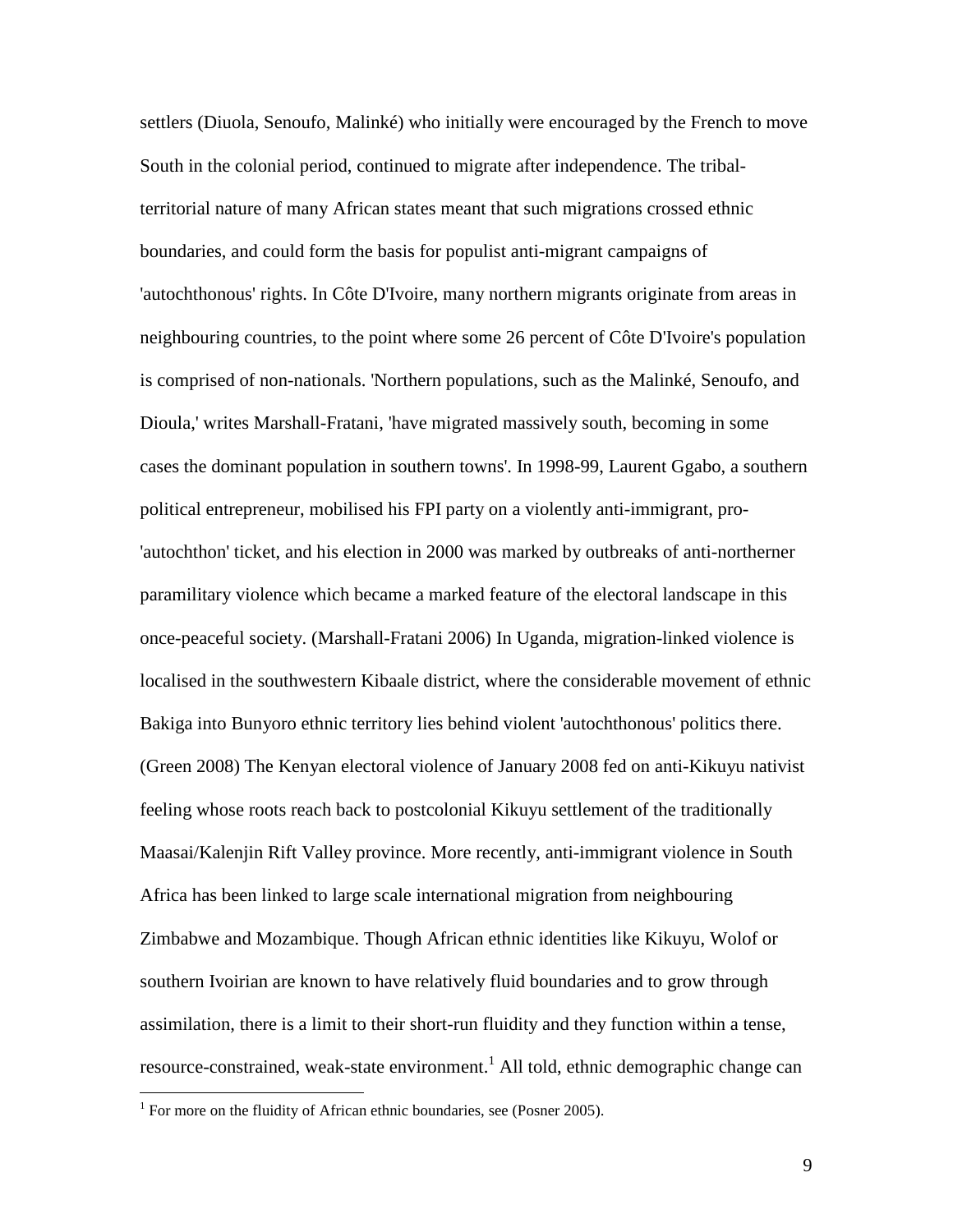set the stage for ethnic conflict if ethnic boundaries are rigid or the politico-economic environment is unstable.

#### From Ethnicity to Religion

 Most of the world's wars since 1945 have been fought within states rather than between states. Most of these are ethnic conflicts, but about half of all civil conflicts averaging over a thousand battle deaths per year now involve religion. In most instances, as in Israel-Palestine, religion serves to reinforce an ethnic conflict. However, in ten instances since 1940, conflicts took place wholly within one religion, with nine of these being intra-Islamic battles. These almost always involve struggles between militant Islamists and moderate/secular forces. (Toft 2007) This represents a considerable rise over the period up to the 1970s, when secular ideologies like Marxism (i.e. PLO) or pan-Arabism (i.e. Baathist regimes) were more frequently implicated in Middle East conflict. Political Islam has also generated an impressive rise in domestic and transnational terrorism since the first World Trade Center bombings which killed six people in 1993. Some of this terrorism is linked to ethnic or sectarian grievances, as with Palestinian suicide terrorism, Sunni terrorism in Iraq or the Kashmiri-linked Mumbai bombings of 2008. However, a significant component is purely religious, and includes the activities of transnational groups like al-Qaeda as well as those of domestic militants in Muslimmajority societies like Algeria, Egypt, India, Indonesia and Pakistan.

Will the resurgence of conservative religion – notably but not exclusively within Islam - lead to a greater security threat? Some aver that conservative religion is peaceful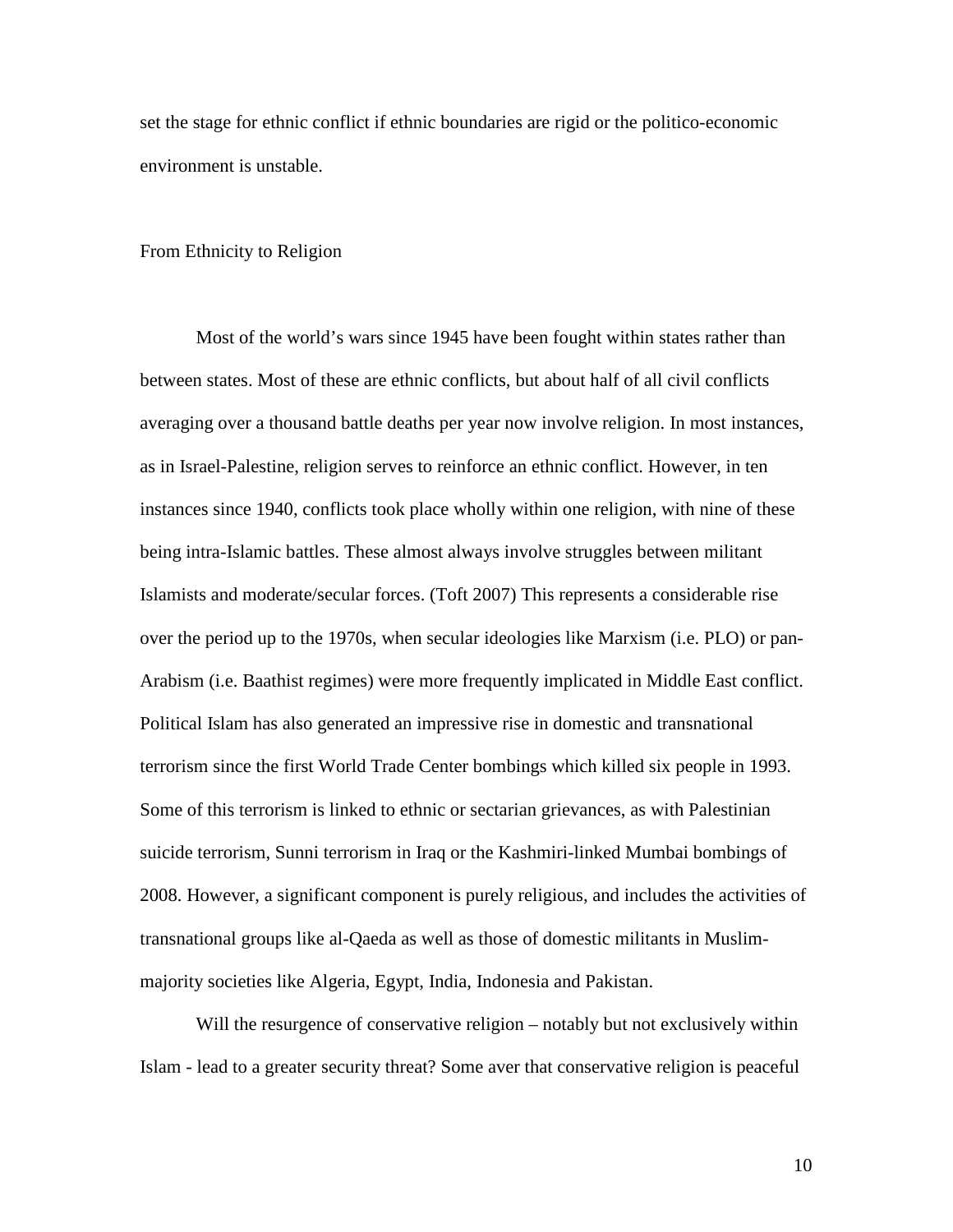and often quietist, focusing on a full spectrum of religious injunctions as opposed to the narrow set of militant passages and 'emergency clauses' which enjoin the believer to take up arms to defend the faith. (Appleby 2008) Research with Arab barometer data confirms that the religiously devout are no more likely to advocate violence and applaud 9/11 than the less religious. (Tessler 2008) While it is undoubtedly the case that religious fundamentalists are largely nonviolent, it is nonetheless true that religious terrorists are all fundamentalists. None interpret the words of their holy book in metaphorical terms. Unlike ethnonationalist terror groups like the IRA, they would never claim to be nonbelievers for whom religion is a mere symbol. Thus, all things being equal, *an increase in fundamentalists' share of the population increases the pool of potential religious terrorists*, even if that pool is very small. Note that religiously conservative societies probably contain fewer secular terrorists, so this statement does not imply that the growth of religious conservatism will spawn a rise in aggregate terrorism (we have seen that the number of civil wars has remained constant since 1945), only that it enlarges the pool of potential *religious* terrorists. But religious terrorism is an extremely important form of security challenge today, hence the need to comprehend the demographic dynamics which may help drive it. Islamic religious terrorism is the principal species of transnational security threat today, thus it behoves us to improve our understanding of the demographics of its target population.

The Demography of Religious Conservatism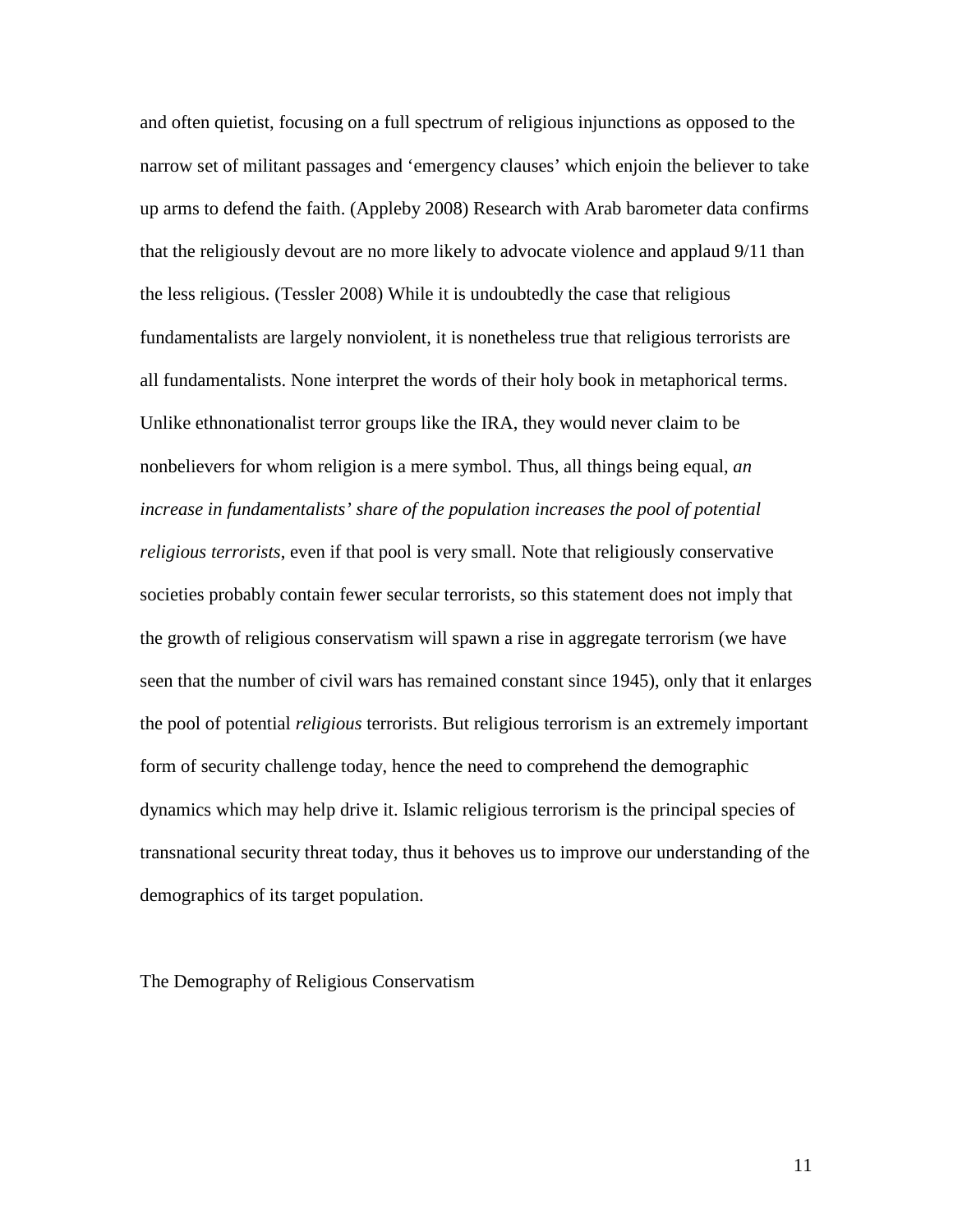Recall that differential ethnic population growth has been implicated in a number of ethnic conflicts. This raises the possibility that the same may hold for differential religious population growth between fundamentalists and the moderate/secular population. We are used to thinking about the high fertility of particular religious traditions, such as Catholicism or Islam. However, demographers have increasingly found that as societies modernise, differences *between* religions become less important than differences *within* religions unless religion serves as a marker which is mobilised by self-conscious ethnic identities. (Westoff and Jones 1979) This is extremely relevant today, because an important postulate of second demographic transition theory is that values are increasingly linked to fertility behaviour as societies modernise. Whereas the first phase of transition is affected by material changes like urbanisation (which renders children more costly and less beneficial), falling infant mortality and the availability of contraception, latter-day declines are more consciously 'chosen' on the basis of values and attitudes. Conservative religious values come to be associated with higher fertility while liberal or secular values predict lower birthrates. (Surkyn and Lesthaeghe 2004; van de Kaa 1987)

Demography pulsates with increasing velocity in the modern period because prior to this both religious conservatives and others had high fertility, cancelled out by high mortality. Only as mortality falls do differences in fertility become more important – and here we find that conservative religious groups have not responded to falling infant mortality as others have: by dropping their fertility to the replacement level, or below. (Skirbekk 2009)When everyone had ten children and eight died before they reached adulthood, beliefs didn't matter. Today they do. Religion is particularly important in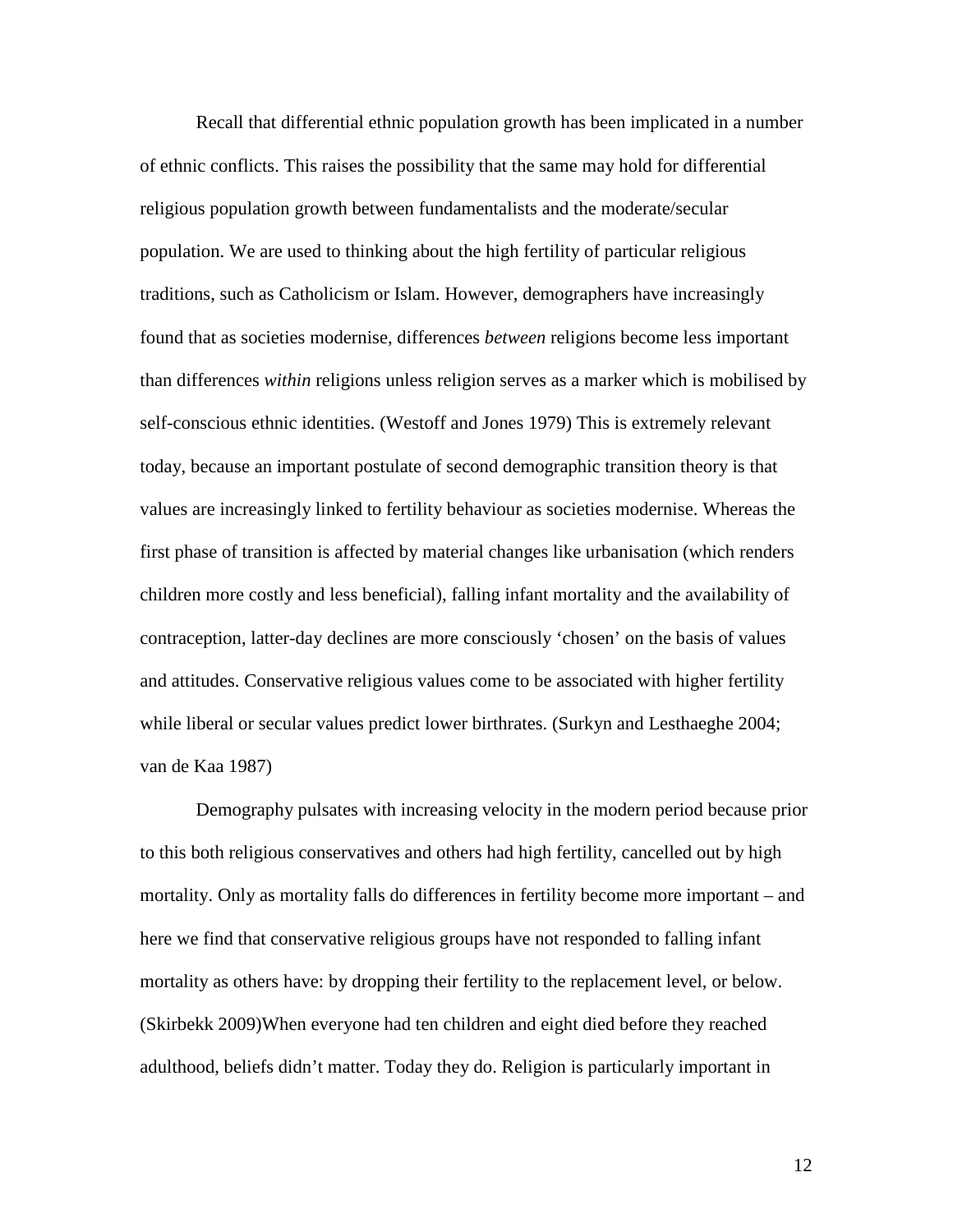ethnically homogeneous societies or in contexts where ethnic cleavages fade, because religiosity can more easily come to the fore as a political cleavage.

Israel and the Jewish Diaspora

Nowhere is the religiosity-fertility nexus as stark as in Israel and the Jewish diaspora. On 8 Feburary, 2007, Israeli economist David Ben David wrote in *Ha'aretz*:

It is difficult to overstate the pace at which Israeli society is changing. In 1960, 15 percent of primary-school pupils studied in either the ultra-Orthodox or the Arabsector school systems (these are today's adults). In 1980, this rate reached 27 percent, and last year it was 46 percent. (Ben David 2007)

The trends sketched by Ben David have radical implications in a society founded by secular Zionists<sup>2</sup> (see Figure 1). Both Israeli Arabs and the ultra-Orthodox were opponents of the Zionist project prior to 1948 and are economically less successful than non-Orthodox Jews, yet both groups will be increasingly important players in the Israeli polity due to their growing demographic weight.<sup>3</sup> Even with their small numbers, the ultra-Orthodox already have held the balance of power in the Knesset and are courted by the major parties.

<sup>&</sup>lt;sup>2</sup> By secular (and secularization), I mean those who a) seek to separate the political sphere from the influence of religious authority; and b) in their private life, do not regularly attend places of religious worship or believe in the sacredness of a particular religious belief system. See Bruce 2002 for the distinction between public and private secularism.

<sup>&</sup>lt;sup>3</sup> Many ultra-Orthodox Jews have come to embrace Zionism, though a minority remain anti-Zionist.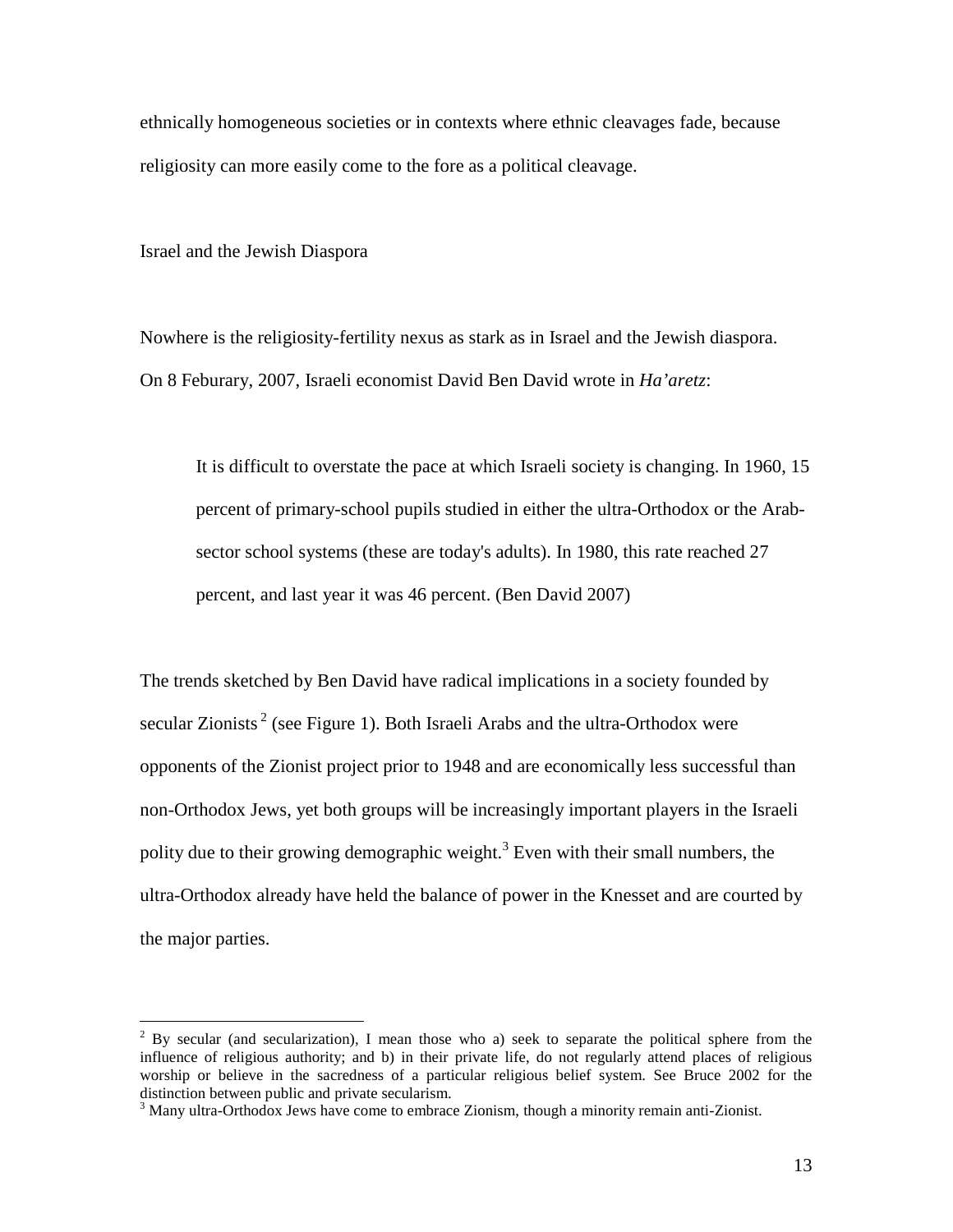



Source: 'The Moment of Truth', *Ha'aretz*, 8 February 2007

The Israeli case simply illustrates, *in extremis*, a dynamic whose effect moves from the demographic to the social and then to the political sphere. Among ultra-Orthodox Jews (haredim), for instance, fertility rates rose from an already staggering 6.49 children per woman in 1980–82 to 7.61 during 1990–96; among other Israeli Jews, fertility declined from 2.61 to 2.27 (Fargues 2000). In the absence of a large-scale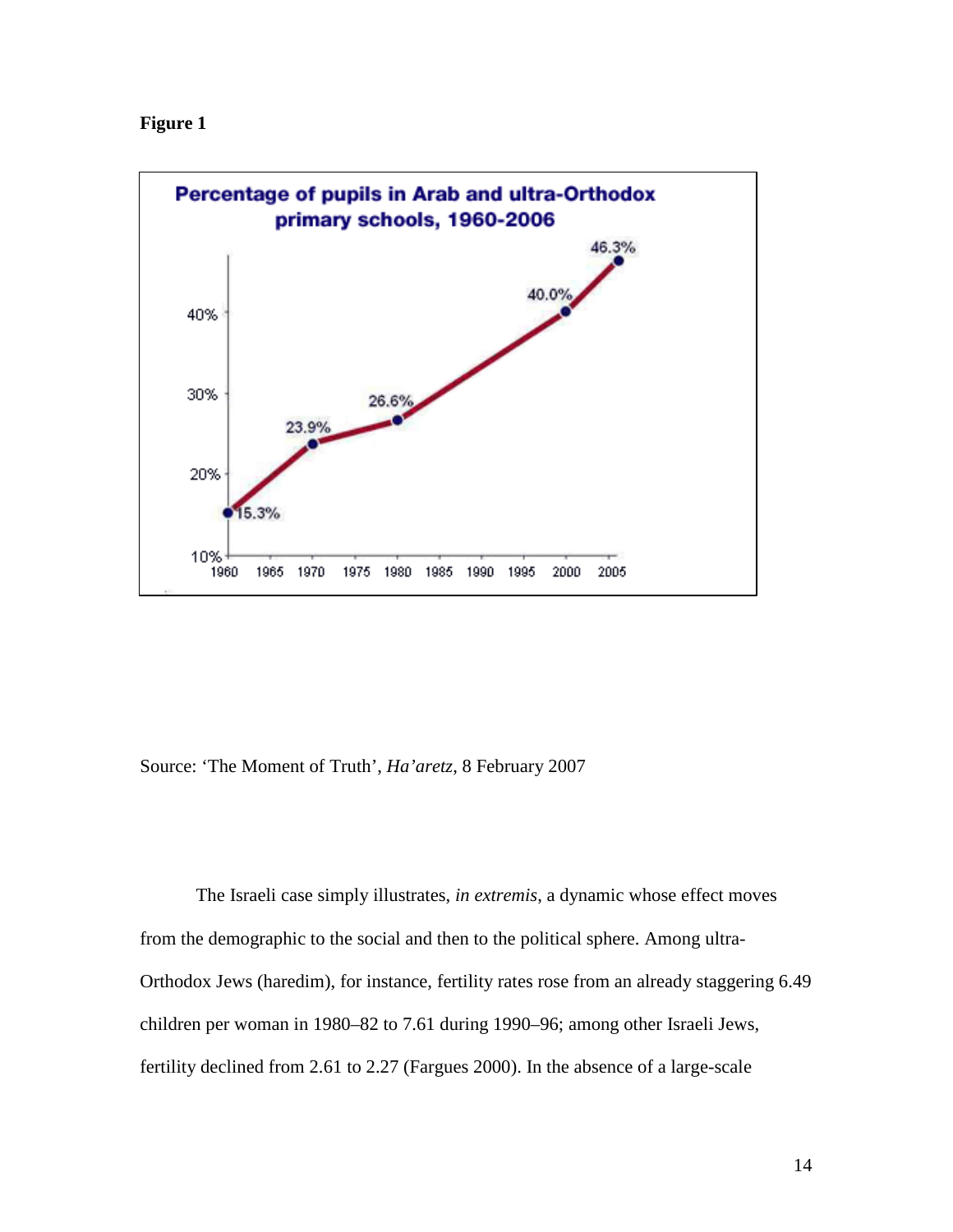'switching' of allegiance by the children of the ultra-Orthodox, Haredi Jews will double their population, increasing their share of Israel's Jewish population to a whopping 17 per cent by 2020! (Wise 2007) Once a fringe minority, Haredim will emerge as a major political bloc. The idea that Israel is becoming more secular is simply untenable in the face of these demographic trends. What, we might ask, does this mean for the future of Israeli policy with regard to land for peace, the settlements and the status of the holy places of Jerusalem?

Historically, the Haredim opposed the Zionist movement because the return of the Jews to the promised land was supposed to occur through divine intervention. Human intercession – in the form of Zionism - ran counter to God's Plan. Moreover, the split between Orthodox Jewry and Herzl's Labour Zionism was severe. Though there were religious supporters of Zionism, most Zionists openly scorned Orthodox Judaism as an antiquated relic responsible for the subordinate plight of the Jews. However, there has been somewhat of a rapprochement in recent decades. To begin with, Haredi parties like Agudat Yisrael and Shas have participated in Israeli politics, sometimes holding the balance of power in the Knesset between Labor and Likud. They have proven pragmatic in their foreign policy preferences, and often support Israeli security measures and the aspirations of Zionist settlers in the West Bank and Gaza.

There is also a small but important Haredi Zionist movement. When separated, Ultra-Orthodox Judaism and secular Zionism are powerful forces. Fused, they enervate each other to produce a potent cocktail. The religious and nationalist strands of Judaism were strongly entwined in the persona of Rabbi Abraham Isaac Kook. Born in Russian Courland, in what is now Estonia, in 1865, Kook sought to reconcile the two solitudes of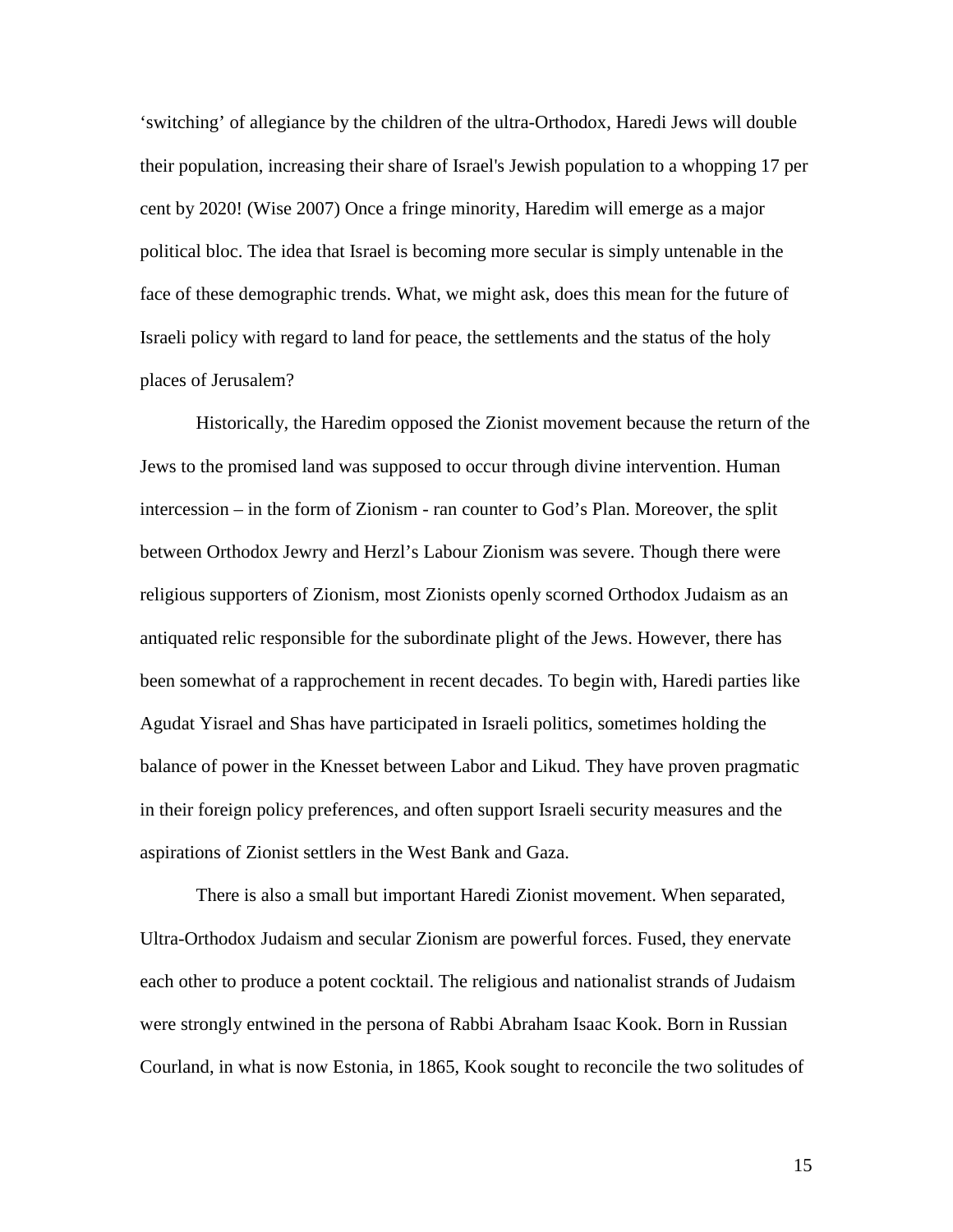Orthodox Judaism and secular Zionism. He foresaw that Zionism, in leading to an ingathering of the Jews after 2000 years of exile, was a prelude for the spiritual messianic redemption of World Jewry. The sacrifices of the settlers would hasten this redemption. In 1904, Kook moved to Palestine, where he became the leader of the religious Zionist movement and helped build bridges between secular and religious Jews as Chief Rabbi of Palestine. Later, his son Zvi Yehuda influenced the Hardal political movement of religious Zionism. The religious Zionist movement largely consists of a more modern-Orthodox wing (Mizrachi) branch, but also encompasses an ultra-Orthodox wing (Hardal) which is Haredi in philosophy. Hardal is hawkish on foreign policy, with many of its adherents living in the Occupied Territories and supporting the idea of a Greater Israel.

The Settler movement, notably the Gush Emunim (Community of the Faithful), draws strongly on the religious Zionism of the elder and younger Kooks. One of the tributaries of religious Zionism is the Gush Emunim Underground, a terrorist offshoot of the Gush Emunim. During 1979-84, its members mounted a series of attacks in retaliation for Arab terrorist attacks. Gush Emunim Underground members were implicated in a number of terrorist incidents, including a daytime gun and grenade attack on the Islamic College of Hebron which killed 3 and injured 33. They also detonated two car bombs which maimed Nablus Mayor Bassam Shaka'a and Ramallah Mayor Karim Khalaf. These actions were endorsed by many within the wider Settler movement.

The case of Yigal Amir nicely exemplifies the potential connection between ultra-Orthodoxy and religious violence. On November 4, 1995, Amir, together with his brother Hasai and another accomplice, Dror Adani, assassinated Yitzhak Rabin, the popular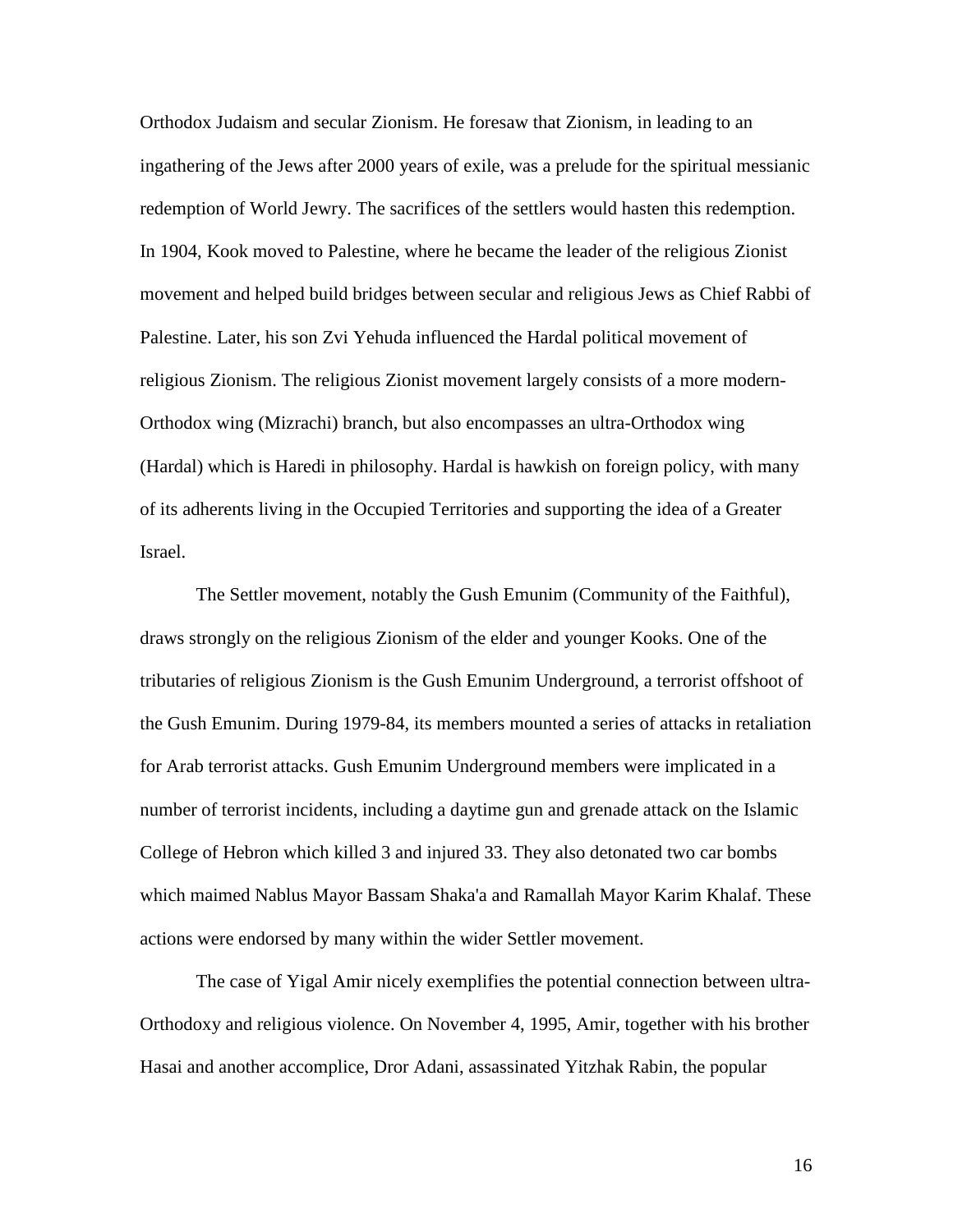Israeli Labour prime minister. Winner of the 1994 Nobel Peace Prize for his role in signing the Oslo Accords which recognised Palestinian control of parts of the West Bank and Gaza, Rabin was widely reviled by religious Zionists. Amir was no exception. Born into a Haredi family of Yemeni descent, he attended a Haredi elementary school and yeshiva before entering the Israeli defense forces as a *Hesder* student. Though most yeshiva students are exempted from military service, an important number choose to participate in *Hesder* programmes which combine Talmudic study with military service. This provides an important outlet for Haredim with religious Zionist orientations. As one exponent explains it, Hesder helps reconcile the potentially conflicting spiritual and patriotic duties of religious Zionists:

The defense of Israel is an ethical and halakhic imperative - be it because, as we believe, the birth of the state was a momentous historical event and its preservation of great spiritual significance or because, even failing that, the physical survival of its three million plus Jewish inhabitants is at stake.

The author also added an amusing anecdote intended to awaken more otherworldly Haredim to the importance of military imperatives:

The story is reliably told of a leading *rosh yeshiva* (Haredi yeshiva student) who...attended a wedding near the Israeli-Arab border in Jerusalem. At one point, gunfire was suddenly heard and he scurried under a table, exclaiming passionately, "Ribbono shel olam, I want to live! There is much torah which I yet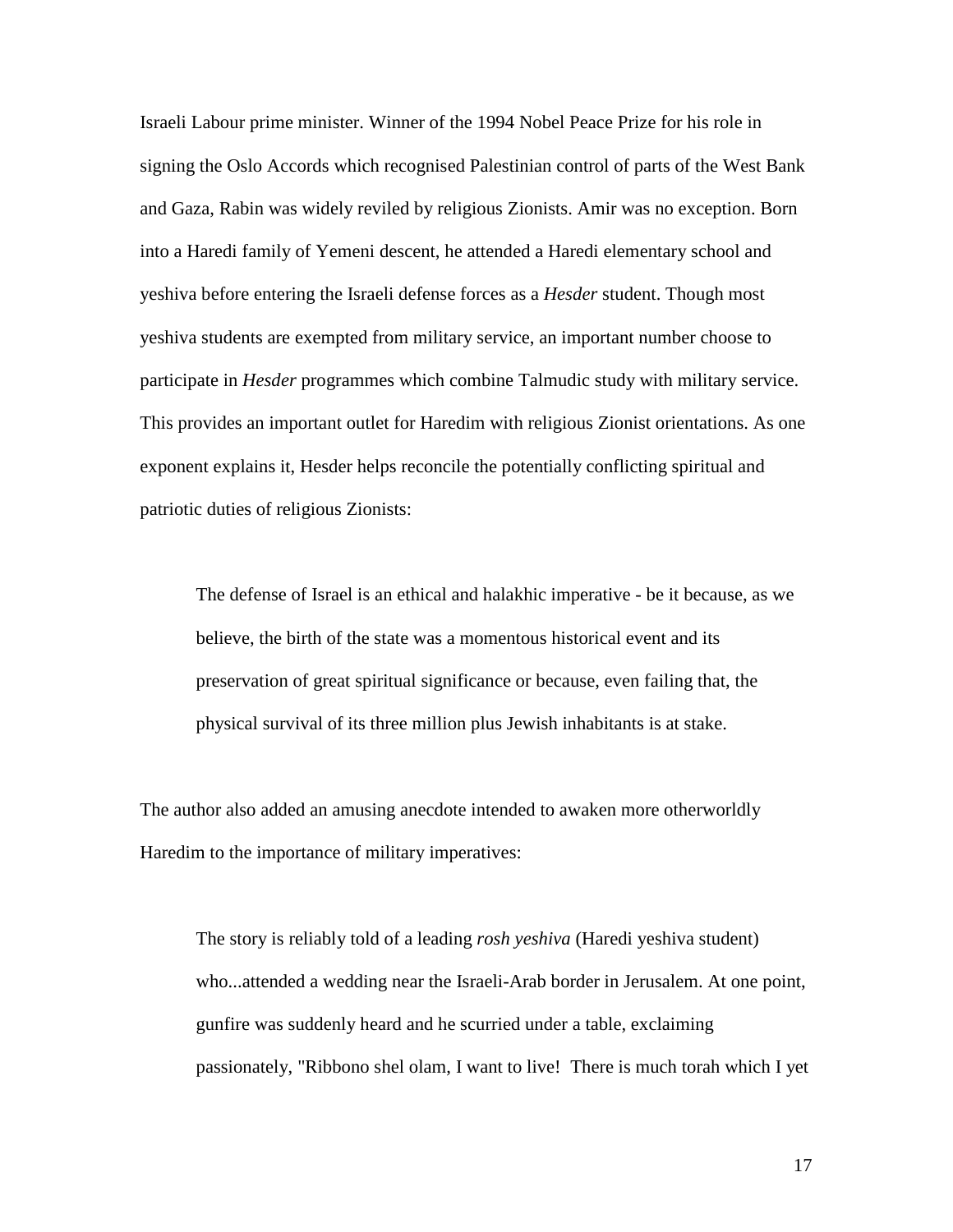wish to learn and create!"...I cite the story...in order to point out that, at a certain distance, one can lose sight of the simple truth that a Jewish soul can only exist within a Jewish body. (Lichtenstein 1981)

The connection between Amir's religious conservatism and his terrorist acts makes sense. But the fact that Rabin's peace-seeking coalition included Shas, a Haredi party, should caution us against jumping to any hasty conclusions. Conservative religion enlarges the pool of religious terrorists, but can also work for peace – the two are not in contradiction.

 An important source of settlers and funding for religious zionism is the diaspora. Therefore it is critical to go beyond Israel to grasp whether demographic radicalization has affected the other half of world Jewry. The answer is provided by the *Tribune*, the principal organ of Britain's Haredi community, which recently thundered: 'We will be the majority by 2050'. The paper's claims are based on research by historian Yaacov Wise of the University of Manchester. Wise found that Haredim now comprise 17 percent of the UK's Jewish population but account for three quarters of all British Jewish births. The high Haredi fertility rate had managed to reverse the long-term decline in the UK Jewish population. In Manchester, a third of Jews are already Haredi, up from a quarter just ten years ago. (Wise 2007) Where once the ultra-Orthodox sought to secede from mainstream diaspora Jewish organizations, now their population surge and demographically-inspired confidence will put them in a position to take them over during the course of the twenty-first century.

Once again, demographic radicalization springs from the connection between religiosity and fertility. Consider the relationship between religiosity and fertility in a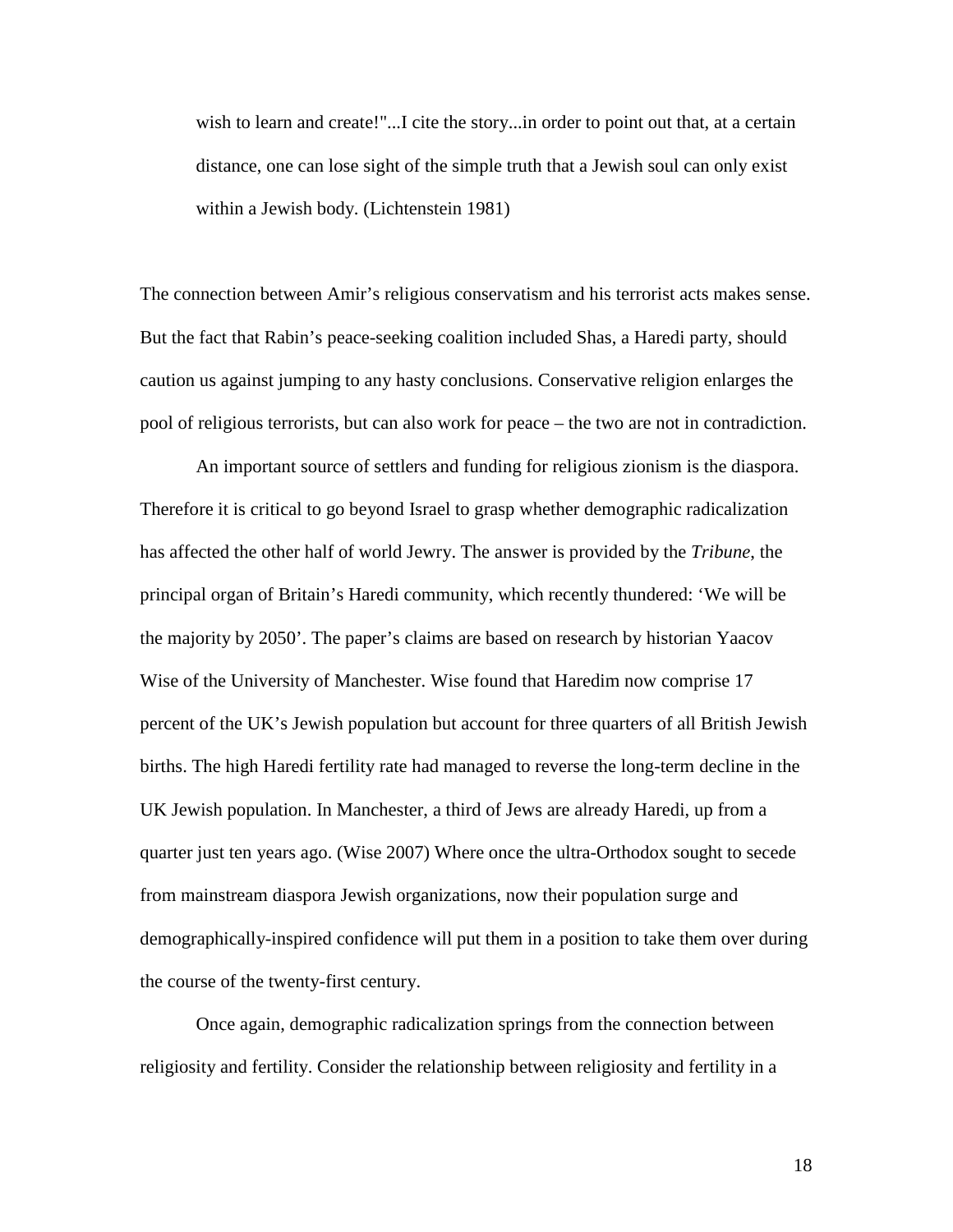pooled sample of European Jews collected from European Values Surveys of 1981–97 (see Figure 2). Among Jewish women who have completed their fertility (those over-45), the average number of children ever born to women who describe themselves as 'religious' is just under 3. Among those who describe themselves as 'not religious' this figure drops to 1.8, while atheist women bear less than 1.5. This pattern seems even stronger among a rising generation of Jewish women who have yet to complete their fertility (aged 18-44), with religious women nearly at the replacement level while nonreligious have borne just 1.2 and atheist women 0.7 children, on average.





Source: European Values Surveys 1981, 1990, 1995–97 combined sample. Total of 852 Jewish respondents under 45, and 419 over 45.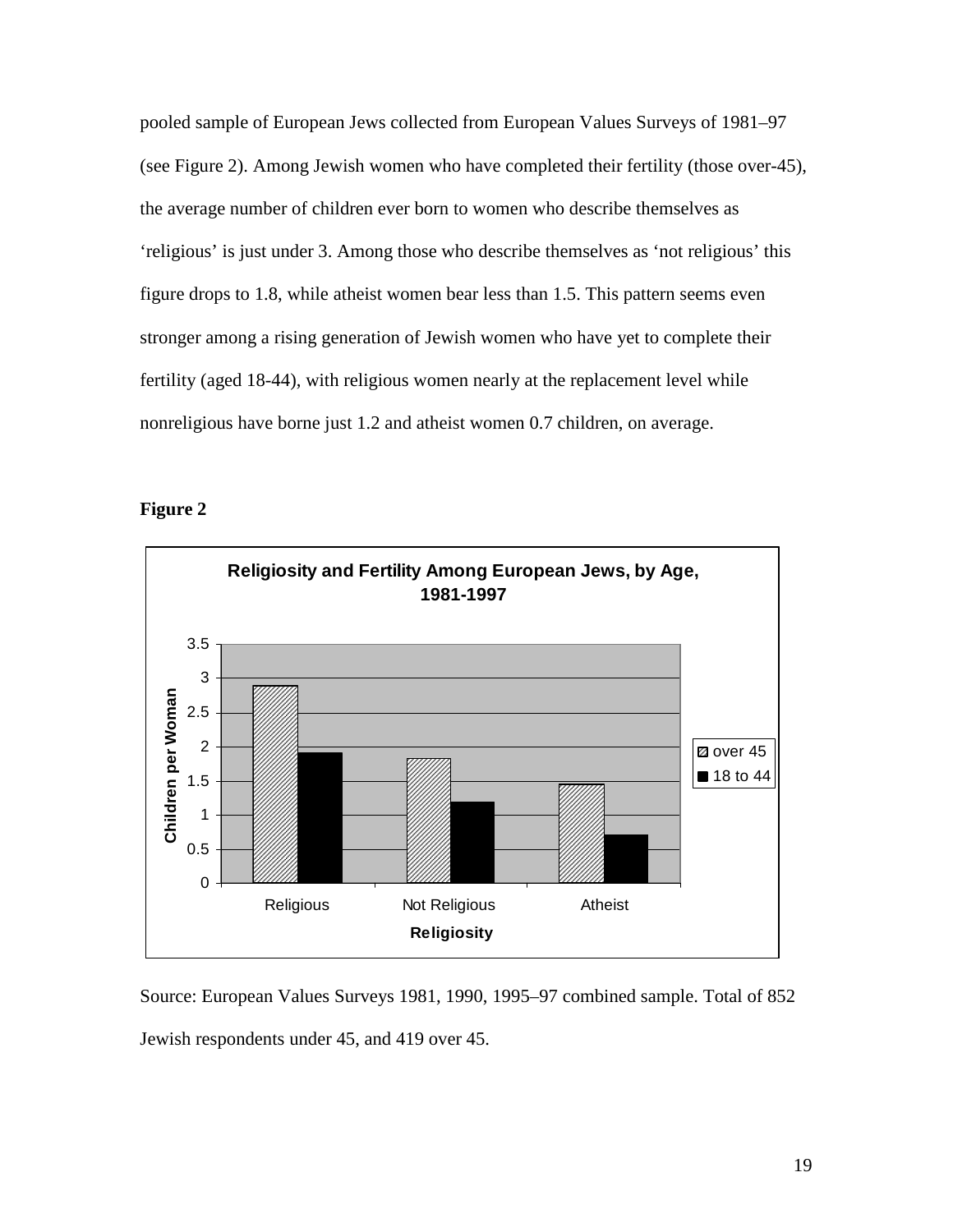The divergent trajectories of ultra-Orthodox and other Jews is accentuated by the vanguard fertility behaviour of secular or moderate Jews. In Europe, we have seen that nonreligious Jews over age 45 already had below replacement fertility in the period 1981- 97. Though we do not have specific information on the ultra-Orthodox, we can get at this by looking at a microcosm of European Jewry – Britain, where census data on religion enables us to look more closely at relevant trends. The story of British Jews is really that of two communities: a demographically vibrant but economically deprived segment, the ultra-Orthodox, and an aging, economically successful majority of secular/moderate Jews. The latter are also more susceptible to assimilation and intermarriage, accentuating their decline within British Jewry. Contrast the age pyramids of the Jewish communities of Salford, near Manchester, with that of Leeds. (Figures 2a and 2b) Salford's Jews are primarily, though not exclusively, ultra-Orthodox, while Leeds has very few haredim.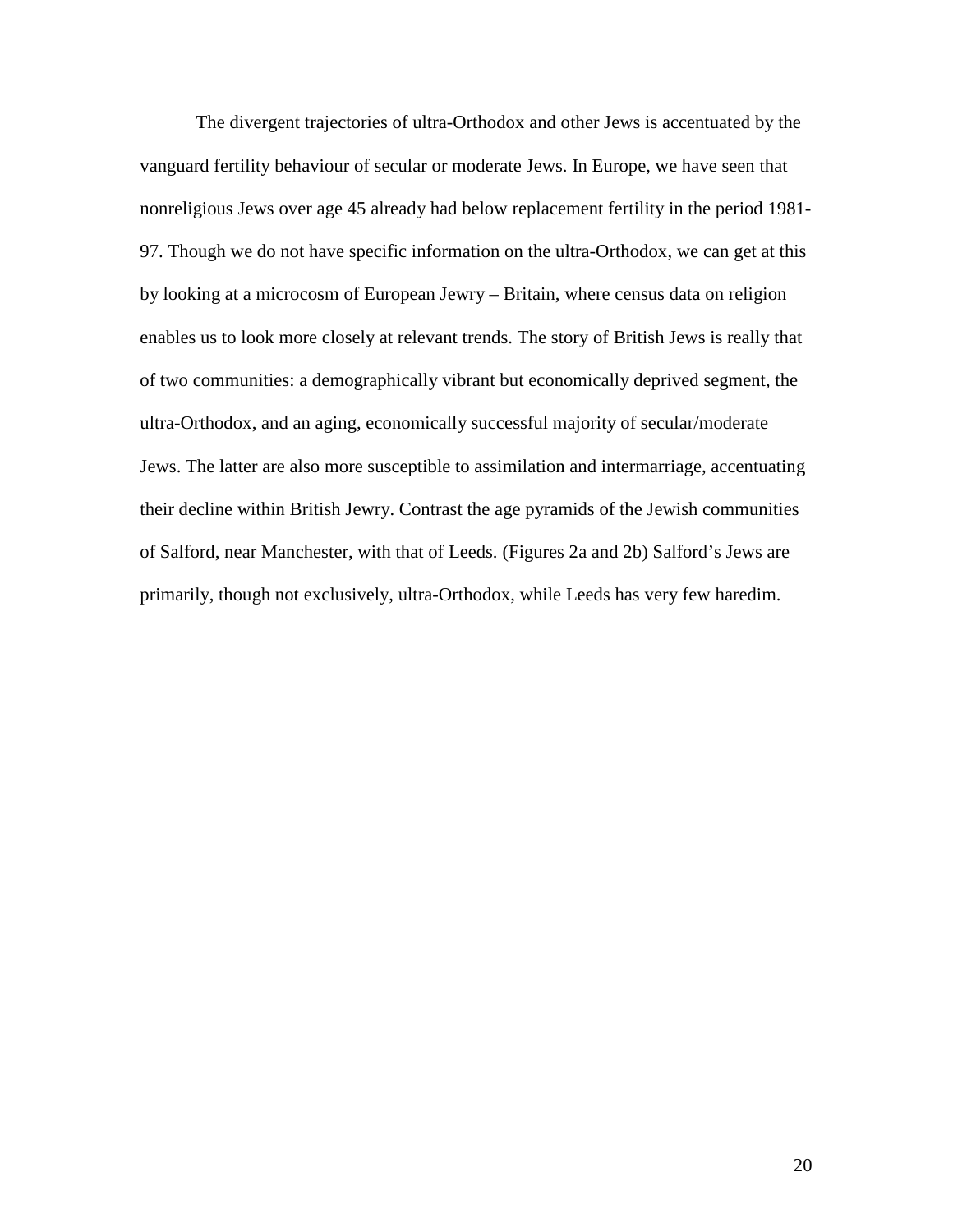# **Figure 2a**



Source: Graham, Shmool and Waterman 2007: 44

# **Figure 2b**



Source: Graham, Shmool and Waterman 2007: 43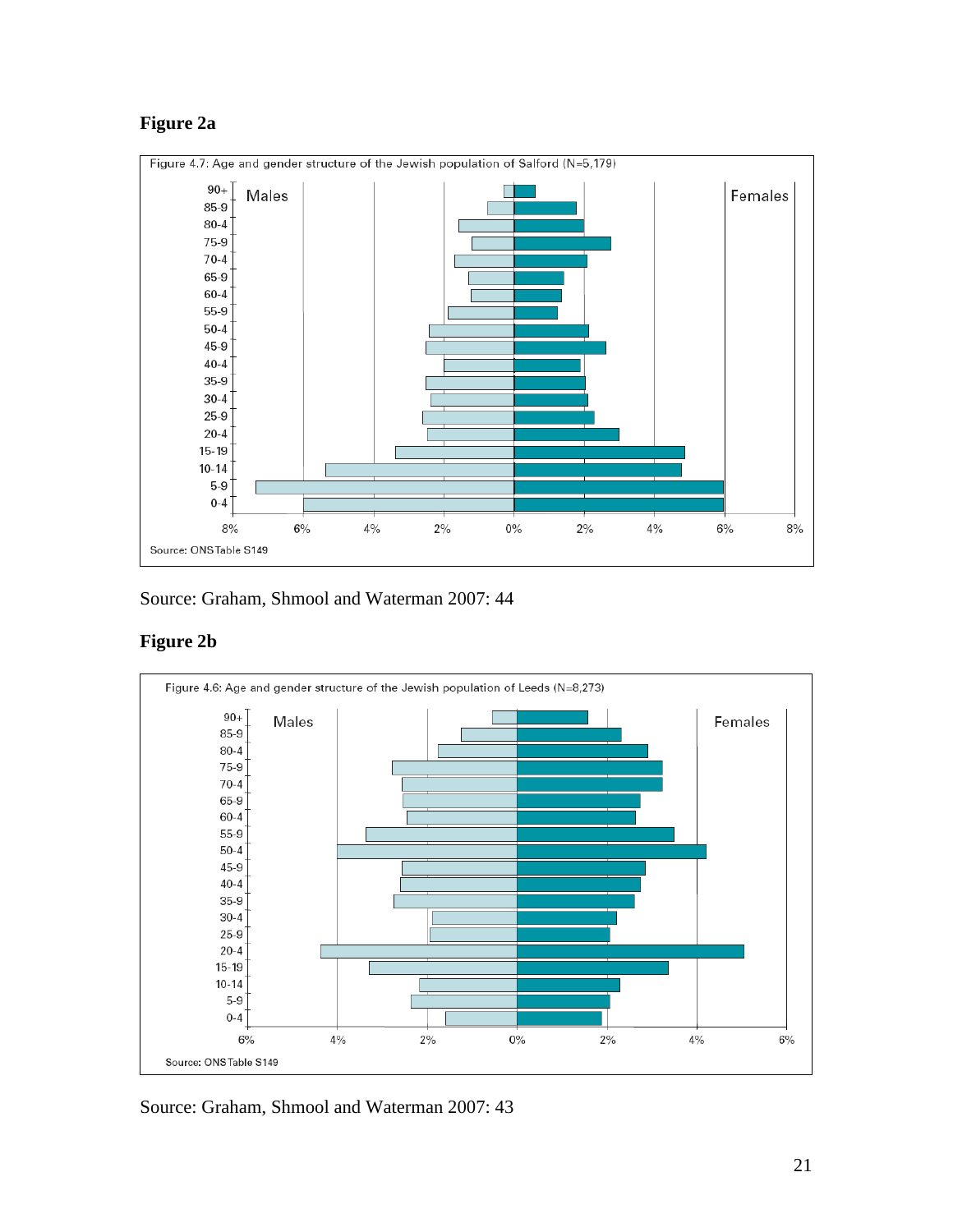Taking the principal centres of ultra-Orthodoxy in Britain, Salford and Hackney (in East London), we find just 10 percent of the Jewish population over 65 and approximately 35 percent under 14. Countrywide, nearly a quarter of British Jews are over 65 and only 16 percent are under 14. In Leeds, the proportion under 14 is just 12 percent and well over a quarter are over 65. (Graham, Schmool et al. 2007: 40-44)

 In the United States, the General Social Surveys of 2000-2006 show that Jews have the lowest fertility of 11 ethnoreligious groups (1.43). As in Europe, this low fertility is combining with low rates of conversion to reduce the Jewish proportion of the American population. Among those born after 1945, there are now more Mormons than Jews, and Muslims will overtake Jews by 2025, perhaps heralding a historic sea change in American foreign policy, with its traditional support for the state of Israel. (Mearsheimer and Walt 2006) Within this largely secular/moderate Jewish community, the Haredi minority are estimated to have increased their share of the American Jewish total from 7.2 to 9.4 percent over the short period 2000-2006 alone, calculates Professor Joshua Comenetz of the University of Florida. (Hoover 2006) Most American ultra-Orthodox Jews live in greater New York, either in traditional tightly-knit Hasidic settlements in Brooklyn, or in new, outlying rural settlements. The small Hasidic settlement of Kiryas Joel, in Orange County, New York, for example, almost tripled in population, from 6,000 to 18,000, between 1990 and 2006. (Kraushaar 2007) Ultraorthodox Jews are politically significant because they are more likely than other Jews to vote Republican. This is mainly because of Republican support for faith-based social policy and traditionalist moral values. Yet, for some ultra-Orthodox and modern-Orthodox Jews, the affinity between Christian Republican and Jewish religious Zionism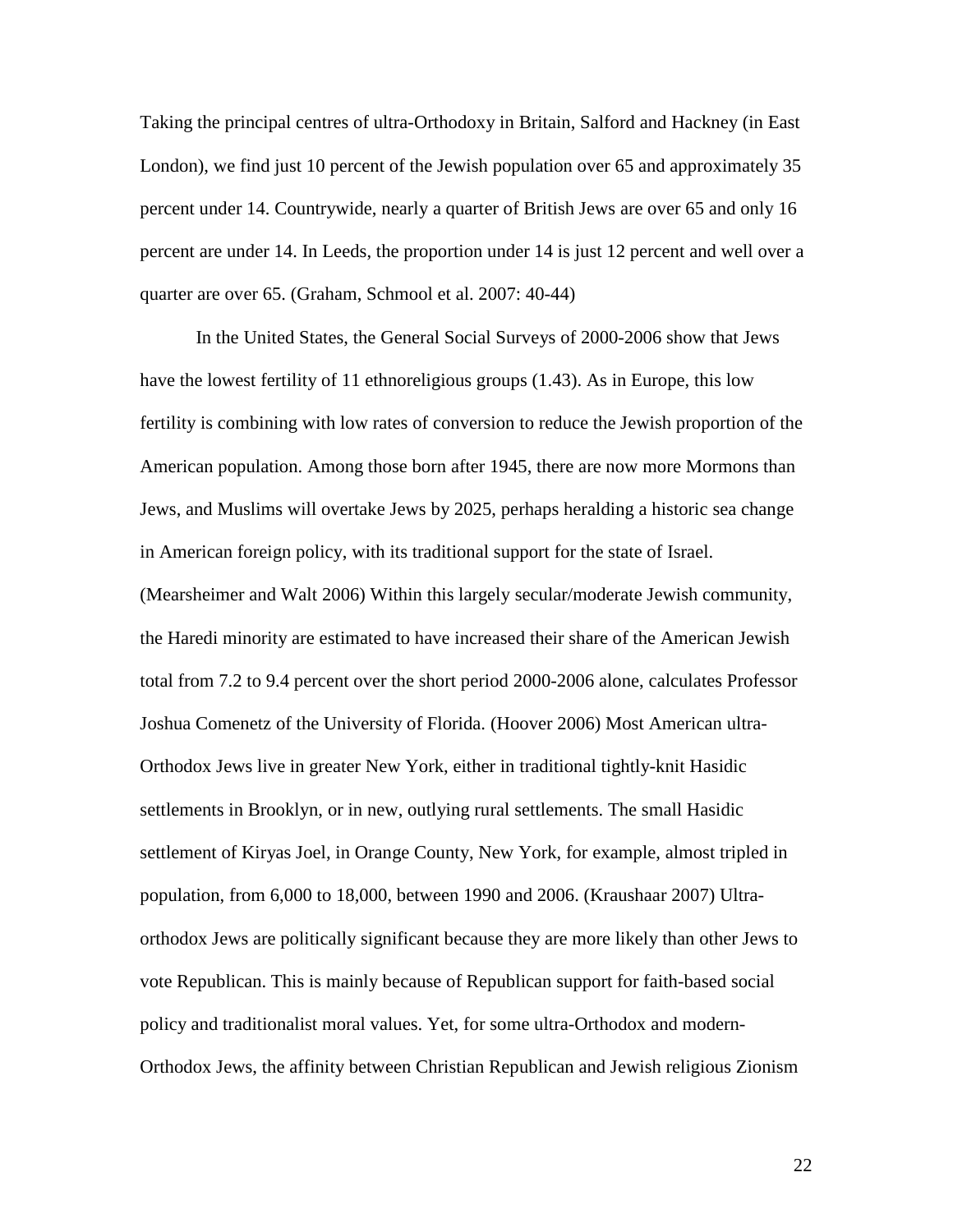also matters. Republican support for more muscular pro-Israeli foreign policies may also prove attractive to some.

Religious beliefs shape fertility, but can also shape other aspects of demographic behaviour. Intermarriage, for instance, is a burning demographic issue among American Jews, since roughly half of young Jews now marry those of other faiths. The identities of their children are unclear, but the phenomenon has sparked a debate in the Jewish community over how best to keep these 'part-Jewish' Jews within the fold. Mainstream Jews have suggested a relaxation of traditional Jewish matrilineal descent rules to enable those with Jewish fathers but non-Jewish mothers (such as myself!) to remain Jewish. However, the ultra-Orthodox have resisted these initiatives in America because they purportedly stray from orthodoxy - much as they have in Israel when discussing 'who can be a Jew' and thus emigrate to Israel under the provisions of the Law of Return. Haredim have tended to withdraw from the wider society, but have actively participated in politics in both Israel and the diaspora. As the number of ultra-Orthodox voters swells, the Haredim will acquire influence in the Knesset and in diaspora Jewish organisations. This will enable the Haredim to impose an orthodox definition of Jewishness on mainstream Jewish institutions during the course of the twenty-first century. In general, an increasingly Haredi Jewish population may decrease the strategic flexibility of Israeli society, polarising it between otherworldly pacifism and religious Zionist zealotry.

On the one hand, more quietist Haredi voters may increase the power of post-Zionism and the forces of peace. Yet one should not overstate this outcome. Most Haredim support the state of Israel, and understand that they would do far less well in a Palestinian state – this is certainly reflected in the pragmatism of their elected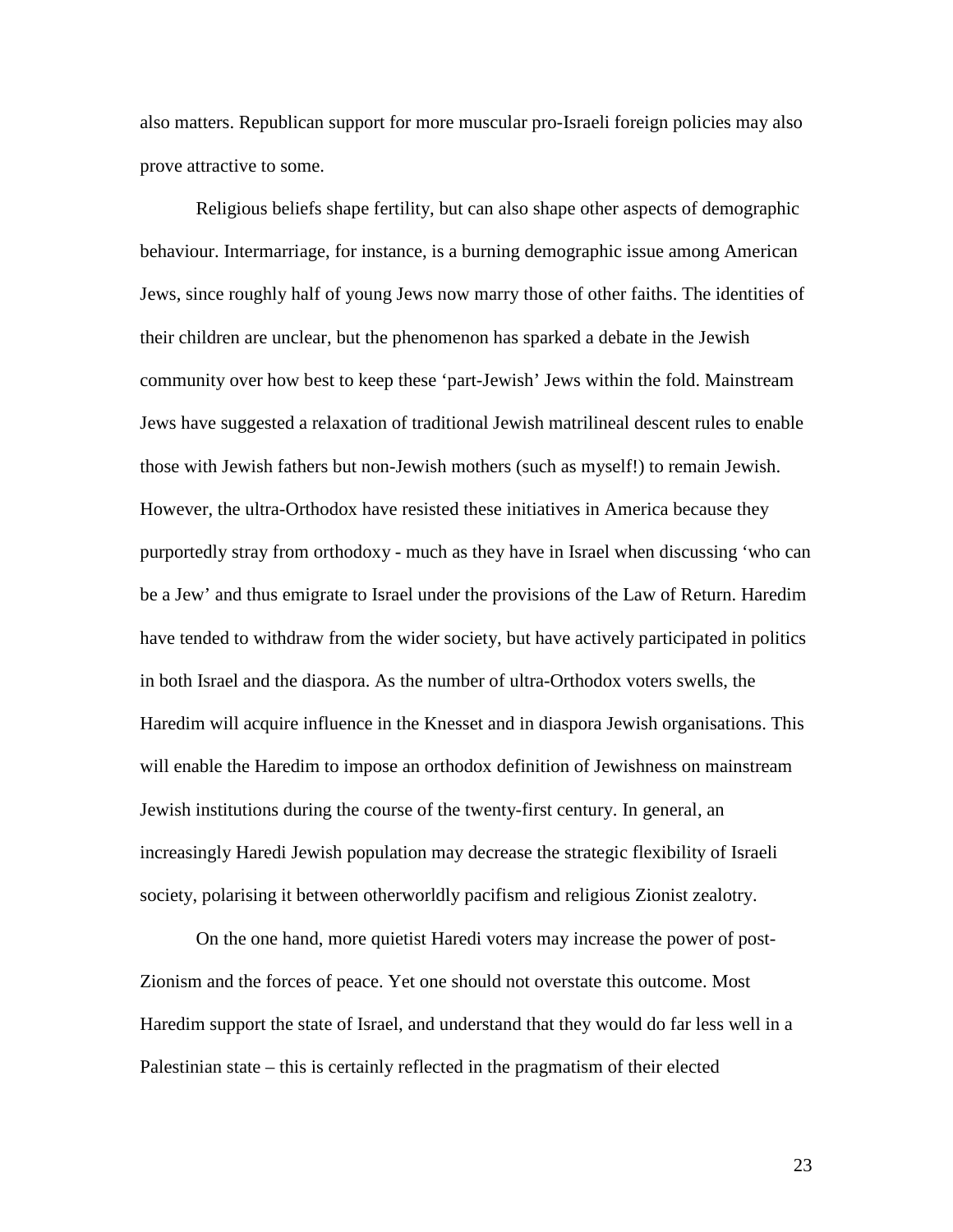representatives. More important therefore is the significant minority of the ultra-Orthodox (as well as the modern Orthodox) who combine orthodoxy with Zionism. Religious zionists have been responsible for a numerous Jewish terrorist actions in recent years. A demographically-fuelled religious Zionism will generate increased recourse to sacred rather than strategic logics. This may box in Israeli policymakers, precluding solutions to some of the thorniest problems in the peace process, such as territorial boundaries, and the status of Jerusalem and its Holy Places. Where these problems call for splitting the difference, a religiously doctrinaire approach seeks absolutism. This cannot bode well for the security of this region in the decades to come.

That said, religious Zionists are a distinct minority within Haredi society. The bulk of the Haredi population will probably continue to support pragmatism in foreign policy while insisting on puritanical domestic cultural policies as well as continued state support and military exemption for yeshiva students. This may make Israel a more socially conservative society, but will contain the risk of Israeli state intransigence. The wildcard, of course, will be increased religious Zionist terrorism – whether directed against Israeli Arabs or against liberal Israeli targets.

#### United States

The United States is no exception to the trend of demographic radicalization. This has accentuated as ethnic and confessional differences faded in the late twentieth century, bringing religion to the fore as a political issue. As American society became more ethnically porous in the 1970s, alliances were forged across Protestant, Catholic and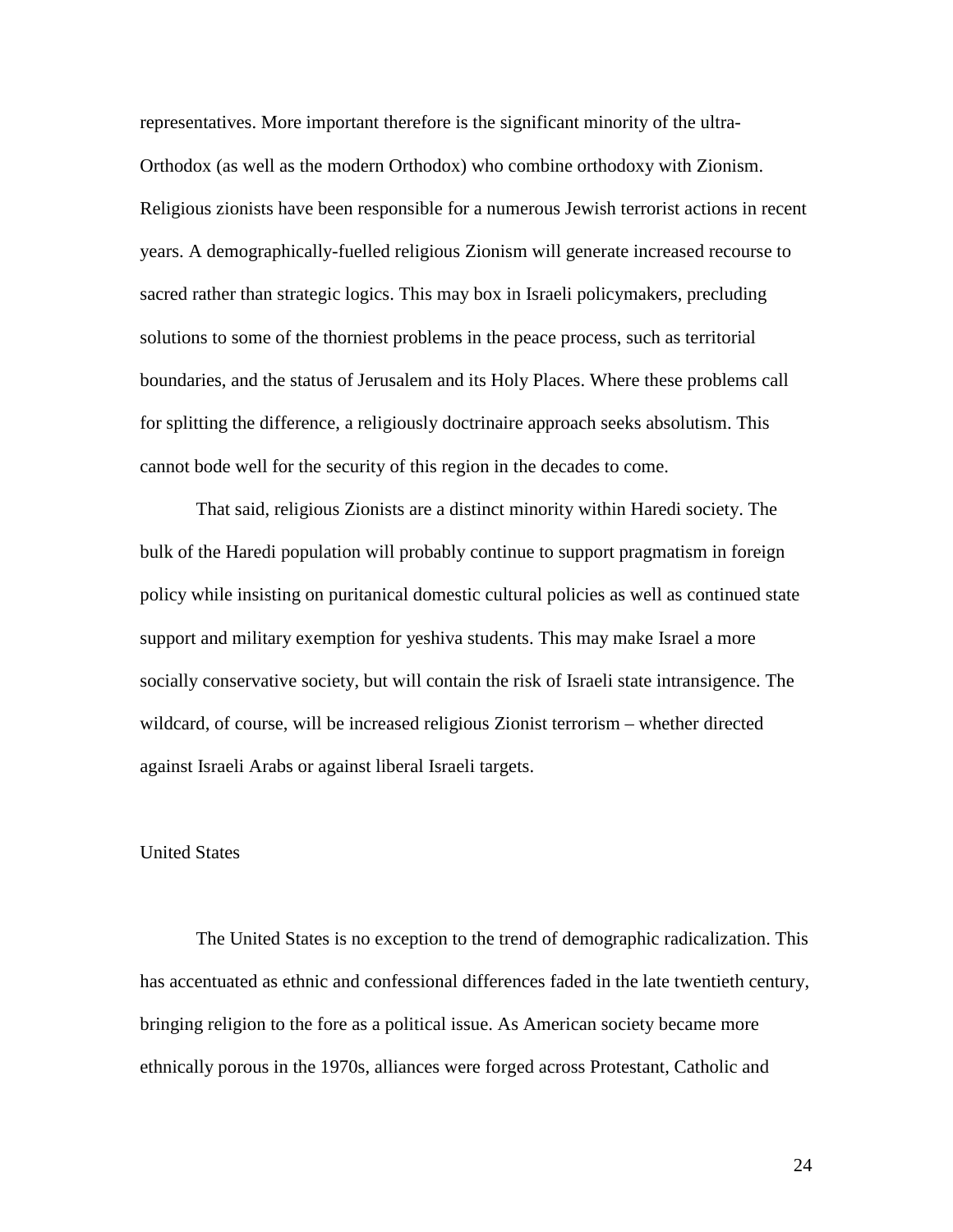Jewish lines by moral traditionalists. This alliance was subsequently drawn into politics in the 1980s as the newly-coined 'Moral Majority' by three conservative activists, Richard Viguerie, Paul Weyrich and Howard Phillips. Fittingly, the first two were Catholics, the third a Jew, and their chosen figurehead was the late Jerry Falwell, an evangelical Protestant. (Bruce 1998: 148-9) The new ferment prompted Robert Wuthnow to remark that 'the major divisions in American religion now revolve around an axis of liberalism and conservatism rather than the denominational landmarks of the past' (Wuthnow 1989: 178). The term 'culture wars' emerged on the back of these changes, reflecting not only socio-religious changes, but the opening up of a new political axis based on religious and moral traditionalism, which crosses ethnic and denominational lines. (Hunter 1991; Fiorina, Abrams et al. 2005)

In the United States, white Catholics no longer have higher fertility than white Protestants, but women with conservative beliefs on abortion (whether Catholic, Protestant or Jewish) bear nearly two-thirds of a child more than those with pro-choice views. Conservative denominations also have higher fertility than more liberal ones, not to mention seculars. (Hout, Greeley et al. 2001; Skirbekk, Goujon et al. forthcoming) American research also suggests a significant link between various measures of religiosity (congregational participation, denominationational conservatism, attendance) and fertility. Participation in congregational groups is especially important. (Hackett 2008)

Individual-level relationships are reproduced through compositional effects at the state level, hence higher white fertility in states with large Mormon or evangelical Protestant populations. Indeed, there was a correlation of .78 between white fertility rates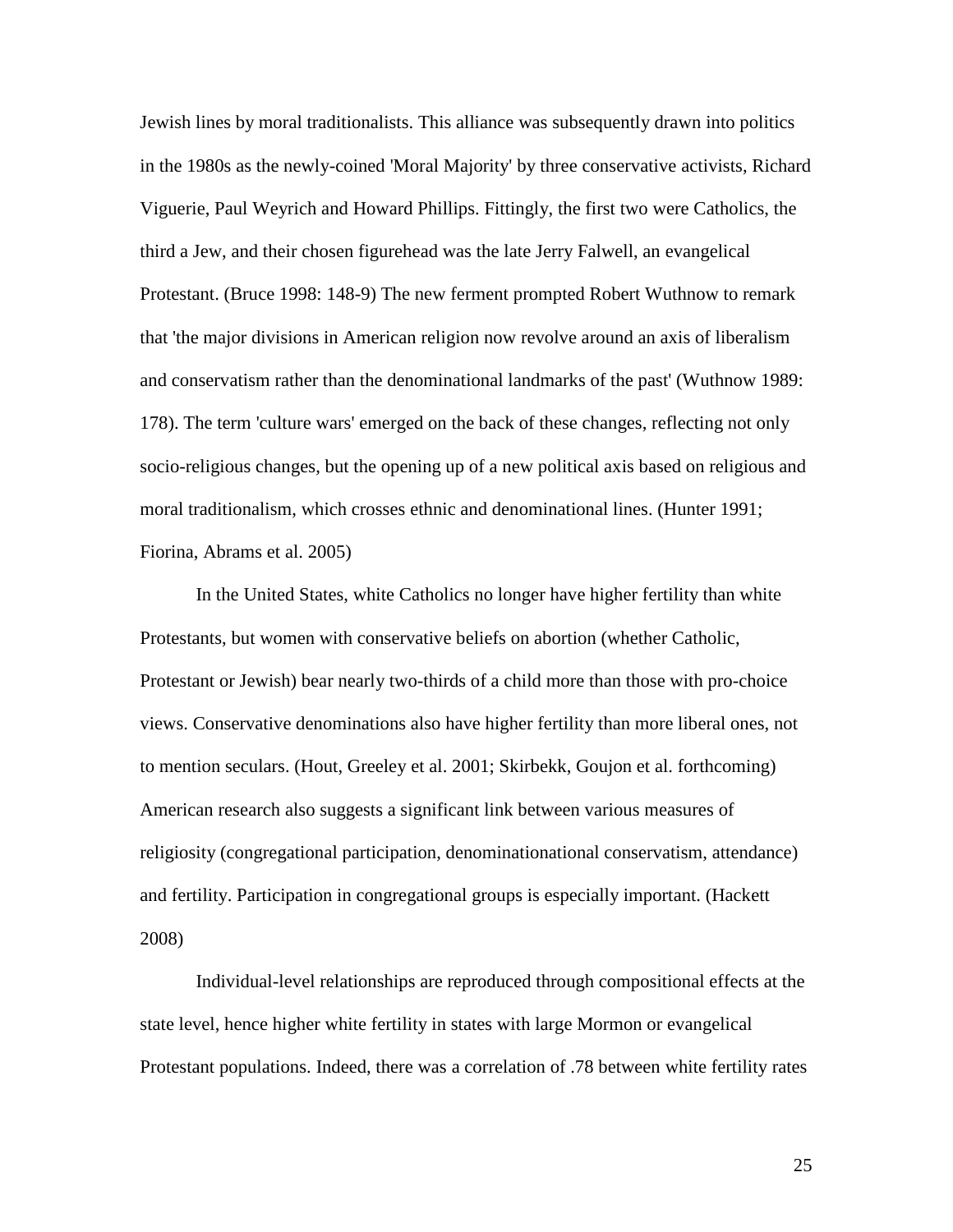and the 2004 vote for George W. Bush, an effect strongly mediated by religious traditionalism. (Lesthaeghe and Neidert 2006). During much of the twentieth century, women in conservative Protestant denominations bore almost a child more than their counterparts in more liberal Protestant denominations. This was the main reason why conservative Protestants increased their share of the white Protestant population from roughly a third among those born in 1900 to nearly two-thirds of those born in 1975. (Hout, Greeley et al. 2001)

The political theology of conservative Christianity does not incline towards violence in the United States today, and global charismatic and Pentecostal Christianity – with a few notable exceptions such as the Lord's Resistance Army of Uganda - shares the same pacific orientation. (Berger 2008) However, shifts in context and interpretation could change this, as there are historical resources in the bible which could be used to motivate armed conflict. It is also worth remembering that there have been domestic terrorist incidents (bombing of abortion clinics, Oklahoma City bombing) that have been inspired, at least in part, by a fundamentalist reading of the bible. The National Abortion Federation has tracked anti-abortion terrorism for several decades. It documents 7 murders, 17 attempted murders, 41 bombings, 173 arson attacks, 100 butyric acid attacks, 157 incidents of assault and battery, 4 kidnappings, and 385 death threats between 1977 and 2006. (NAF 2008) While political context will always be the key ingredient in determining security threat levels, religious demography can tilt the terrain in favour of, or against, religious terrorism. A more fundamentalist America, for instance, will be a society in which domestic terrorism (on issues of abortion, in particular) may well increase.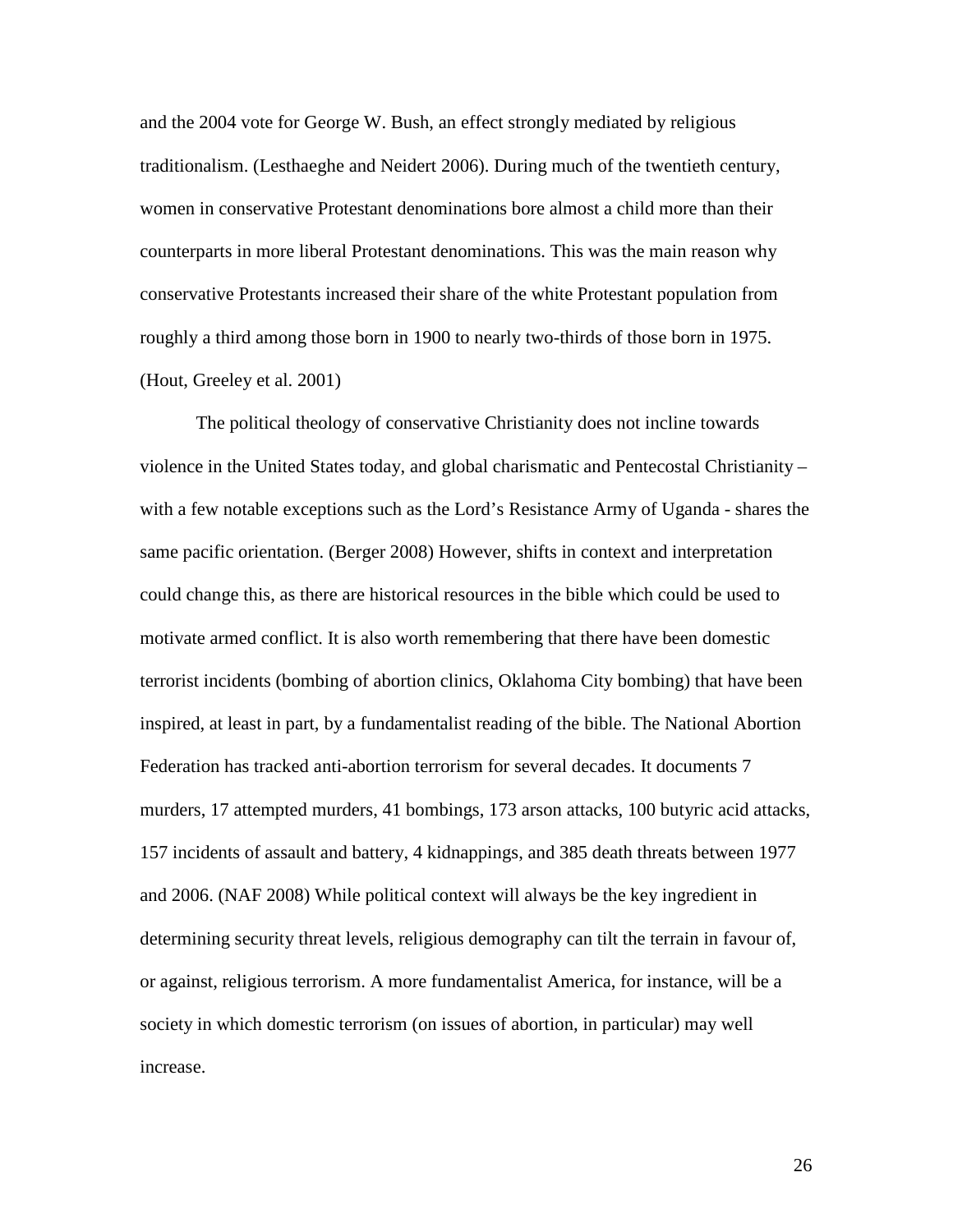### Europe

Conservative Christianity is relatively weak in Europe, though there is a statistically significant connection between religiosity, right wing ideology and voting for conservative (though not far-right) parties. (Minkenberg 2008) Though there has been some violence against gays and non-Christians in Europe, this is not linked to conservative Christianity. However, as in the United States, this may have more to do with the political context of our day and age, and could change. At that point, the religious demography of Christian Europe may become more significant.

What of European Christianity? The conventional wisdom holds it to be in free fall, especially in Western Europe. (Bruce 2002) This is undoubtedly correct for Catholic Europe, while Protestant Europe already has low levels of religious practice. Yet closer scrutiny reveals an increasingly lively and demographically growing Christian remnant. Several studies have examined the connection between religiosity - whether defined as attendance, belief or affiliation - and fertility in Europe. Most find a statistically significant effect even when controlling for age, education, income, marital status and other factors. (Adsera 2004: 23; Frejka and Westoff 2008; Berghammer, Philipov et al. 2006) Traditionally, education was seen as the key determinant of a woman's fertility rates. Yet in many of these European studies, a woman's religiosity is as or more important than her level of education in determining the number of children she will bear over a lifetime. In Spain, women who remain practicing Catholics are now considerably more fertile than their non-practicing sisters, which wasn't the case as recently as 1985.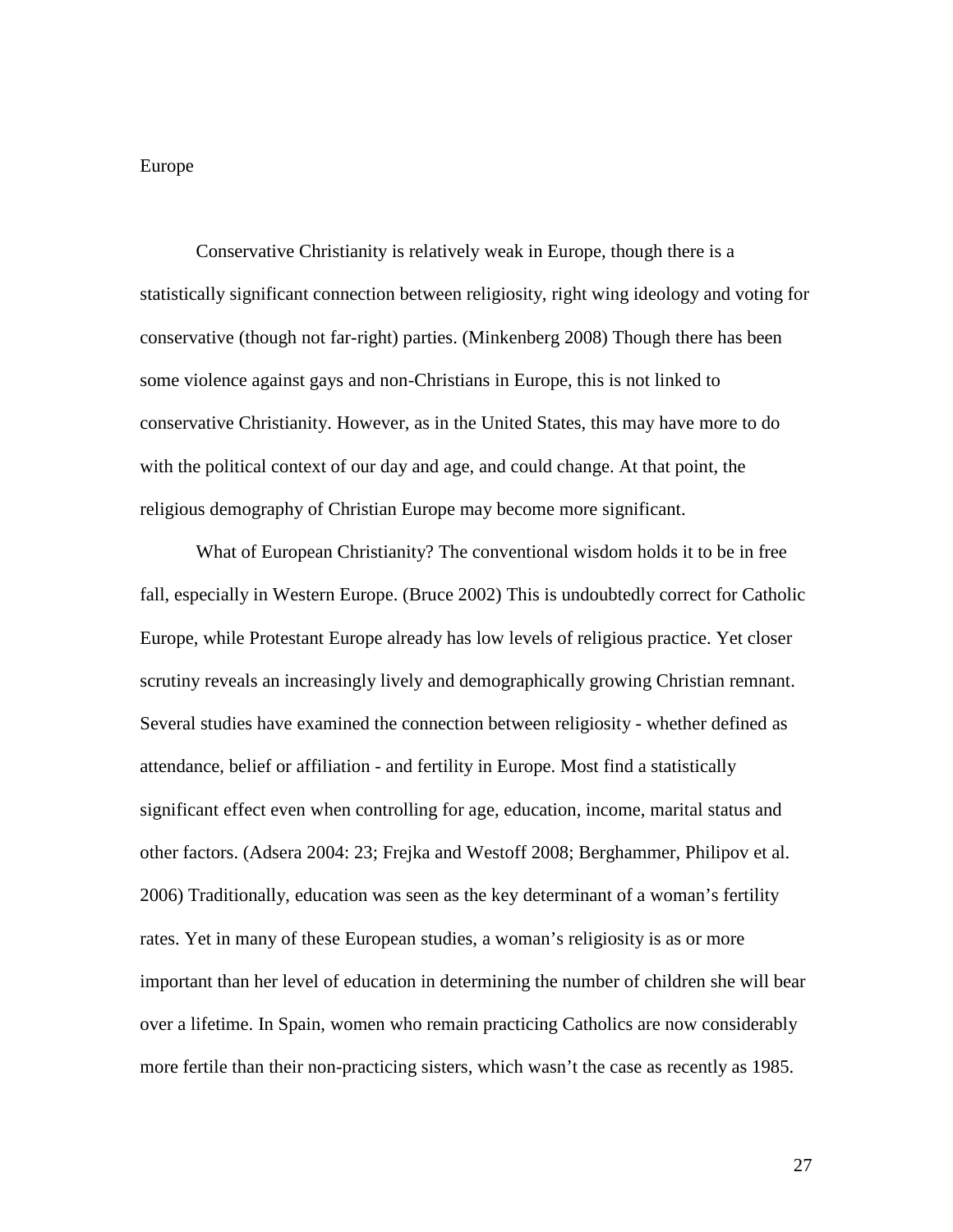This is most likely because only those truly committed to religion remain attenders while nominal Catholics have dropped away as Francoist conformity collapsed after 1975. Since the more religious are more fertile, the departure of nominal, uncommitted attenders helps unmask the connection between religiosity and fertility.

Moving to the wider spectrum of European Christianity, we find that fertility is indeed much higher among European women who are religious. The European Social Survey (ESS) of 2004 asks 'how religious are you', and provides a scale from 0 to 9. In a sample of ten west European countries (chosen because they were the only ones sampled in all three waves of the European Values Survey), the number of women who were very religious (6-9) was similar to those with low religiosity (0-4). However, the fertility of the two groups differed greatly. Women who said they were very religious (6-9), bore, on average, 1.95 children, as against 1.42 for those in the least religious (0-4) deciles. Among those 45 and over, the difference was 14 percent (TFR pf 2.39 v. 2.07), but in the under-35 group, the gap was a whopping 159 percent (TFR of 1.42 v. .53). The stronger effect in younger age cohorts suggests an emerging, 'second demographic transition' dynamic. Data from the 2000 European Values Survey in the same countries reaffirms the pattern, albeit more modestly: 'religious' women have a 24 percent fertility advantage among the under-35s as against 10 percent for the over-44s. Part of this is due to a tempo effect of religious women bearing children earlier, and only time will tell how much of the gap will be closed by less religious women in the years ahead.

Today, most of those who remain religious in Europe wear their beliefs lightly, but conservative Christianity is hardly a spent force. Data on conservative Christians is difficult to come by since many new churches keep few official records. Reports from the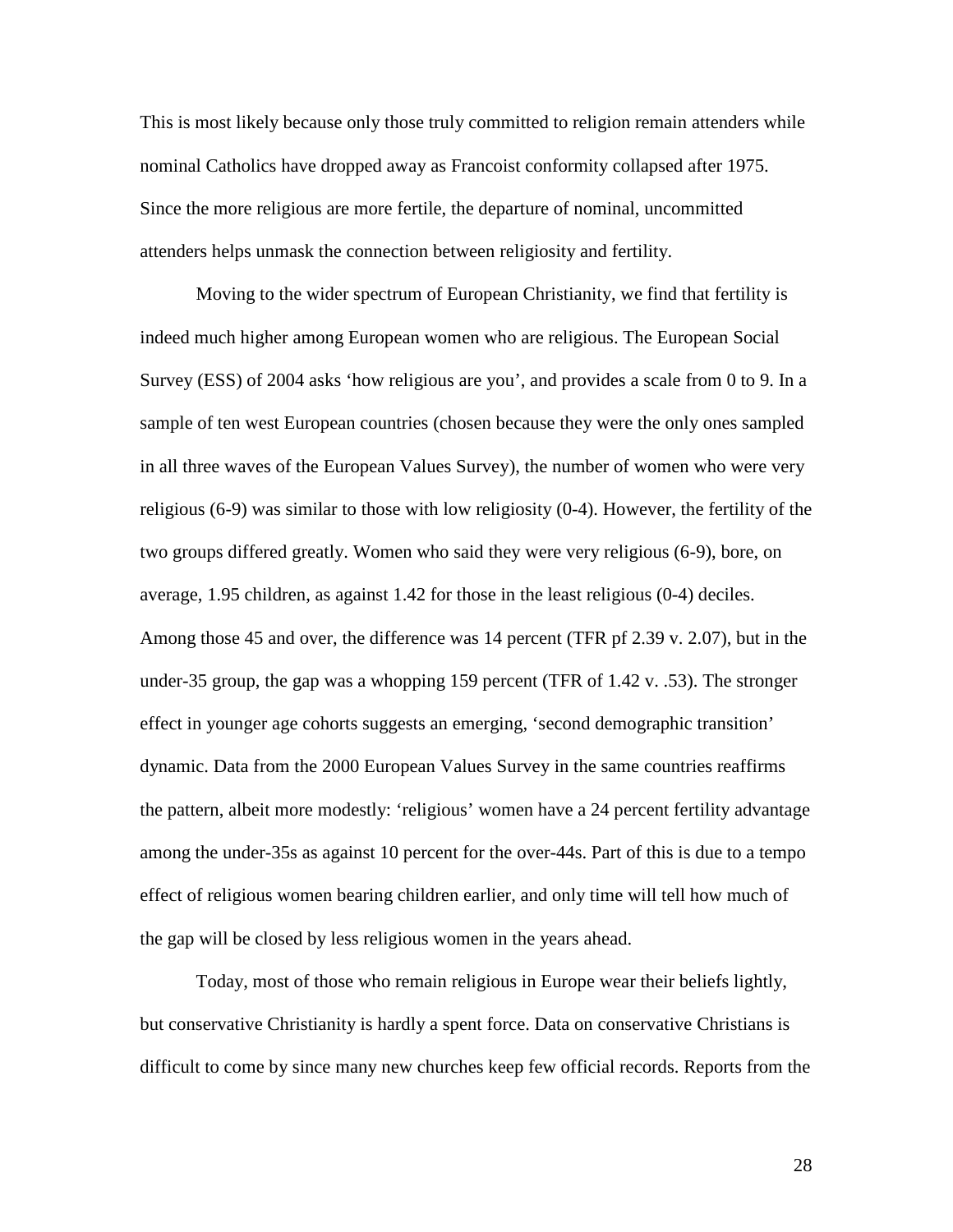World Christian Database, which meticulously tracks reports from church bodies,

indicates that 4.1 percent of Europeans (including Russians) were evangelical Christians in 2005. This figure rises to 4.9 percent in northern, western and southern Europe. Most religious conservatives are charismatics, working within mainstream denominations like Catholicism or Lutheranism to 'renew' the faith along more conservative lines. There is also an important minority of Pentecostals, who account for .5% of Europe's population. Together, charismatics and Pentecostals account for close to 5 % of Europe's population. The proportion of conservative Christians has been rising, however: some estimate that the trajectory of conservative Christian growth has outpaced that of Islam in Europe. (Jenkins 2007: 75)

In many European countries, the proportion of conservative Christians is close to the number who are recorded as attending church weekly. This would suggest an increasingly devout Christian remnant is emerging in western Europe which is more resistant to secularization. This shows up in France, Britain and Scandinavia (less Finland), the most secular countries where we have 1981, 1990 and 2000 EVS and 2004 ESS data on religiosity. EVS and ESS data indicate that generations born after 1945 are as likely to attend as older cohorts. Though just 5 percent of people attend in these societies, nearly half describe themselves as religious, and their presence indicates a flattening out of the long secular trends of the twentieth century. (Kaufmann 2008) Unfortunately, we have no direct source of information on the fertility of Pentecostals and charismatics in Europe. A worldwide study suggests that Pentecostals have higher fertility than others in the United States, but not in Latin America, Africa or Asia. (Pew 2006: 40) This could signify the lack of a religiosity-fertility link, but may also result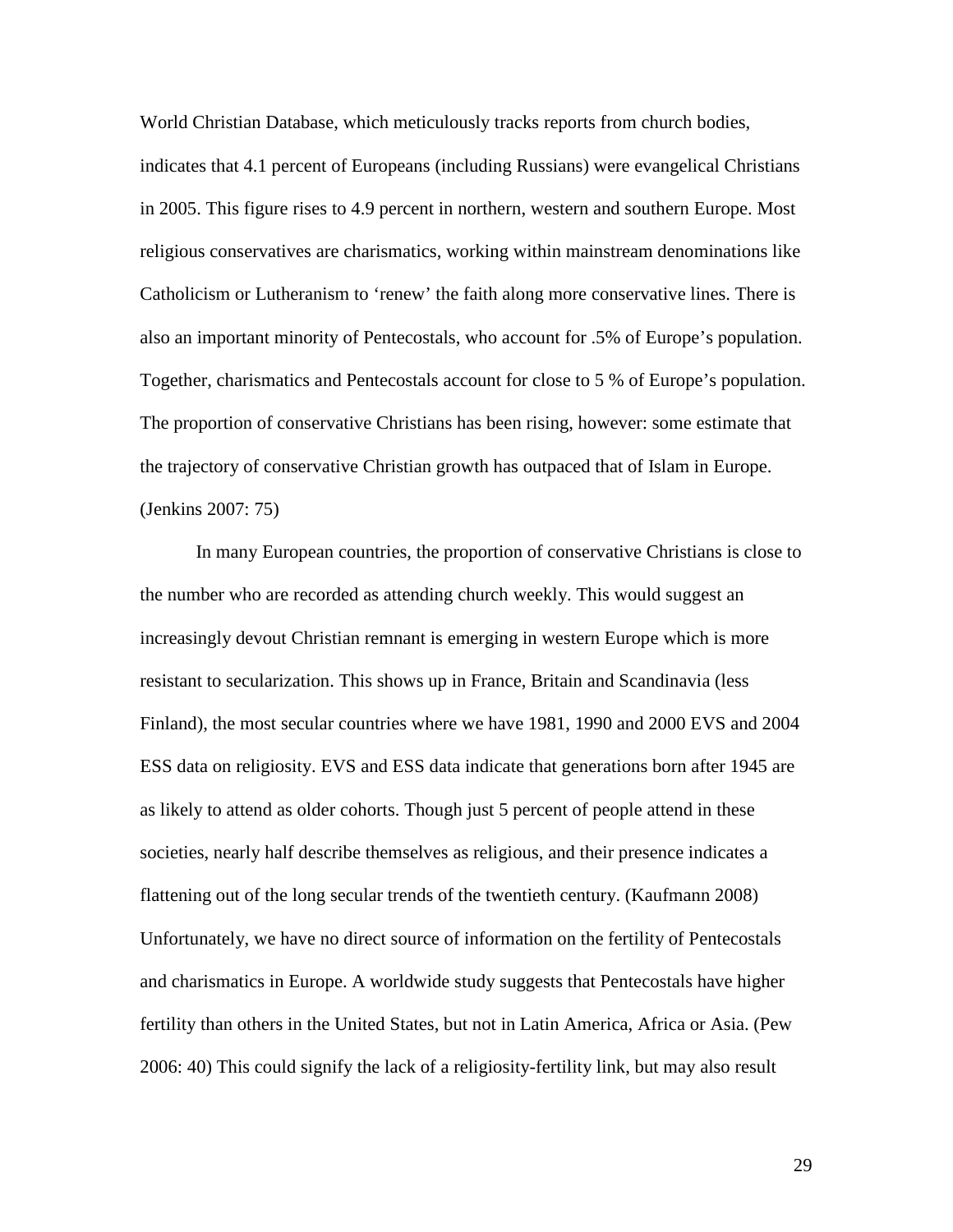from a greater outworking of second demographic transition dynamics in the more developed context of the USA. Certainly there are significant data limitations in both the WCD and Pew studies, thus more research is needed in this area in order to substantiate whether Pentecostals have higher fertility in the second demographic transition contexts of northern, western and southern Europe.<sup>4</sup>

Finally, a major source of conservative religious growth in Europe is immigration. The main flows involve conservative Muslims, from the Middle East (especially North Africa) and South Asia, and conservative Christians, largely hailing from Africa and the West Indies. West Europe's population of non-European extraction is projected to triple between now and 2050, from roughly 4-5 percent to 12-15 percent, possibly reaching as high as 25 percent in societies like Holland, France and Britain. (Coleman 2006) The majority of these new citizens will be come from conservative Christian and Muslim backgrounds. Few of these newcomers will be secular. Perhaps 60 percent will be Muslim, who, as we shall see, show few signs of secularisation. (Jackson, Howe et al. 2008: 123) But religious immigration goes beyond Islam to encompass Christianity, which is reaping a demographic dividend nearly as impressive. In England, more Muslims attend mosque on a weekly basis than Anglicans attend church, but Christianity is hardly stagnant: 58 percent of London's practicing Christians are nonwhite. (Islamonline 2005) The Global South is today's engine of world Christianity, symbolized by the appointment of Ugandan-born John Sentamu as Anglican Archbishop of York in 2005. At the epicenter of global southern Christianity stands Pentecostalism, its most exuberant, fast-growing form. A quarter of the world's Christians are now believed to be

<u>.</u>

<sup>&</sup>lt;sup>4</sup> For example, the WCD suggests that as many as a third of Britons are charismatic, Pentecostal or evangelical Christians in a country where church attendance is less than 12 percent. The Pew study presents data showing the total fertility rate (TFR) of India at 1.4 and Kenya at 2.5, both severe underestimates.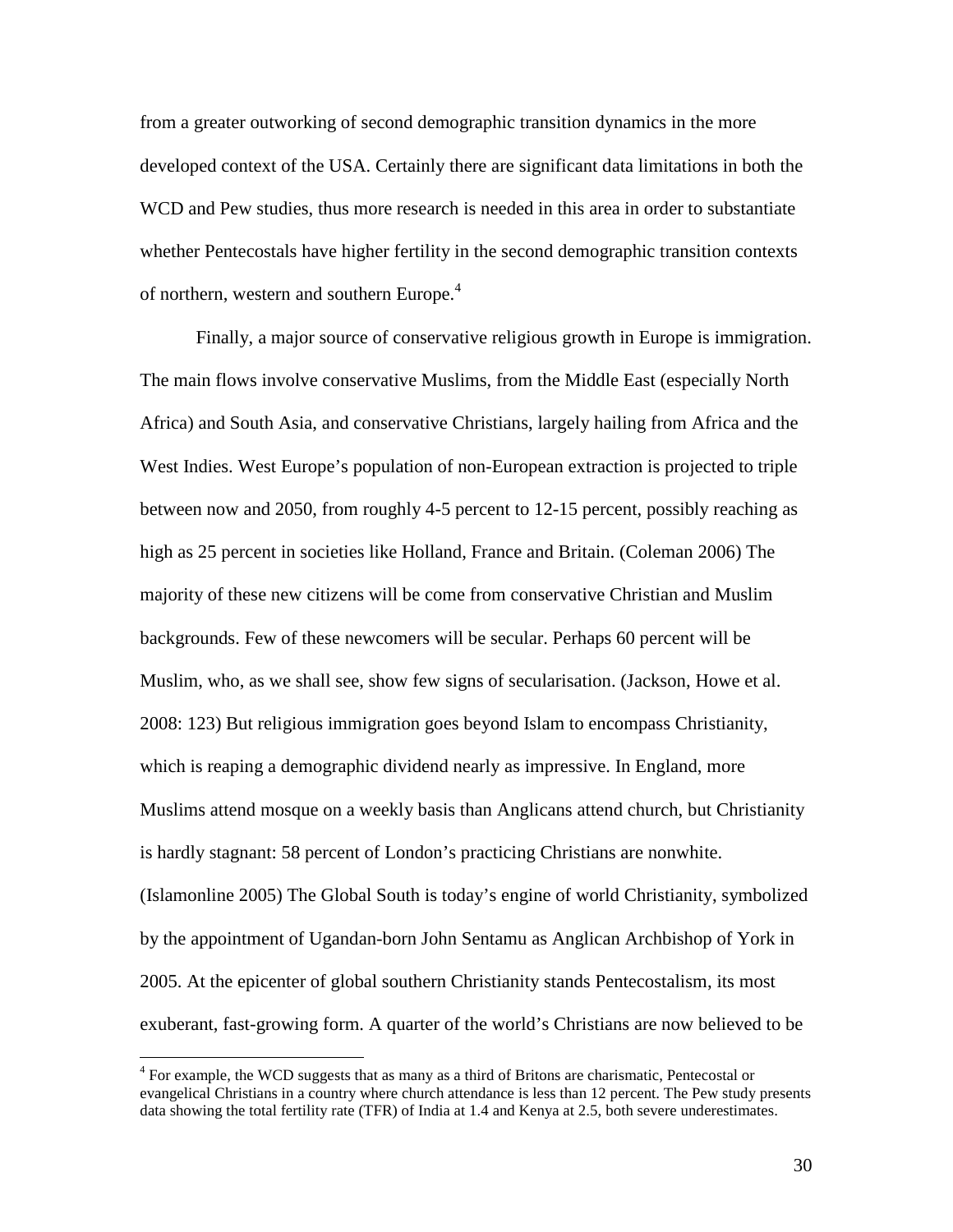Pentecostals, with most of the past half-century's growth taking place through conversion among Catholics in Latin America, Animists in Africa and Buddhists or secularists in East Asia. (Jenkins 2007; Martin 2001; World Christian Database 2008)

The urban church is essentially an immigrant church in Britain, but this is also becoming true elsewhere in Europe. In France, evangelical Protestants have swelled from 50 to 400 thousand inside 50 years, chiefly because of immigration. Even Catholicism and mainline Protestantism benefit. In Denmark, immigrants fill the once ailing Catholic churches and have prompted a demand for more. (Jenkins 2007: 93-6) In Ireland, Polish and Lithuanian Catholics are replacing increasingly nonreligious young Irish in the churches. In Europe as a whole (including Russia), pentecostals and charismatics have exploded in numbers, expanding in step with Islam. Currently there are more evangelical Christians than Muslims in Europe. (Jenkins 2007: 75) In Eastern Europe, as outside the western world, Pentecostalism is a sociological and not a demographic phenomenon. In Western Europe, by contrast, demography is central to evangelicalism's growth, especially in urban areas. Alas, immigration brings two foreign imports, Islam and Christianity, to secular Europe.

#### The Muslim World

In most Muslim contexts, the demographic transition is still in its early or middle stages, so we would not expect to see as dramatic an effect. Still, we might ask: do Islamists have higher fertility than moderate Muslims, and what might we expect in terms of Islamist population growth and the demographic radicalization of Islam? In some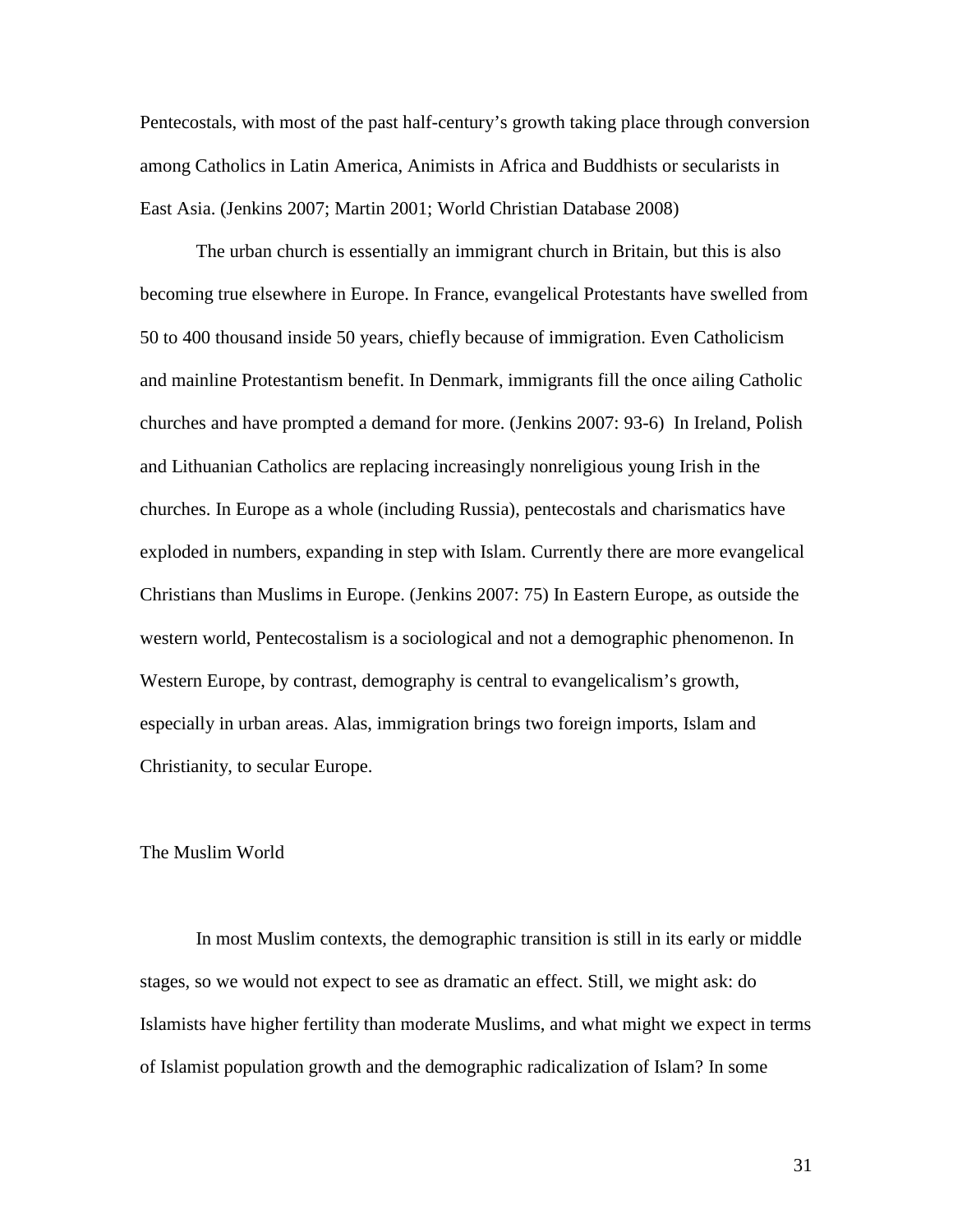cases, conservative Islam clearly delayed the onset of secular demographic processes, raising fertility. In Jack Goldstone's words, 'Some countries – mainly those with large Muslim populations – have been quite resistant to a reduction in birth rates; thus their population growth rates have remained high.' (Goldstone 2007) Pakistan is an interesting case, because it contrasts markedly with poorer Bangladesh next door. In Pakistan, religious authorities resisted birth control more than Bangladesh, whose principal brand of Islam has historically been less puritanical. The result is that Pakistan's population will hit 467 million by 2050, 188 million more than if it had adopted a Bangladeshi-style programme from the 1970s. (Cleland and Lush 1997) In Pakistan, 40 percent of the population is under 14. Total fertility rates in Somalia, Afghanistan, Yemen and the Palestinian Territories, for example, still exceed 5 children per woman. (Jenkins 2007: 8, 21; Fargues 2000)

Among the many Muslim societies that have embraced family planning, none is more striking than Iran. In the 1960s and 70s, the Shah pursued a westernization policy focused on getting women outside the home into education and work, and making contraception widely available. Fertility began to decline. Then came the Iranian Revolution in 1979 and the Iran-Iraq War in the 80s:

Appropriate Islamic public dress and appearance were codified and these rules strictly enforced; gender segregation was pervasive in public places; and domestic roles of women were glorified. Early marriage and motherhood were encouraged. Legal marriage ages were lowered to 9 and 14 for females and males, respectively. Family planning was labeled an imperialist plot to reduce the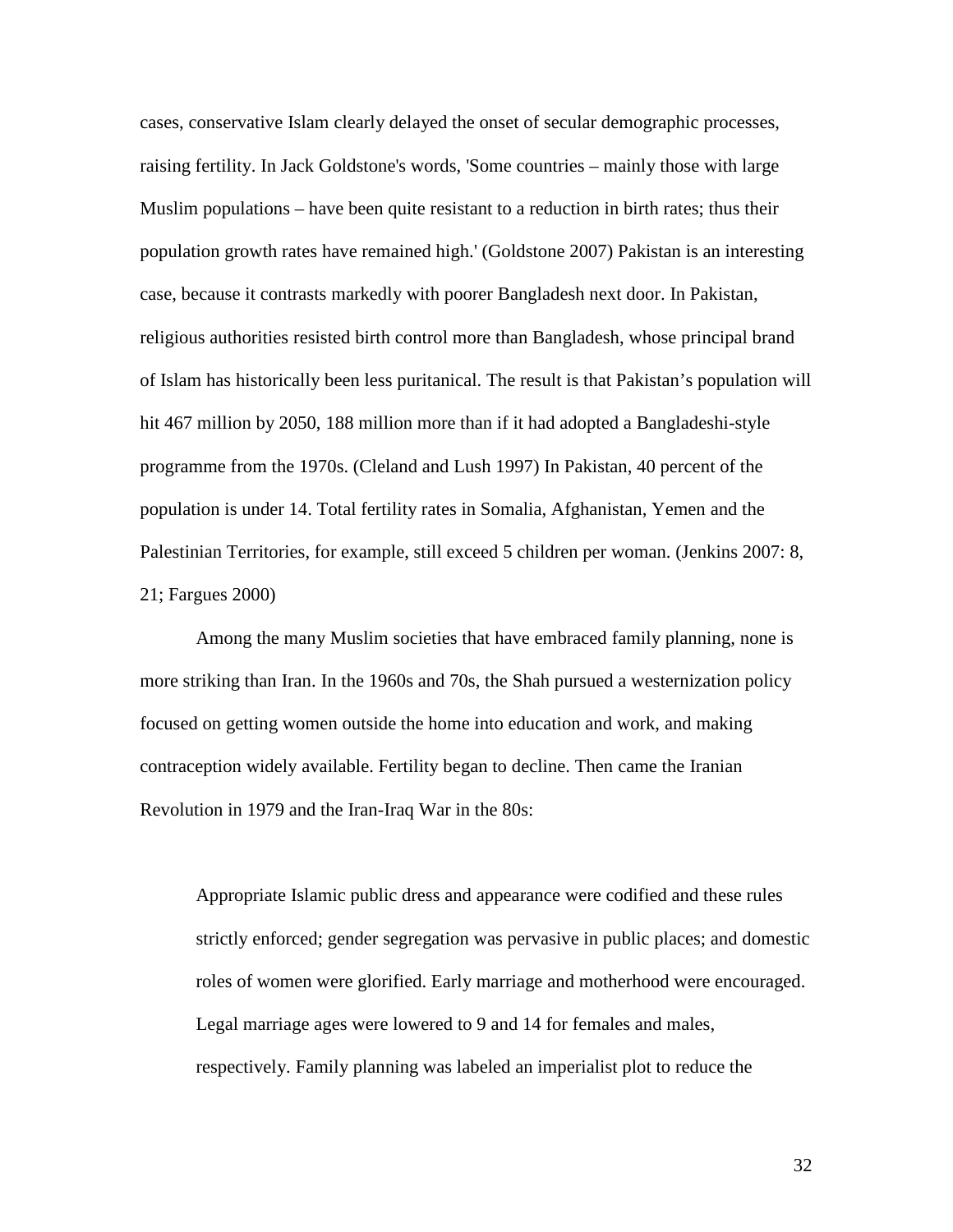number of Muslims. Many family planning clinics were closed and clinic personnel transferred to other jobs. Fertility increased after the Revolution due to these changes and other pronatalist policies (some linked to the Iran-Iraq War). (Abbasi-Shavazi, Hossein-Chavoshi et al. 2007)

Iran did eventually change course, as policymakers and intellectuals lobbied clerics, who eventually sanctioned family planning as in keeping with the precepts of Islam, but the story is far from over.

Overall, the course of family planning in Muslim countries is one of qualified success. Yet state policy can change course if determined conservative factions gain power. Religious motivations may also dovetail with nationalist pronatalism. Outside of sub-Saharan Africa, Muslim fertility seems most resistant to decline in conservative Muslim societies like Yemen, Oman, Saudi Arabia and Pakistan. In Pakistan, the strong Deobandi fundamentalist movement has attacked the country's family planning policies as a western import linked to decadence, and an imperialistic attempt to control the Muslim population. They cite Koranic verses extolling the virtue of children and marriage and instructing families not to kill children during times of want. Sometimes fundamentalists dredge up the anticolonial Islamic Puritanism of Maulana Maudoudi, who, in a 1937 tract, savaged birth control as a western plot against Islam which would introduce western promiscuity and women's liberation into Pakistan. (Karim 2005: 50- 51)

Elsewhere the threat is deadly serious. In Afghanistan and Pakistan's tribal areas, Taliban insurgents have taken to killing healthcare workers involved in family planning.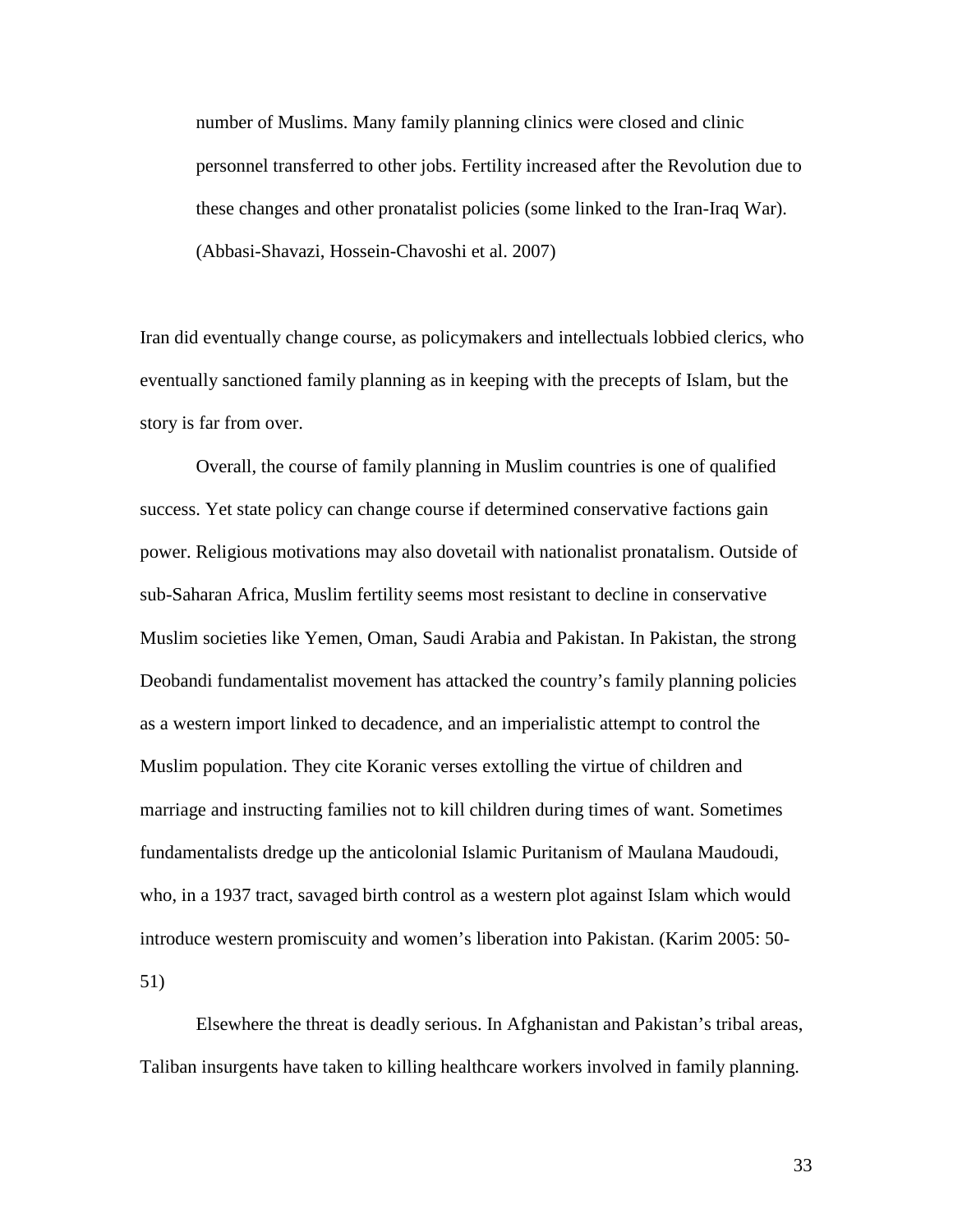Threats, kidnappings and assassinations have brought family planning to its knees in disputed areas. After murdering a female healthcare worker in Kandahar, Taliban insurgents wrote to her employer. "We took up arms against the Infidels in order to bring Islamic law to this land," they crowed in a letter bearing the seal of the Taliban military council. "But you people are supporting our enemies, the enemies of Islam and Muslims...Personnel were trained to distribute family planning pills. The aim of this project is to persuade the young girls to commit adultery." (Blackwell 2008) In rural areas of Afghanistan and Pakistan, local religious leaders exercise great influence over people's views on contraception. In Taliban-dominated southern Afghanistan, people tend to accept the prohibitionist views of their conservative imams. (Mehtab Karim, private conversation, Pew Forum, Washington, November 2008)

Shades of this posture are likewise evident among radical Islamist factions in mainstream states, where their arguments may dovetail with the secular imperatives of nationalists or politicians who seek an enlarged power base. Palestinian nationalism has long been pronatalist, with its politicians, journalists and poets singing the praises of their 'demographic weapon' against Israel. (King 2002: 386) Though secular and Islamist nationalists both extol the virtues of pronatalism, it is noteworthy that fertility rates are higher in Gaza, a Hamas bastion and stronghold of the Islamist-inspired second intifada, than in the secular, Fatah-controlled West Bank. (Fargues 2000: 469-70) Even in Turkey, where the temperature of conflict is lower, Islamist nationalists have played the pronatalism card. Prime minister Recep Tayyip Erdogan, leader of the Islamist Justice and Development Party (AKP), cut his teeth by attacking contraception and abortion to woo both nationalist and Islamist audiences. In 2002, two years before he was elected,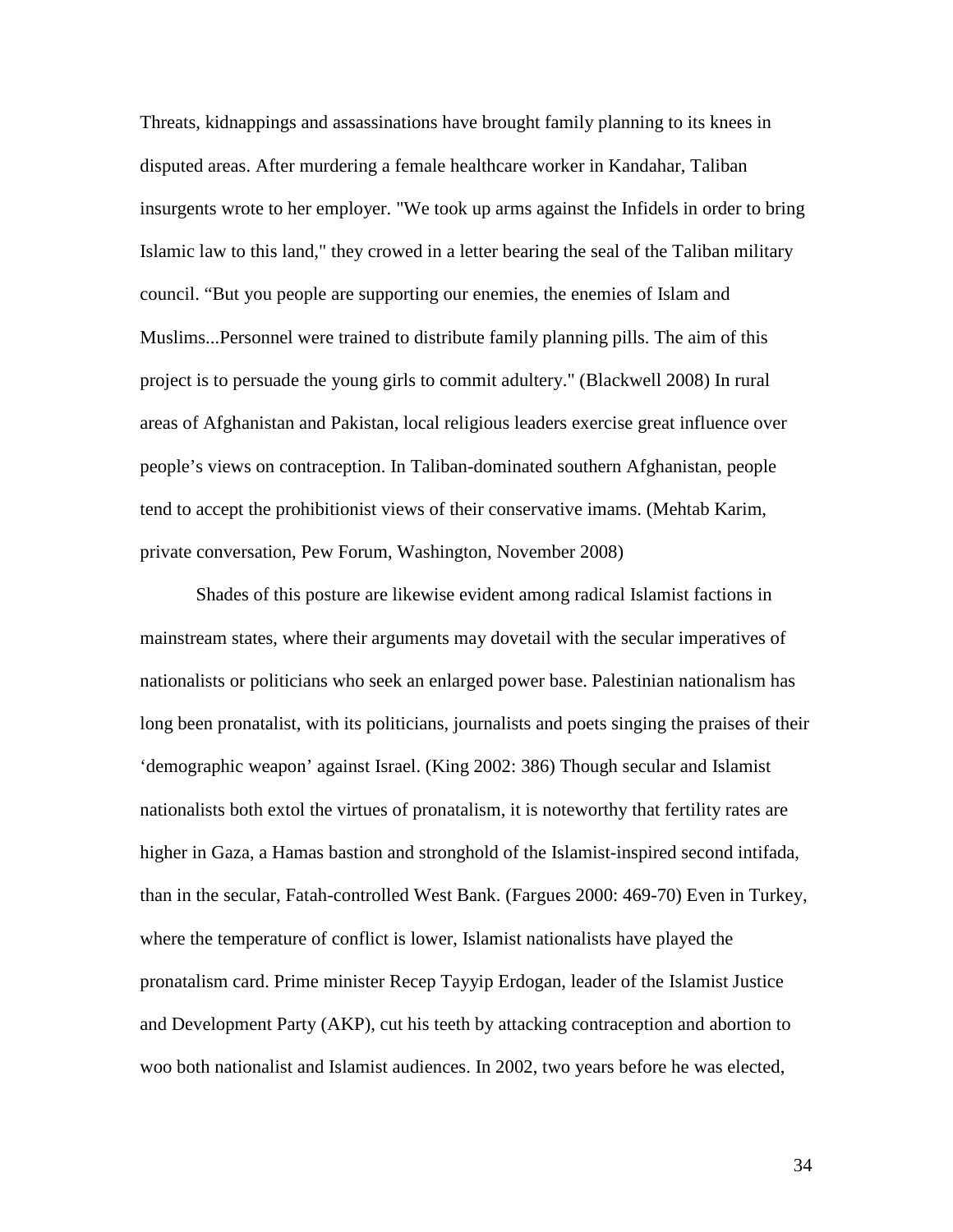Erdogan pulled few punches: "To recommend to people not to procreate is straight out treason to the state," Erdogan told a crowd gathered to celebrate the opening of an AKP office in Istanbul. "It's a means of wanting to erase the history and the surface of the land". Having played on nationalist registers, he moved to religion: "Have babies," he told the crowd. "Allah wants it." (Caldwell 2005)

Iranian hardline president Mahmoud Ahmadinedjad is no stranger to this issue. He is seeking to change the course of Iranian family policy, advocating renewed population growth. Criticizing Iran's below-replacement fertility rate, he wants Iran's population to grow from its current 70 million to 120 million. Along the way, he favours scaling back women's participation in the labour force to concentrate on reproduction. "I am against saying that two children [per woman] are enough", thundered Ahmadinedjad. 'Our country has a lot of capacity. It has the capacity for many children to grow in it. It even has the capacity for 120 million people. Westerners have got problems. Because their population growth is negative, they are worried and fear that if our population increases, we will triumph over them." Unfortunately for this maverick, Ahmadinedjad faces an established opposition, backed by a majority of Iranians and many senior clerics. (Cincotta 2006; Tait 2006) Factionalism within the regime is intense, and popular sentiments play a role in determining which faction gains favour. Iran's quasi-democracy means that Ahmadinedjad must be mindful of his popularity, which could stay his pronatalist hand.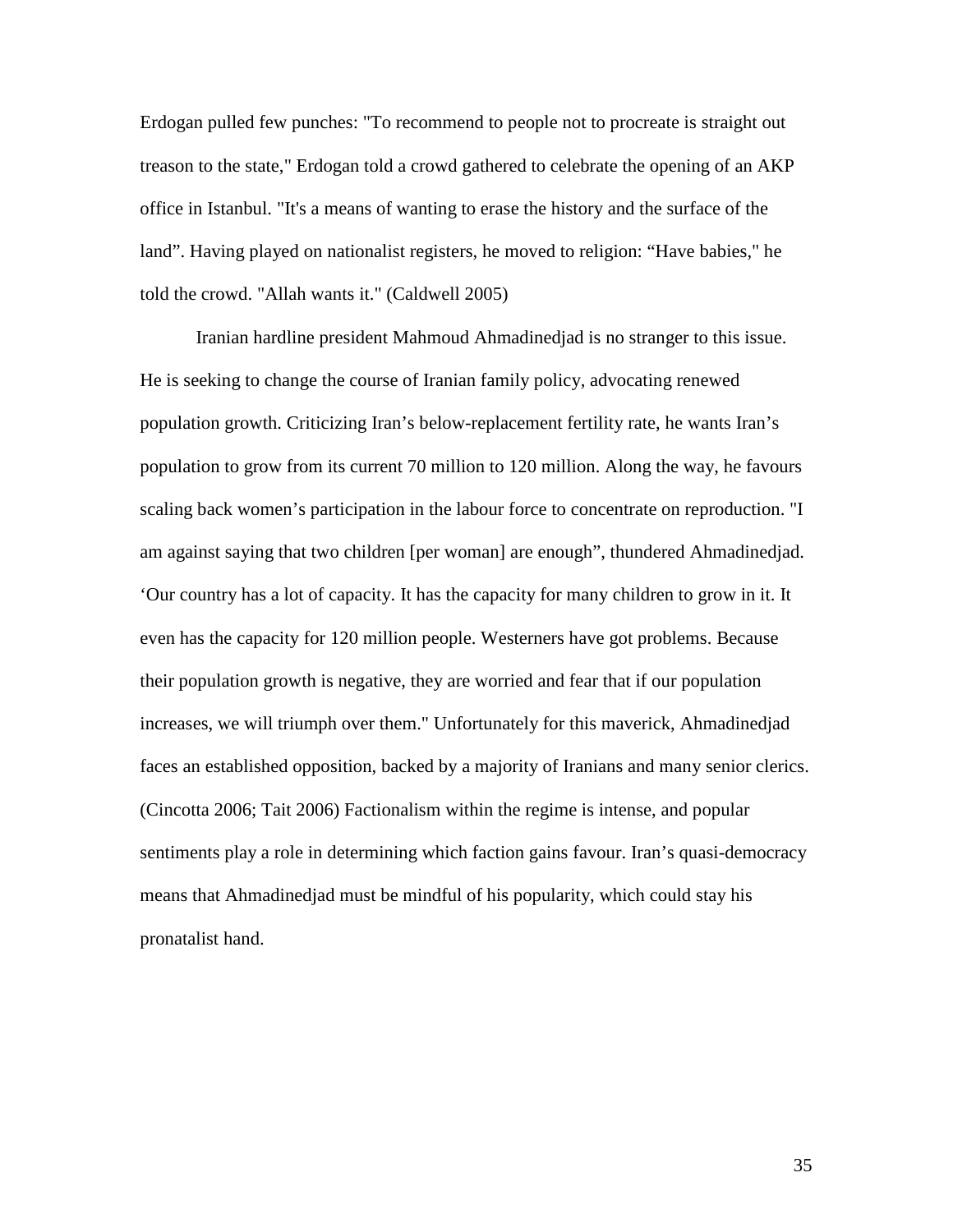#### Micro-Level Muslim Fertility

Most Muslim governments, even those under Islamist sway – are succeeding in their family planning efforts. But there are some cautionary notes. First, Muslims – like many minorities - tend to have higher fertility when they are in the minority. (Goldscheider 1971) In Malaysia, Egypt, Lebanon or Albania, where Muslims are a comfortable majority, their fertility differs little from that of non-Muslim minorities. (Westoff and Frejka 2007) In Europe, India, Thailand, Russia, China and the Philippines, the Muslim fertility advantage over other groups is greatest. This is particularly true of ethnoreligious conflict zones like Israel-Palestine or India where a significant Muslim fertility advantage persists despite urbanisation and equivalent access to contraception. (Morgan, Stash et al. 2002; Moulasha and Rao 1999) Yet fertility rates among most Muslim minorities are also on their way down. This is particularly noticeable among European Muslims, whose fertility is falling toward host country levels. In Austria, the number of children expected to be borne by Muslim women over their lifetime (TFR) declined from 3.09 in 1981 to 2.34 in 2001. (Goujon, Skirbekk et al. 2006: 13) Similar trends have been observed across all of western Europe. In Switzerland, Germany and the Netherlands, Turkish-born women now have an expected fertility rate of less than two children. This reflects the decline in Turkey itself. Pakistani and Somali fertility is highest among European Muslims, followed by North Africans and Turks, but all are falling fast. (Westoff and Frejka 2007)

A central argument here is that fertility differences rooted in economic underdevelopment or unselfconscious, 'traditional' cultural differences (i.e. Protestant v.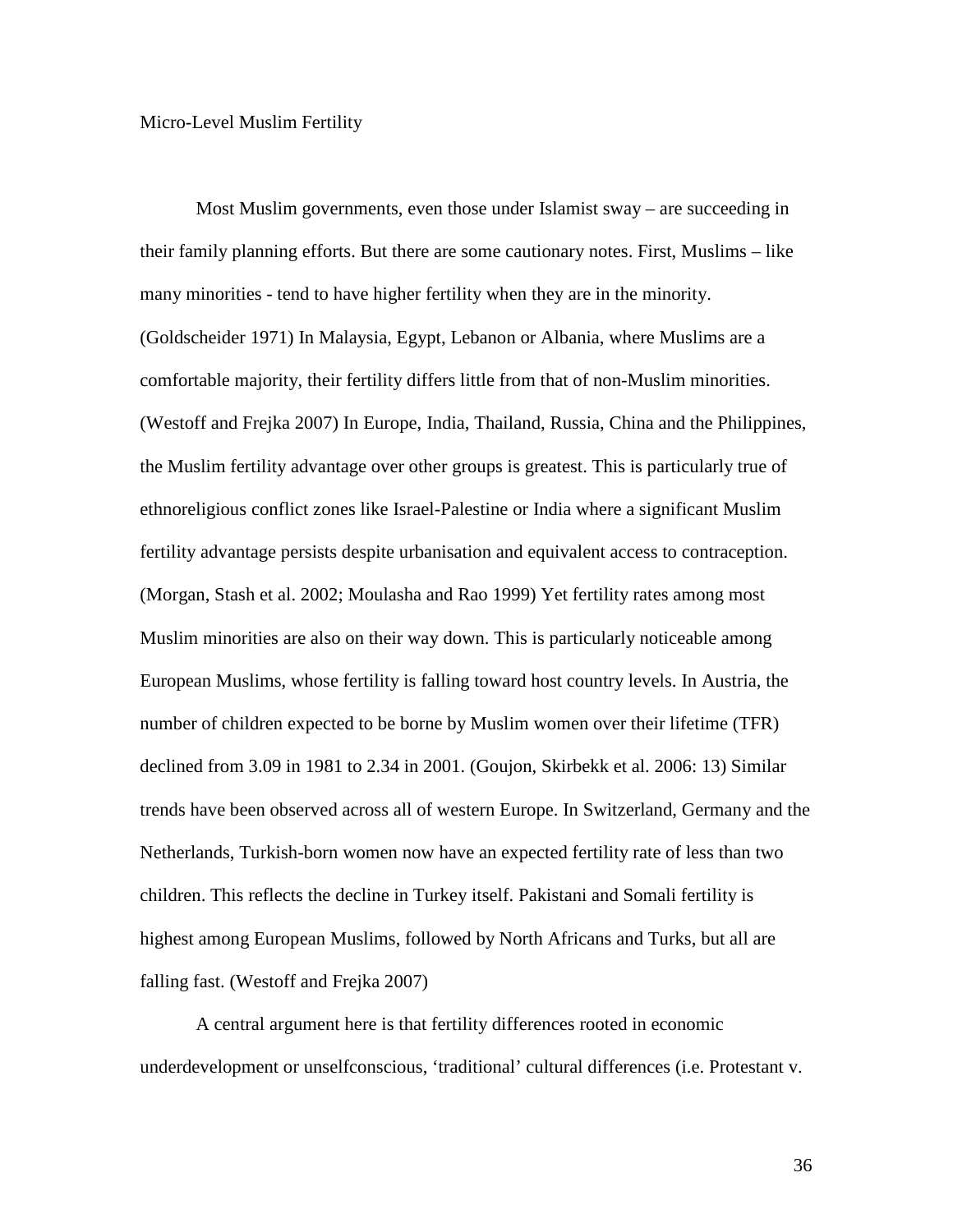Catholic, Muslim v. Christian) will fade in the absence of ethnoreligious conflict. Those who merely happen to be Muslim but lack a mobilised commitment to political Islam will experience declining fertility as their economic situation develops and access to family planning improves. On the other hand, differences based on either mobilised Muslim ethnic identity (i.e. Palestinian, Moro) or religious intensity/conservatism (i.e. political Islam) will endure or widen as societies enter the second demographic transition. Religious fertility among Muslims will be driven increasingly by conservative subgroups and individuals rather than states, because states are mindful of secular considerations (i.e. reducing dependency ratios and pressure on resources) whose imperative points toward family planning.

To investigate the emerging vista of second demographic transition Islam, we shall redirect our attention to individual-level data. One of the few attempts to examine the link between Islamist religious beliefs and fertility comes from a study by Eli Berman and Ara Stepanyan in 2003 which 'investigates every data source the authors could find on radical Islamic communities' to examine Islamist fertility. (Berman and Stepanyan 2003: 1) The datasets compiled came from disparate corners of the Muslim world: Indonesia, rural Bangladesh, rural parts of the Indian states of Uttar Pradesh and Bihar, and Cote D'Ivoire in West Africa. The principal indicator of Islamism was whether children were sent to *madrassas*, or Islamic religious schools. Some 13 percent of Indonesians sampled attended *madrassas*, but the proportion attending elsewhere was only about 2 to 3 percent. The authors found that 'fertility is higher and returns to education are generally lower among families that send children to Islamic schools'. (Berman & Stepanyan 2003: 30)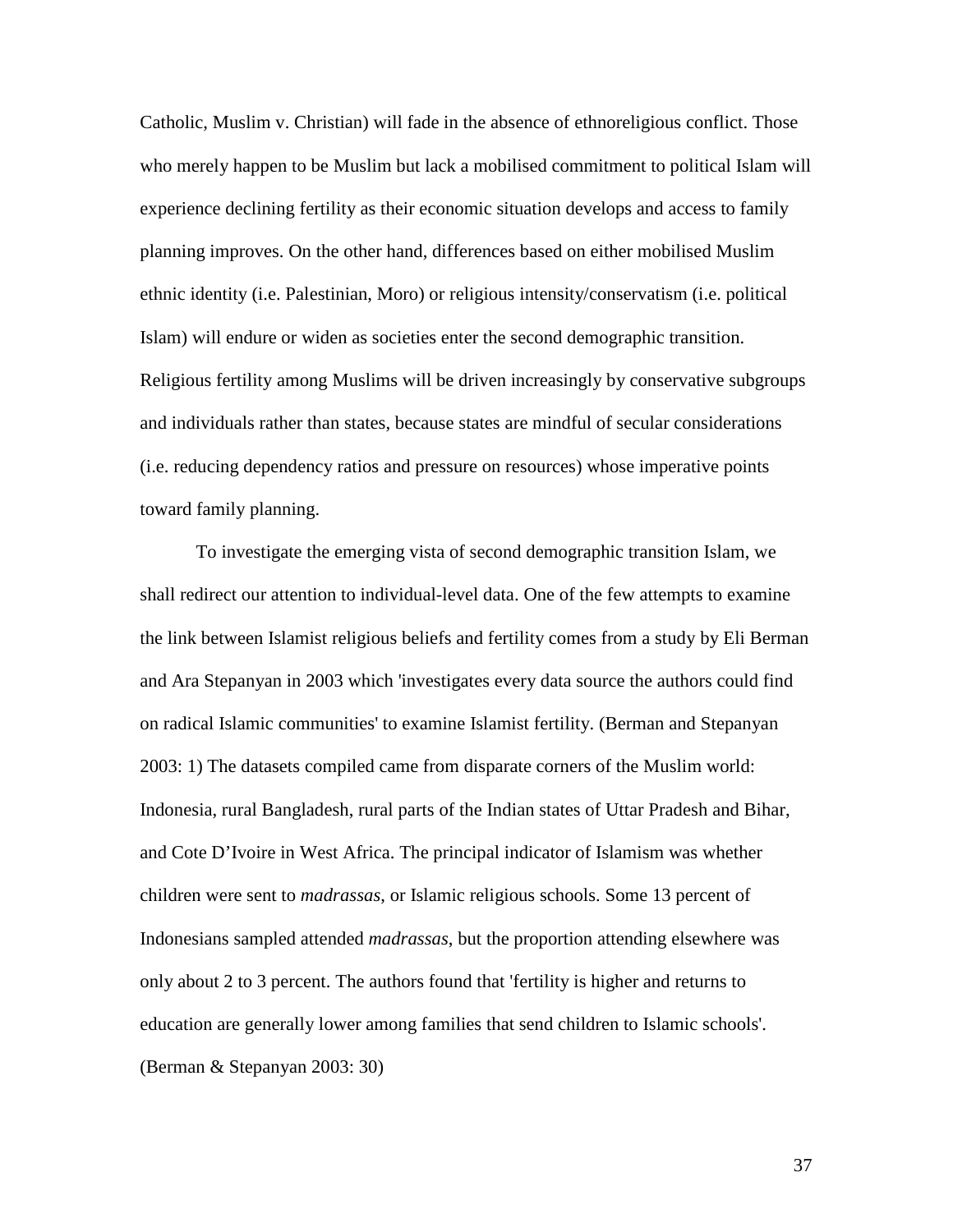However, the model coefficients for Islamic schooling were much weaker than those for overall education and were strongest in the Indian states of Uttar Pradesh and Bihar. Elsewhere (Indonesia, Bangladesh, Cote D'Ivoire), attendance at *madrassas* proved significant, but only in some models. Figures 3 and 4 show that the Islamist fertility premium varies considerably between different societies but is nowhere greater than about 30 percent. These results confirm that Islamism is a significant determinant of fertility, but not to such an extent as to suggest imminent growth in the Islamist population on the scale of the ultra-Orthodox Jews in Israel who have a 3:1 fertility advantage over non-Orthodox Jews. (i.e. Fargues 2000) Let us also bear in mind the generally small numbers (2-3 percent) of Islamists in these samples, though the proportion of those sympathetic to fundamentalist Islam may be much wider than the madrassa-attending population. A better point of comparison therefore is the United States, where the fertility premium of conservative over mainline Protestants appears to be very similar to that between Islamist and non-Islamist families. (Roof and McKinney 1987) The 15-20 percent fertility advantage enjoyed by religious west Europeans over their nonreligious fellow citizens is also of similar magnitude. (Kaufmann 2008) They intimate that demographically-driven radical change may occur in Islamic countries, but over a period of a century or more rather than a generation.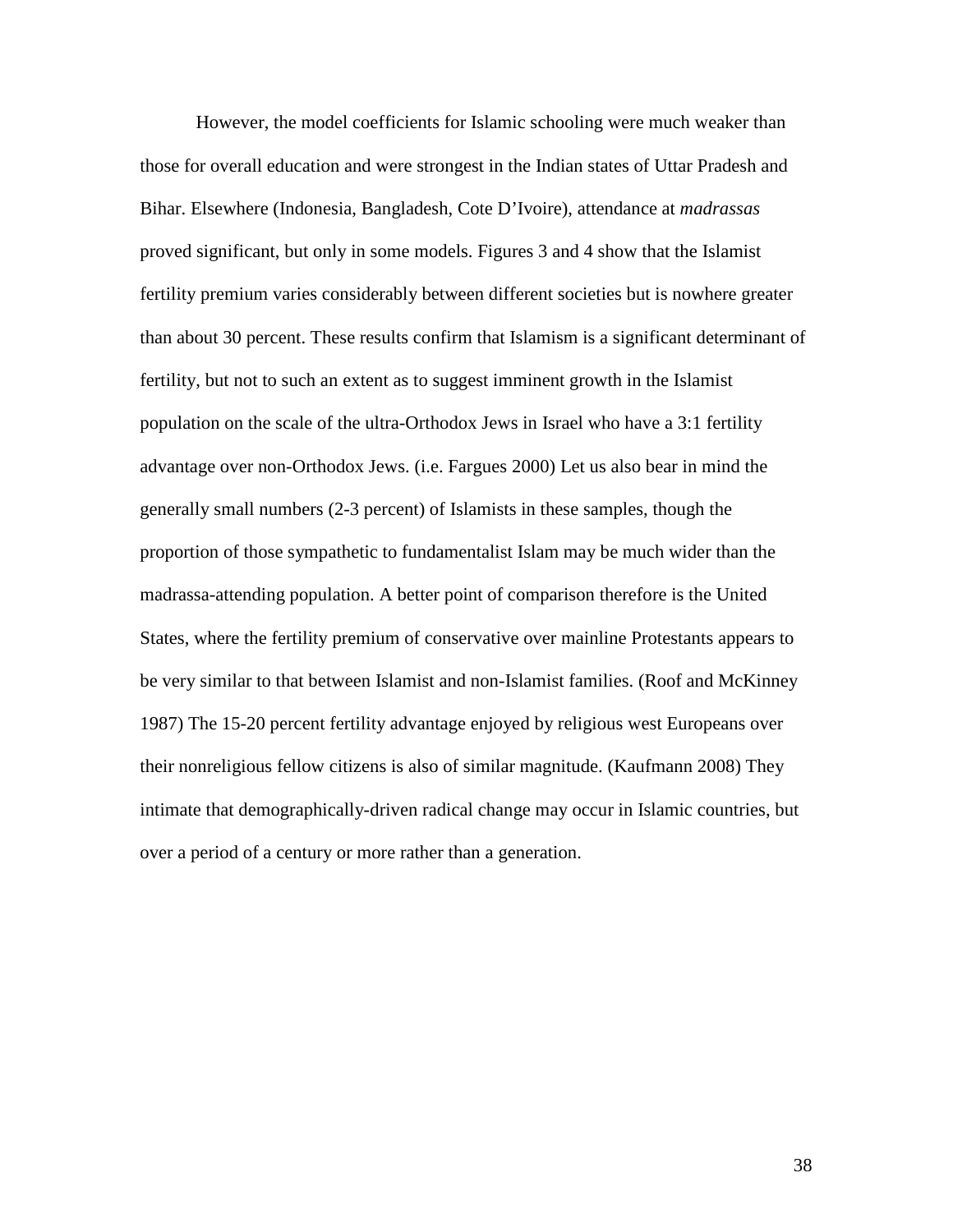# **Figure 3.**



Source: Berman and Stepanyan 2003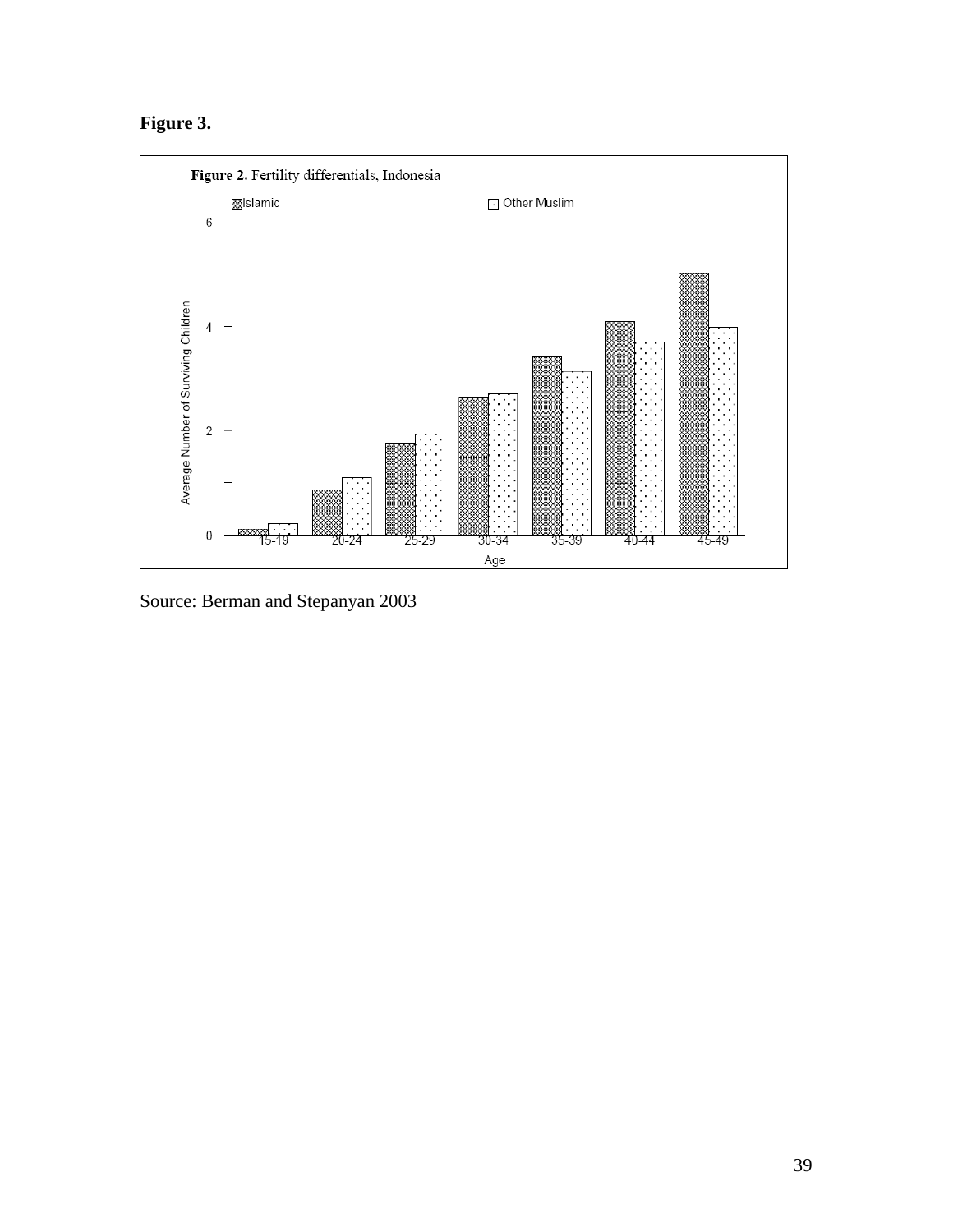#### **Figure 4.**



Source: Berman and Stepanyan 2003

What of Islamism? The first thing to bear in mind is Ernest Gellner's classic view that puritanical Islam is an advanced phenomenon that tends to fan out from urban centres of learning. It is in many respects a modernizing movement that confronts the more heterodox folk Islam of the countryside. (Gellner 1981) When it acts as a competitor to rural, sufi traditionalism, we would not expect Islamism to be associated with higher fertility. This appears to be the case in Iran, where traditionalist (but less Islamist) ethnic peripheries of Kurds and Baluchis have the highest fertility while more Islamist Persian districts are no more fertile than average. (Abbasi-Shavazi et al. 2006) In Turkey, at province level, Islamic religiosity seems unrelated to fertility. Instead, higher fertility seems to be related to illiteracy rates and, to a lesser extent, higher unemployment rates.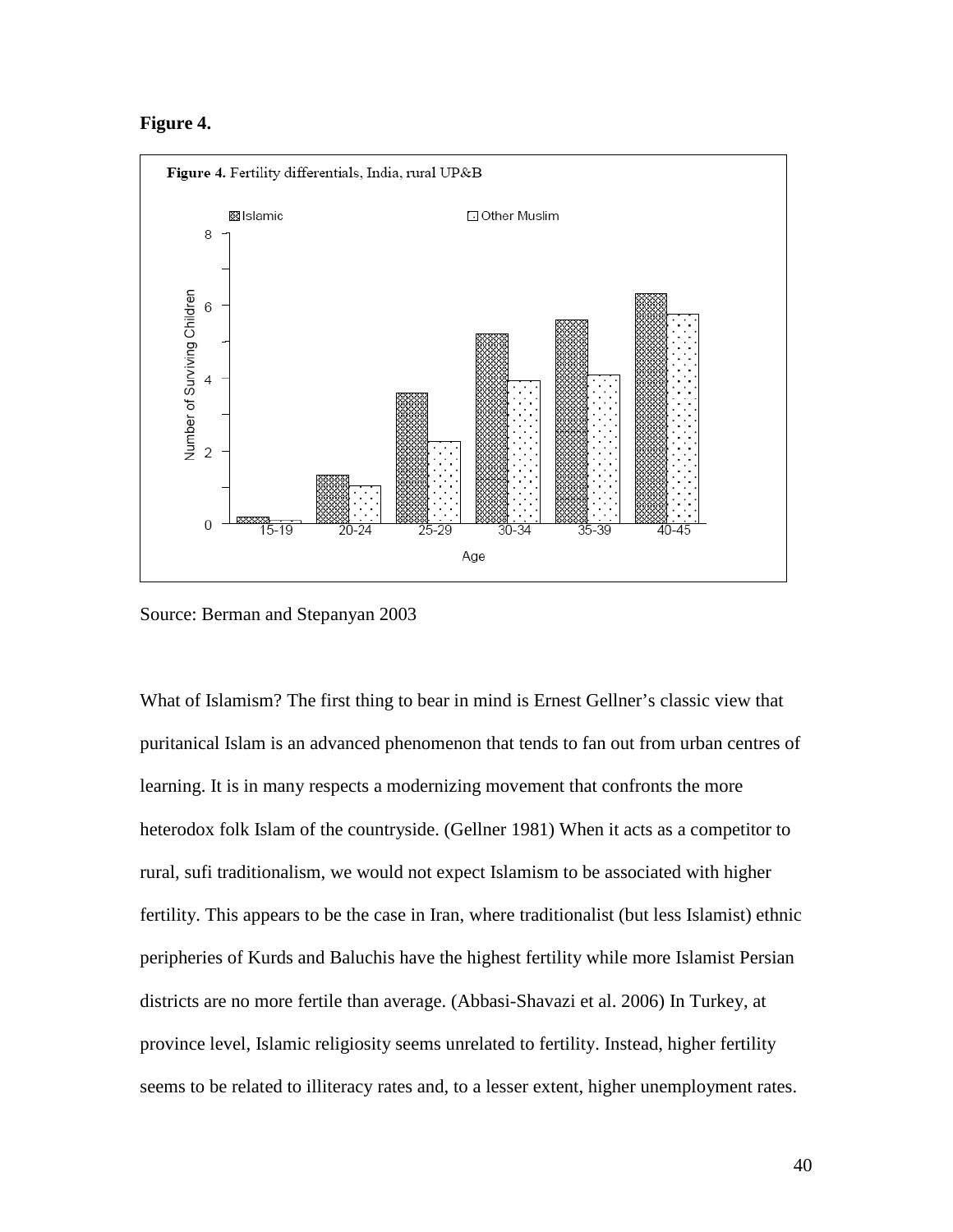Table 1 and figure 5, for example, show that provinces which support the ruling Islamist AKP are more religious (in terms of religious students and mosques per capita) and have more married people and fewer divorcees, but are no more fertile than provinces like Istanbul which are less keen on the AKP.<sup>5</sup>

# **Figure 5.**



Source: Author's calculations; Turkish national statistics.

 $\overline{a}$ 

<sup>&</sup>lt;sup>5</sup> This was confirmed in multivariate tests.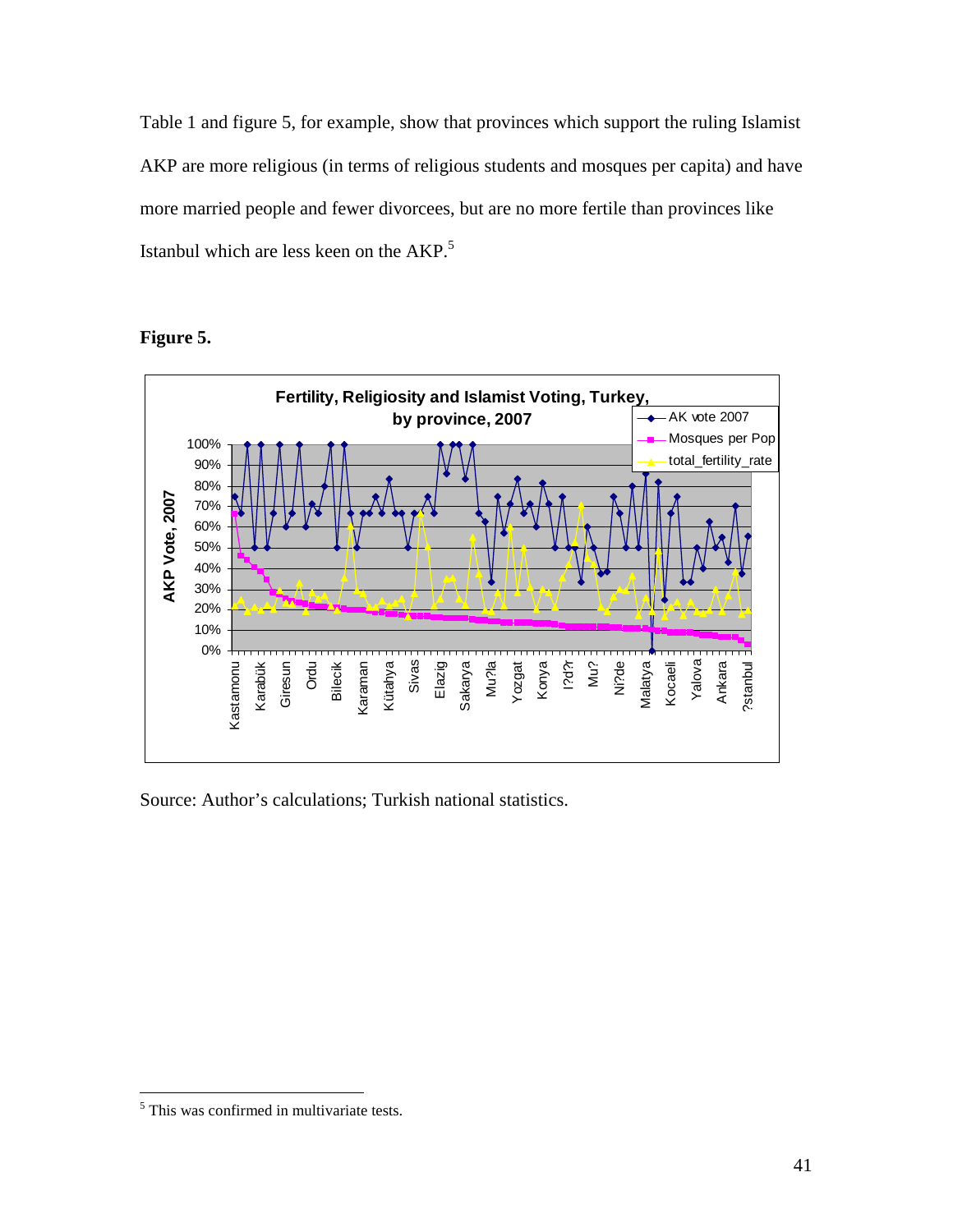|                                 | <b>Coefficient</b> (B) | S.E.  | t-statistic |
|---------------------------------|------------------------|-------|-------------|
| <b>Divorce Rate</b>             | $-19.68***$            | 4.39  | $-4.48$     |
| <b>Elderly Dependency Ratio</b> | $-0.02**$              | 0.01  | $-3.47$     |
| <b>Mosques per Capita</b>       | $67.59**$              | 23.89 | 2.83        |
| <b>Sex Ratio</b>                | $-0.01*$               | 0.00  | $-2.18$     |
| <b>Votes for Minor Parties</b>  | $-0.65***$             | 0.09  | $-7.3$      |
| <b>Infant Mortality Rate</b>    | $0.00*$                | 0.00  | $-2.1$      |
| constant                        | $1.76***$              | 0.27  | 6.5         |
| ${\bf R}^2$                     | .658                   |       |             |
| N                               | 81                     |       |             |

**Table 1. Predictors of Voting for AK (Islamist) Party, Turkey, 2007** 

\*p<.05; \*\*p <.01; \*\*\*p < .001

 $\overline{a}$ 

However, as with the national-level of geography, things change when we focus on individuals. True, bivariate analyses of demographic and health surveys find that traditionalism, as measured by arranged marriage, payment of a dowry, membership in a patrilocal family, rural residence and illiteracy, is the most important determinant of birth rates. Kurdish ethnicity is also associated with higher birth rates.  $6$  (Yavuz 2005) A recent study of contraceptive use in Iran, based on a 2002 Iranian fertility survey, likewise finds that attitudinal variables are much weaker predictors of the odds of using contraception than education levels. Further tests using a battery of seven attitudinal items related to women's employment find little or no significant relationships between gender role traditionalism and contraceptive use. The authors therefore suggest that secularisation and 'modern' attitudes are not a factor in Iranian contraceptive behaviour. (Abbasi-Shavazi et al. 2006)

Nevertheless, censuses and fertility surveys, which are widely available for most Muslim countries, are notoriously poor at detecting the influence of religion because they

<sup>&</sup>lt;sup>6</sup> Of course, Kurds and tend to be more religious than average, so a religious effect may operate indirectly.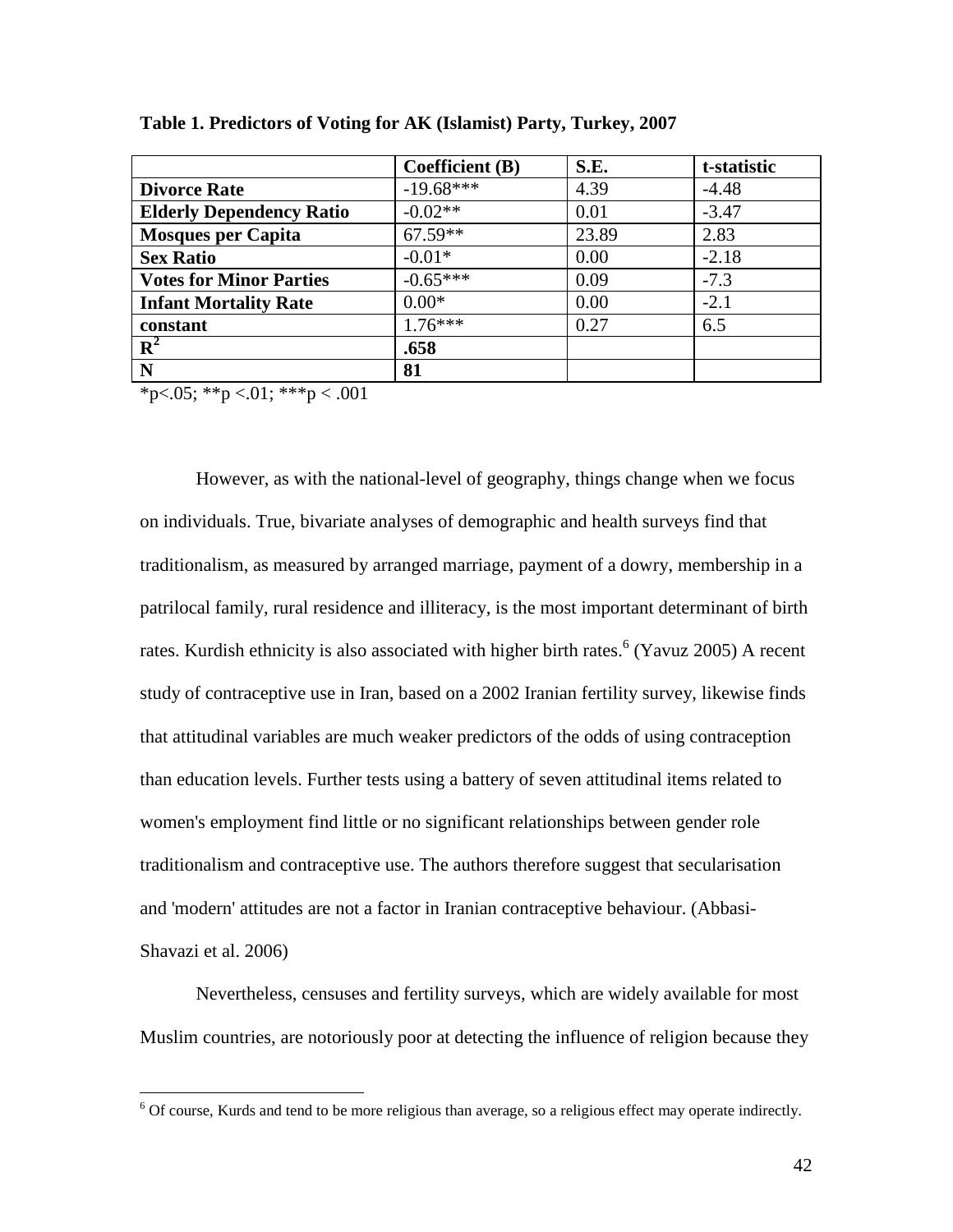neglect measures of religious intensity (i.e. belief, attendance). The World Values Survey (WVS) provides an exception in that its recent 1999-2000 wave surveyed a number of largely Muslim countries for the first time. This allows us to correlate fertility with specific indices of religious intensity. This is clear in the WVS' 1999-2000 wave, the only individual-level survey that permits us to focus on how religiosity and Islamist attitudes are linked to higher fertility. Multivariate manipulation of this survey shows that religious Turks are significantly – if modestly – more fertile than nonreligious Turks.<sup>7</sup> We shall see that this finding is especially true of urban areas. As second demographic transition theory suggests, it is only when traditionalism fades, material constraints diminish and people's ideology and fertility are no longer inherited that we would expect the religiosity-fertility nexus to strengthen.

Let us consider the WVS findings in greater detail. The WVS asked 8500 respondents in seven Islamic countries a number of religiosity questions (participation, attendance, belief) as well as whether they agreed that the state 'should implement Shari'a only' as the law of the land. The proportion of Muslims favouring Shari'a as the exclusive law of the land was roughly two-thirds, ranging from over 80 percent in Egypt and Jordan to around half in Indonesia, Nigeria and Bangladesh. Responses, restricted to Muslims only, were highest in the Middle East and North Africa, and lower in Asia and sub-Saharan Africa. (See figure 6)

The ligiosity was significant at the .05 level, but only barely so (t=2.04). Marital status and education levels dominated the model.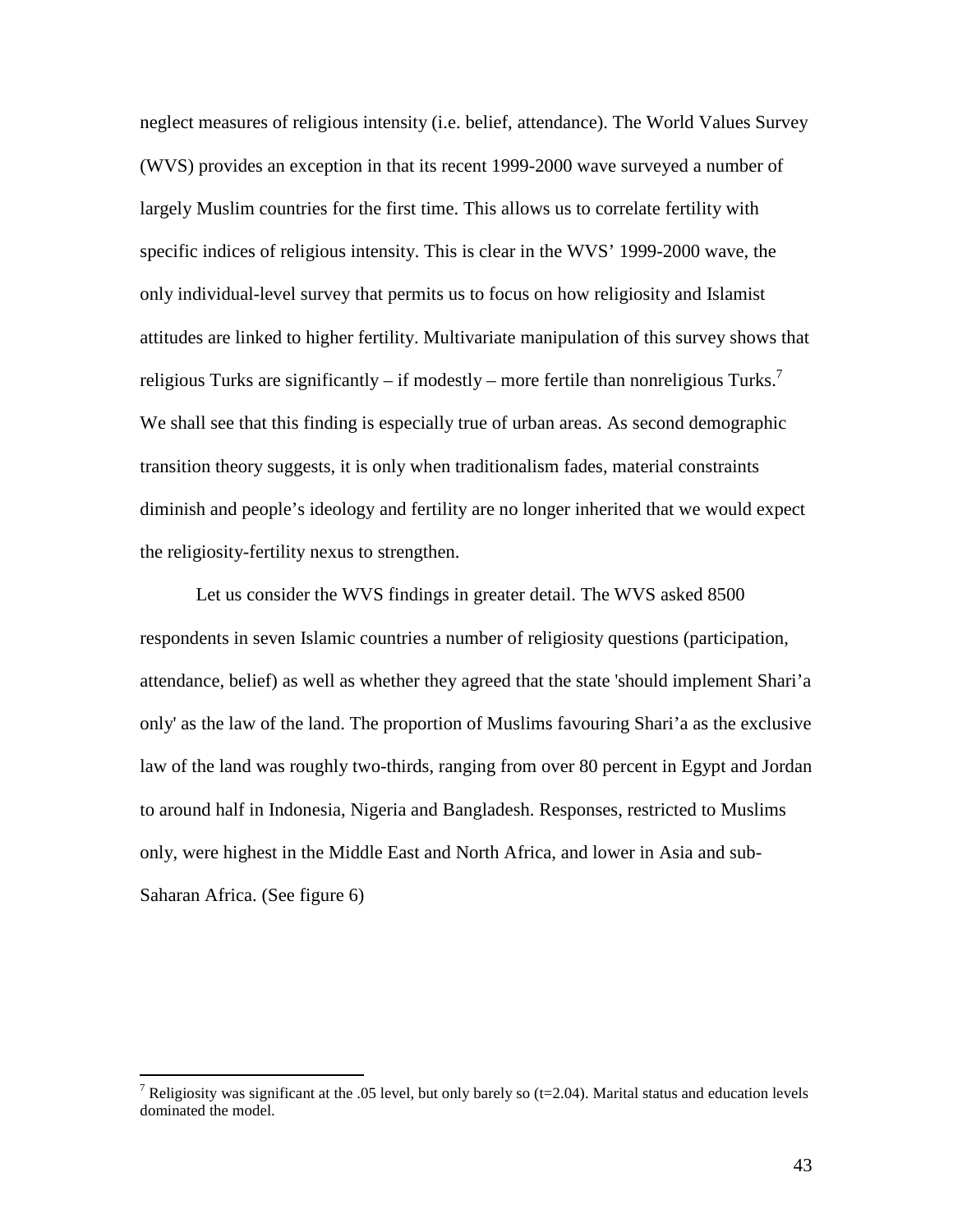**Figure 6** 



Source: WVS. N=8544 cases.

A glance at the Shari'a question crosstabulated with fertility shows some interesting patterns. In Egypt, for example, we find that those with lower fertility are more likely to disagree with the idea that Shari'a should be implemented as the law. (See figure 7)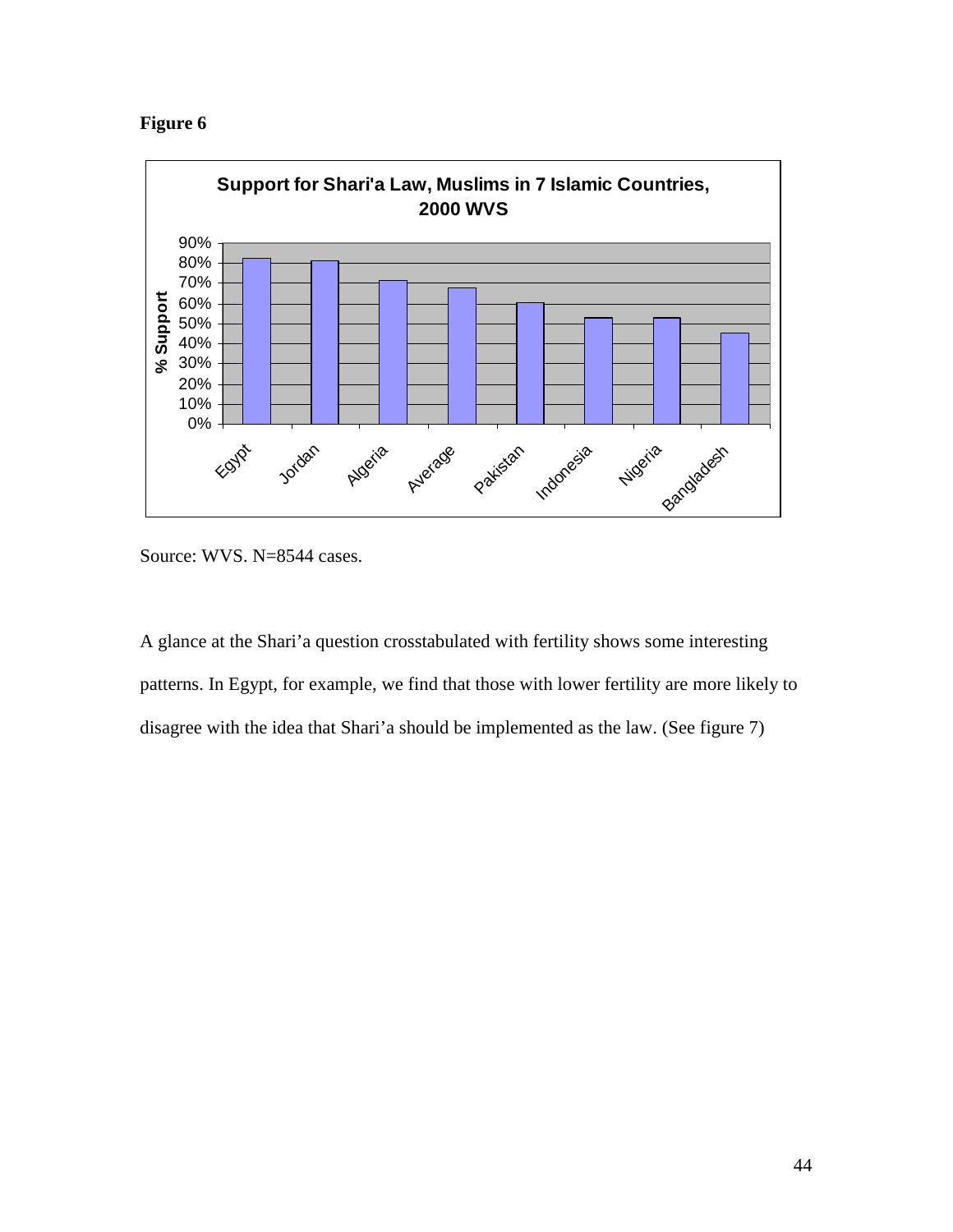**Figure 7** 



Source: WVS 1999-2000.  $N = 2113$  respondents.

In the wider universe of majority-Muslim countries where this question was asked (Bangladesh, Indonesia, Jordan, Pakistan, Nigeria, Egypt, Algeria), a similar pattern could be discerned. Yet we know that fertility rates are falling in many of these countries due to urbanisation and education. It could be the case that education and a shift of population to the cities simultaneously lowers fertility and the belief in the appropriateness of Shari'a law. Or perhaps older people, who are more likely to have completed their fertility and/or had more children, are more supportive of Shari'a law. On its own, therefore, our finding that supporters of Shari'a law have higher fertility could be an artefact of unspecified factors like age, education and urbanisation. Urban, educated or younger individuals in Muslim societies might be less supportive of Shari'a and also prefer smaller families.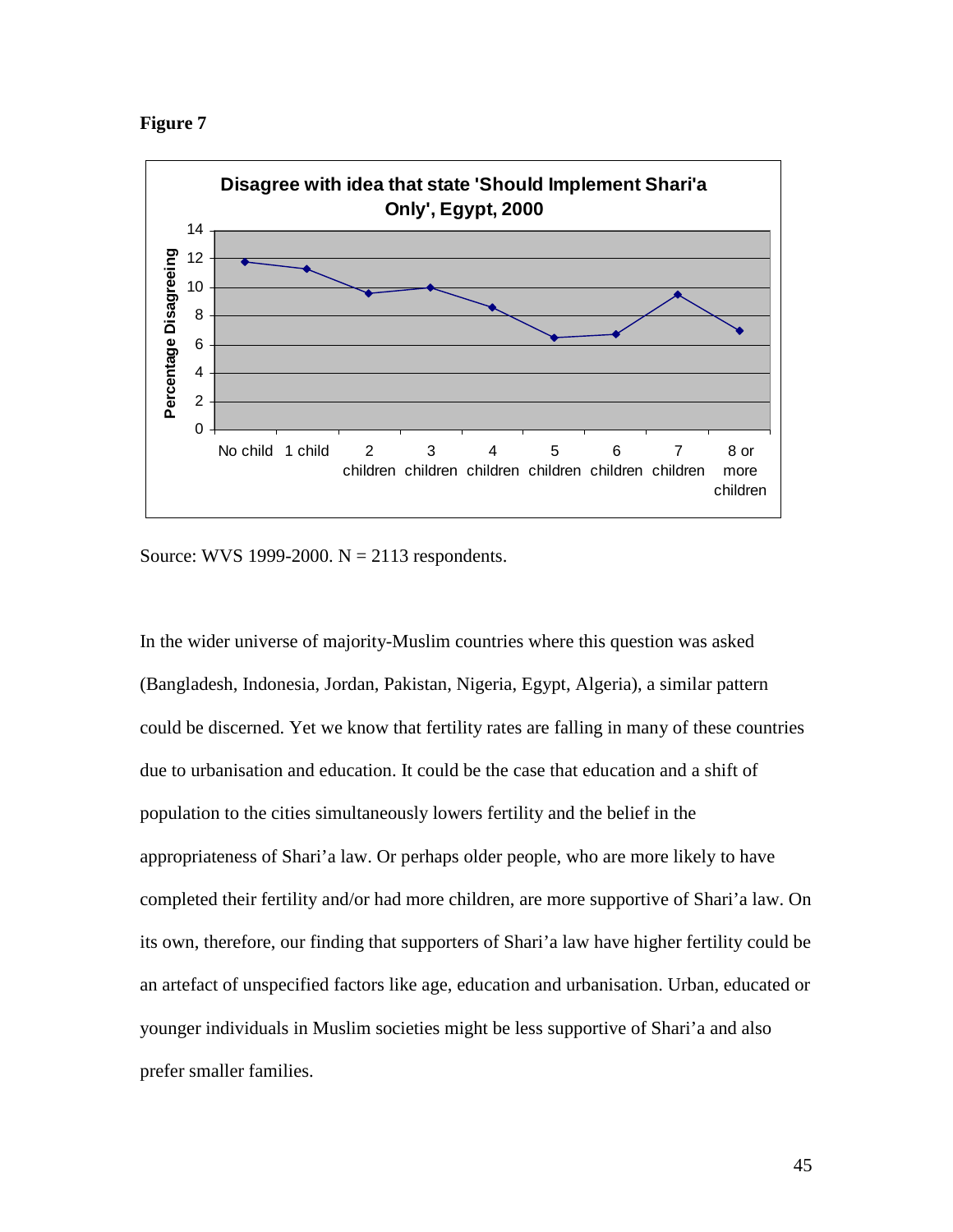Let us consider each of these counter-explanations, beginning with rural-urban geography. When we break up the sample into rural and urban residents, we find that the pattern of Islamist fertility holds. Moreover, as figure 8 shows, the *effect seems more marked among urban populations*. Among city dwellers, fertility is almost twice as high (3.2 v. 1.8) amongst the most pro-Shari'a sector of opinion than amongst those least in favour, whereas in rural areas, the ratio is less than 3:2. We might hypothesize that in rural, underdeveloped areas, religious beliefs take a back seat to material realities, such as access to family planning or the economic benefits of larger families, in discriminating between the more and less fertile. In urban areas, where economic incentives for children are lower and costs higher while birth control technology is more widely available, it may be the case that values are a better discriminant of reproductive behaviour. Urban areas also tend to be seats of puritanical Islamic learning as against the more sufi, folk-based religion of the countryside. (Gellner 1981) Since the countryside is a repository of traditional (i.e. natalist) attitudes to fertility, but is weak in its Islamism, the only way we might spot an emerging relationship between Islamism and fertility is by restricting our gaze to urban areas. Such behaviour could encompass a range of issues, including the nature of appropriate gender roles, the decision to use contraception or other forms of family planning, and whether to have children for pronatalist religious reasons. Indeed, it is well-known that political Islam has drawn strength in urban areas like the Nile Delta in Egypt, and is associated with migration to the cities. (Munson 2001; Kepel 2002; Halliday 2000)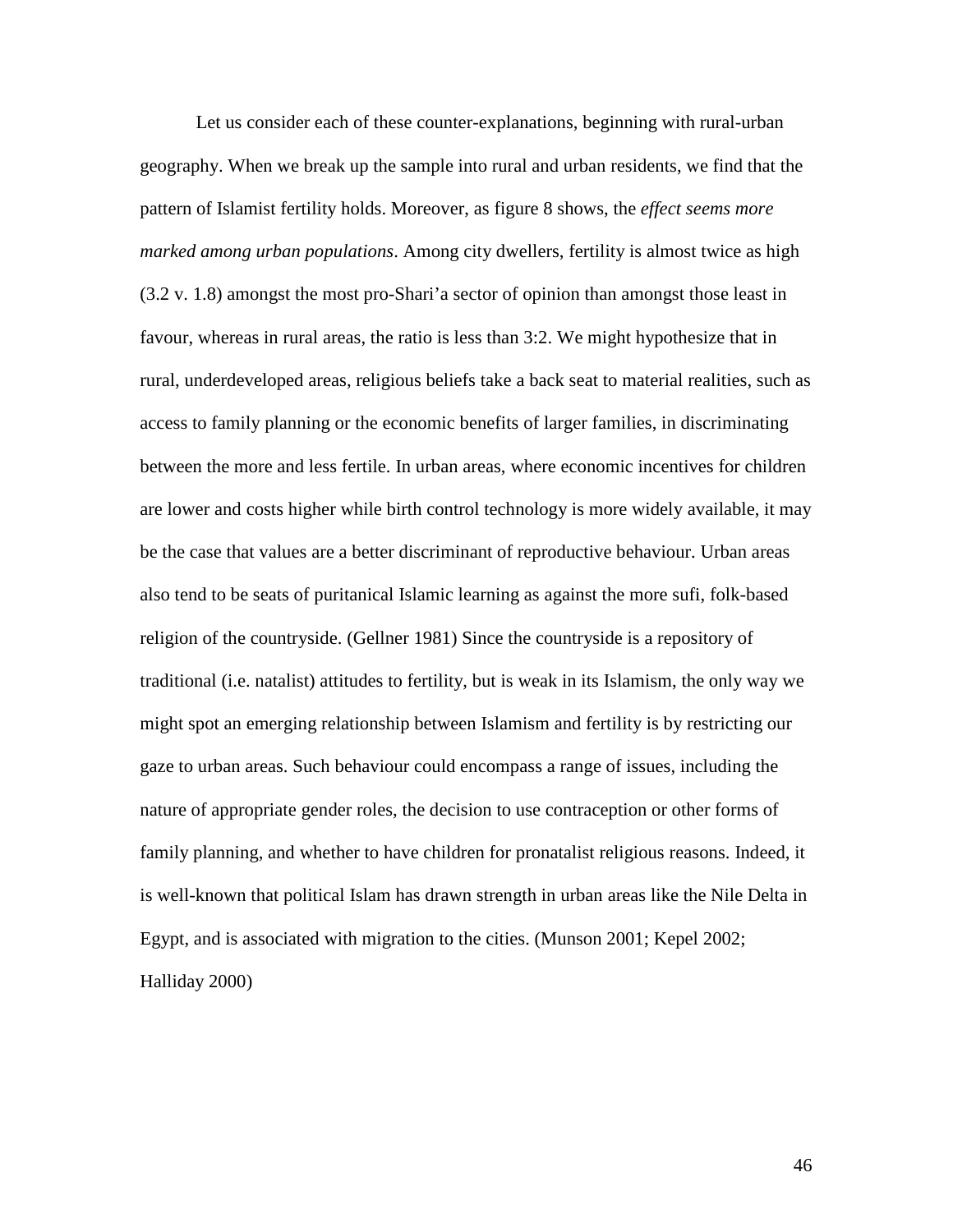



Source: WVS 1999-2000.  $N = 2796$  respondents in towns under 10,000 and 1561 respondents in cities over 100,000. Asked in Algeria, Bangladesh, Indonesia, Jordan, Pakistan, Nigeria and Egypt.

WVS evidence for the seven countries where the question on Shari'a law was asked seems to support some findings of demographic and health surveys, but not others. For instance, while there seems to be a large fertility gap of some 1.5 children between those with less than secondary and those with greater than secondary education (supporting findings from health surveys), there remains a distinct relationship between support for Shari'a and higher fertility. This seems to hold for both the well-educated and poorly-educated strata of the population, as shown in figure 9.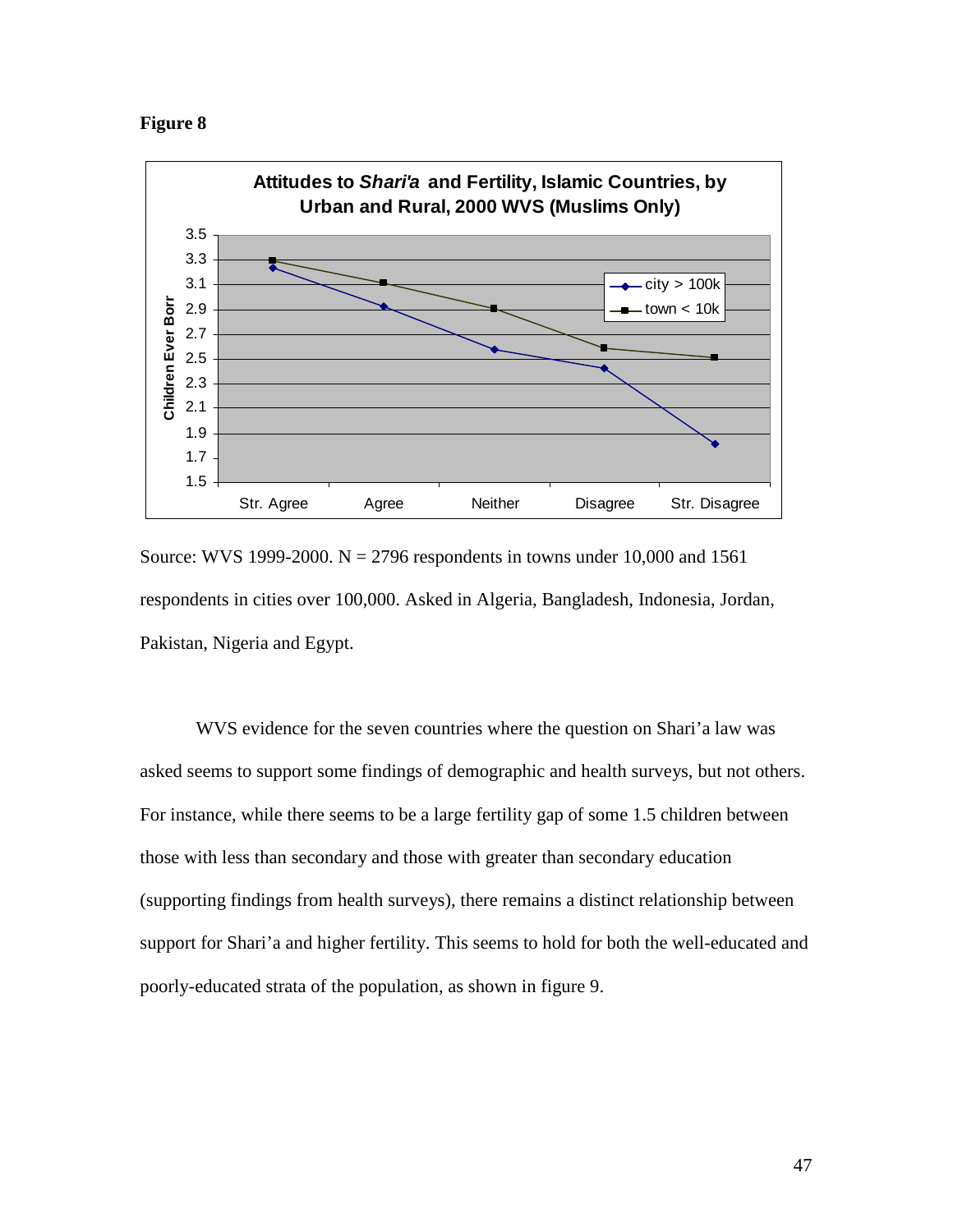**Figure 9.** 



Source: WVS 1999-2000.  $N = 1649$  respondents with High School or More, 3318 respondents with Less than High School. Asked in Algeria, Bangladesh, Indonesia, Jordan, Pakistan, Nigeria and Egypt.

In order to test these relationships more robustly, we employ a multilevel model of fertility based on the WVS.

## **Data and Methods**

Data are drawn from the 1999-2000 waves of the World Values Survey (WVS). Aggregate data comes from World Bank Development Indicators for the relevant year, except for country religiosity which has been computed by taking the arithmetic mean of the individual responses to the WVS question 'are you a religious person' and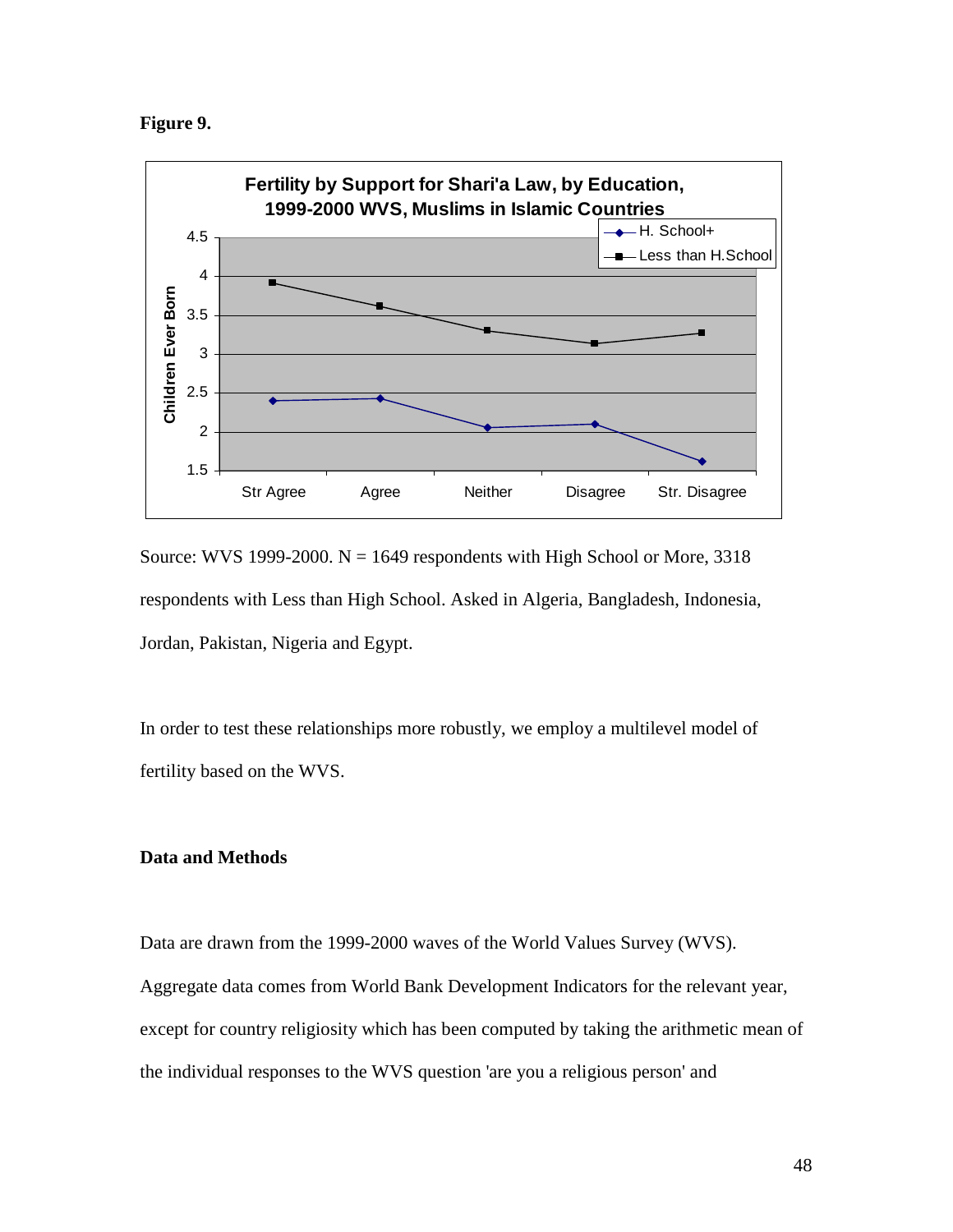apportioning 'not religious' and 'atheist' responses into a nonreligious total. The WVS also asks a question on support for Shari'a law in a more restricted range of countries. The multi-level logistic regressions use national-level data as level 2 regressors and WVS data as level 1 estimators. All analysis uses Stata 7.0. The regression sample only consists of women as is standard practice in demography. For previous tables, however, we have included males since male fertility is also of interest to us.

#### **Individual Variables, from the WVS:**

*Dependent:* Children: number of children ever born (resident or otherwise);

#### *Independents:*

Marital Status: married (1), living together as married (2), divorced (3), separated (4), widowed (5), single/never married (6), divorced, separated or widow (7) Age: years;

Income: constant Year 2000 US\$;

Education: highest level of education completed (8 levels arrayed ordinally); Shari'a: 'Now, what's your opinion about a good government? Which of the following characteristics a good government should have?' A: 'It should only implement Shari'a's laws.' Strongly Agree (1), Agree (2), Neither (3), Disagree (4), Strongly disagree (5). Question asked in Algeria, Bangladesh, Indonesia, Jordan, Pakistan, Nigeria and Egypt. Religious Belief: Factor produced from five questions related to religious belief. See appendix 1 for details. Question asked in Algeria, Bangladesh, Indonesia, Jordan,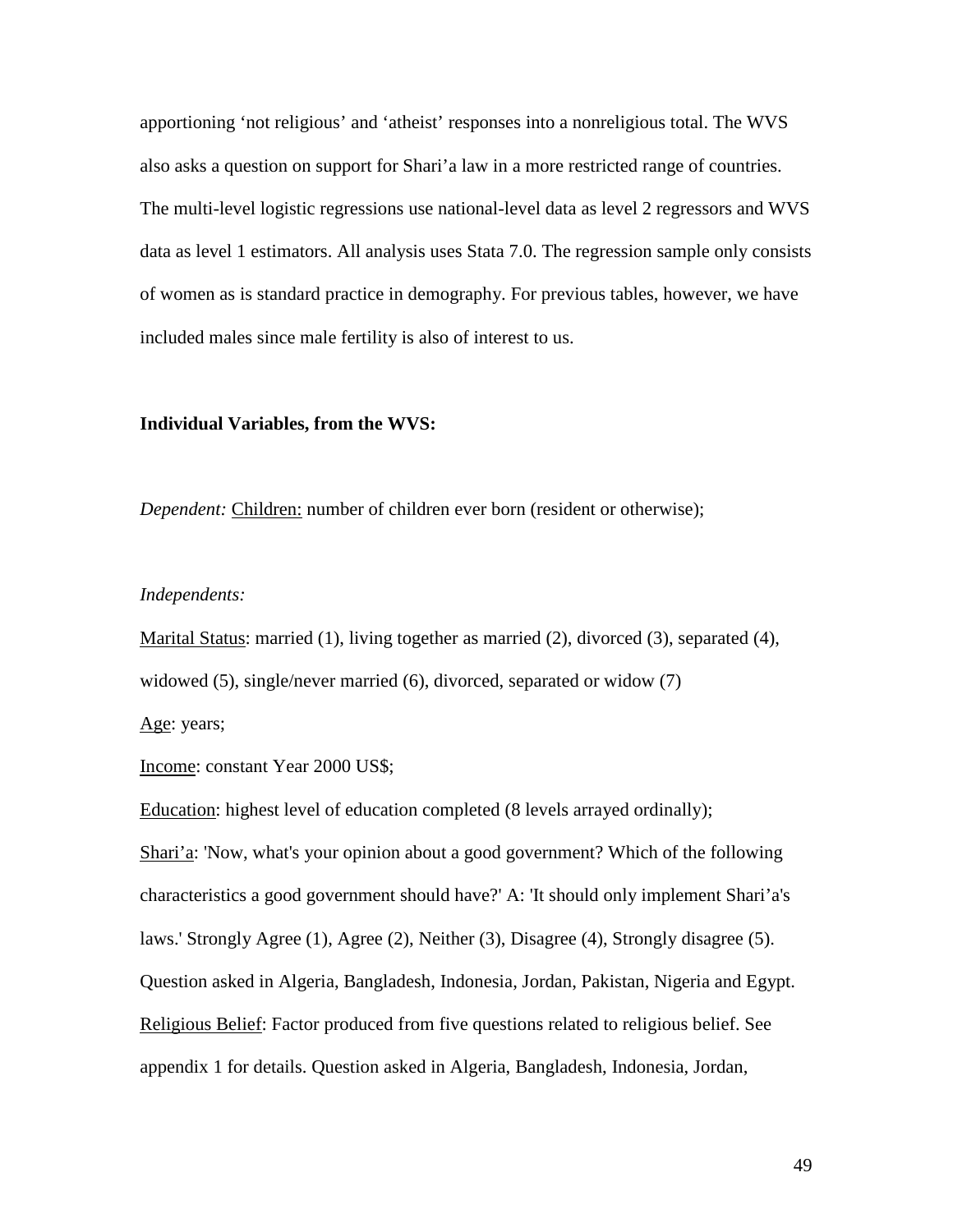Pakistan, Nigeria, Egypt, Azerbaijan, Bosnia, Iran, Morocco, Turkey, Uganda and Tanzania.

Religiosity: Are you a religious person? Yes (1), No (2), Committed Atheist (3). Question asked in Algeria, Bangladesh, Indonesia, Jordan, Pakistan, Nigeria, Egypt, Azerbaijan, Bosnia, Iran, Morocco, Turkey, Uganda and Tanzania.

Religiosity (Binary): Are you a religious person? Yes (1), No (0). No is a recoding of 'No' and 'Atheist'.

Income category: lowest to highest

National Pride: How Proud are you of your nation? Very Proud (1), Quite (2), Not Very $(3)$ , Not at all $(4)$ 

 We begin our modelling by regressing individual female fertility on measures of religiosity, Shari'a support and the standard control variables listed above. Model 1 includes the Shari'a question (limited to six countries), and Model 2 only includes the religious traditionalism question (asked in thirteen countries) and so generates a sample almost twice as large. Yet the coefficients and their significance do not show major differences between the two models. The results, shown in table 2 show some expected findings, and some less expected.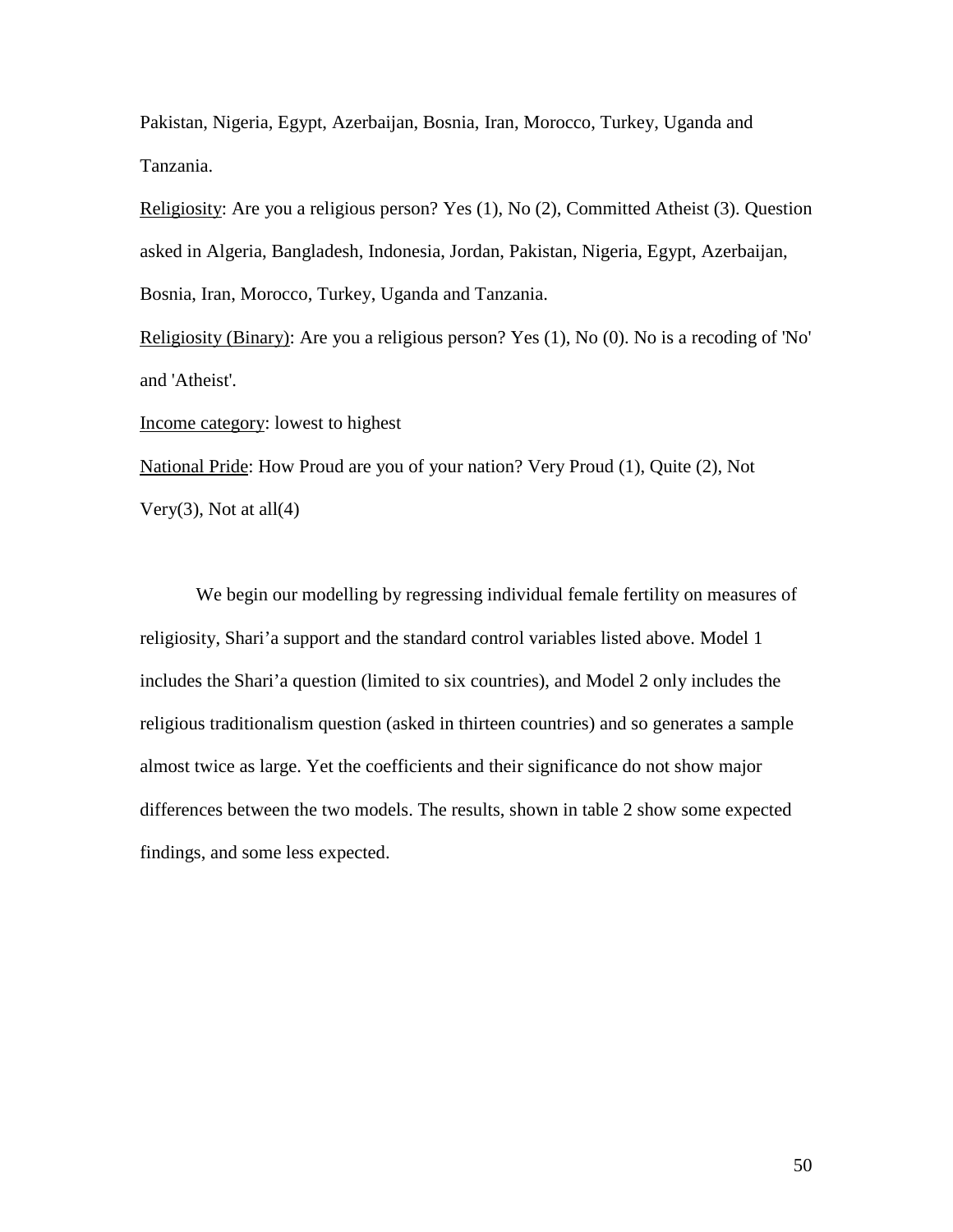|                               | <b>Model 1</b> |      | <b>Model 2</b> |      |
|-------------------------------|----------------|------|----------------|------|
| <b>Marital status</b>         | $-.280***$     | .022 | $-.265***$     | .014 |
| Age                           | $.080***$      | .003 | $.079***$      | .002 |
| <b>Traditional Religious</b>  |                |      |                |      |
| <b>Beliefs</b>                | $.415***$      | .108 | $.303***$      | .054 |
| Shari'a Only                  | $.086**$       | .028 |                |      |
| <b>Individual Education</b>   | $-183***$      | .016 | $-190***$      | .011 |
| <b>Personal Income</b>        | $-.030$        | .016 | $-.014$        | .012 |
| <b>Country Religiosity</b>    | $-2.017***$    | .238 | $-.871***$     | .131 |
| <b>Country Secondary</b>      |                |      |                |      |
| <b>School Enrollment %</b>    | $.019***$      | .002 | $.017***$      | .001 |
| <b>Country GDP per</b>        |                |      |                |      |
| capita                        | $-2.222***$    | .494 | $-1.524***$    | .270 |
| <b>Country Population 65+</b> | $-.464***$     | .060 | $-.596***$     | .047 |
| constant                      | $1.910**$      | .594 | $1.861***$     | .389 |
| $\mathbf{R}^2$                | .403           |      | .432           |      |
| N                             | 2682           |      | 4828           |      |

**Table 2. Regression Coefficients on Individual Fertility, Muslim Women in Islamic Countries, 1999-2000 WVS**

 $*p<.05$ ;  $*p<.01$ ;  $***p<.001$ 

NB: Country Total Fertility Rate was dropped from the analysis due to problems with multicollinearity. Note that the question on Shari'a was only asked in six countries while that on religious belief was asked in thirteen countries. Its coefficient sign has been reversed here for easier interpretation. See methodology section for the list of countries.

Marital status and age are standard controls which show similar strong relationships to individual female fertility in all countries. Otherwise, education, at both the individual and country levels, has the strongest effect, along with the proportion of elderly people in a society (an indirect measure of a country's fertility and age structure). <sup>8</sup> Higher GDP per capita is related to lower individual fertility. However, the story is not purely structural. We see, for example, that religious traditionalism (with respect to hell, heaven, sin, afterlife) and approval of Shari'a law are significant predictors of fertility.

Traditional religious belief shows a robust effect in these models, and support for

<sup>&</sup>lt;sup>8</sup> Total fertility rate, by contrast, did not come up significant in this model, even with the variable for proportion aged over 65 removed.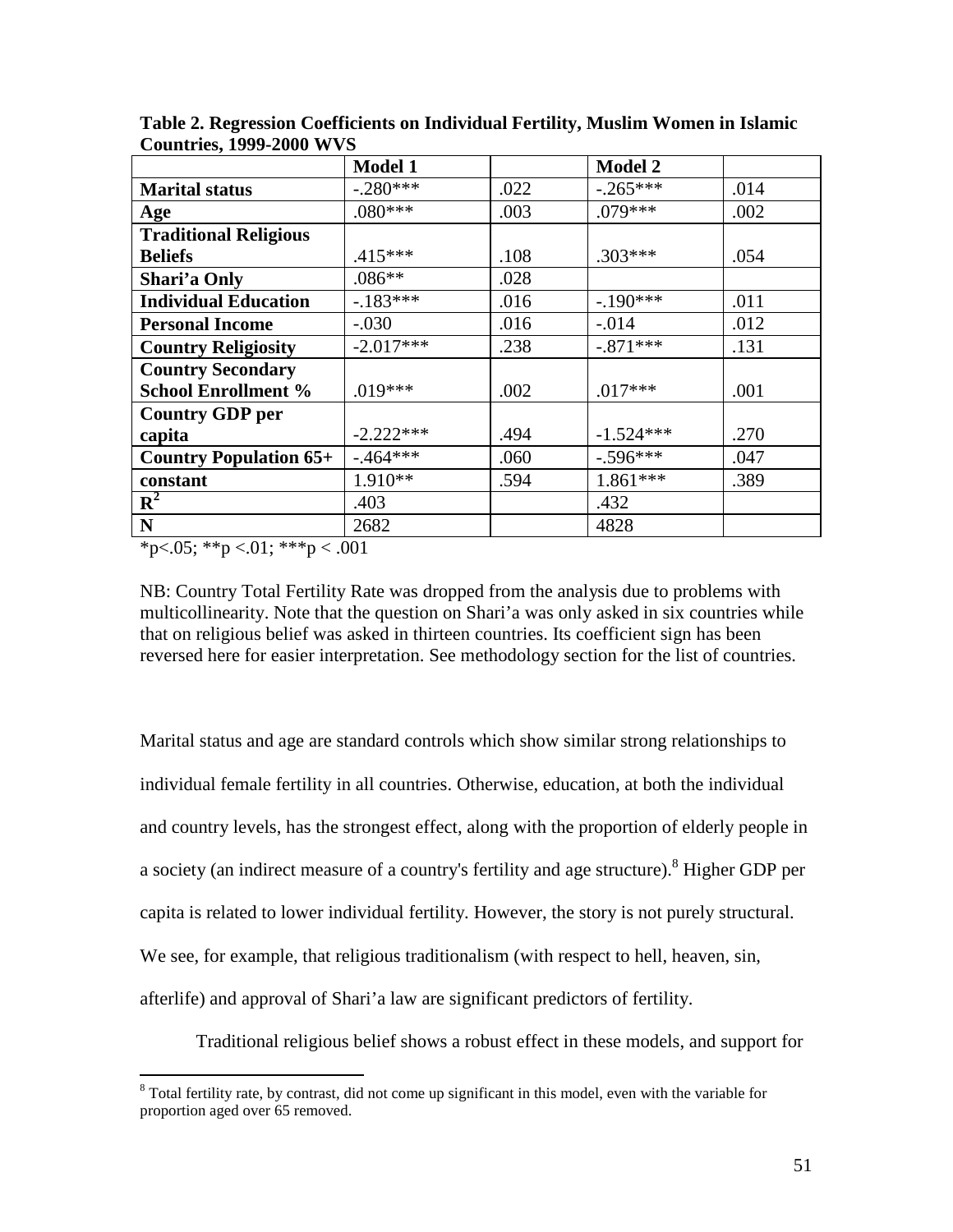Shari'a law - a measure of political Islamist attitudes - is also a significant predictor of fertility at the p<.01 level. Tests with religious attendance show no significant effects when a control for religious traditionalism remains, but attendance emerges as significant when belief is removed from the model. Questions which measure female respondents' view of whether nonreligious people are fit for public office or whether it is better for political leaders to be 'strongly religious' are also significantly correlated with fertility (though slightly more weakly than is true for the Shari'a question).

 Few surveys which ask detailed questions on Muslim political attitudes include items on fertility. However, a recent survey of 18-25 year-olds in Egypt and Saudi Arabia asked respondents to specify whether they belief their countries would benefit from lower fertility.<sup>9</sup> The survey also asked about political Islamist attitudes. Figures 10 and 11 below show that in the case of both support for Shari'a law<sup>10</sup> and an Islamic government<sup>11</sup>, Islamists are more likely to favour pronatalist policies than non-Islamist Muslims. For instance, those who feel that the government should implement Shari'a or that an Islamic government where the religious authorities have 'absolute power' is 'very good' only favour lower fertility by a 60:40 ratio, compared to 90:10 among those who view Shari'a as 'less important' or an Islamic government as 'fairly bad'.<sup>12</sup> These data do

The question reads: 'Think about what should change to make your country a better place to live, and <sup>9</sup> please tell us if you agree strongly, agree, disagree, or disagree strongly with the following. Saudi Arabia will be a better society: If the number of children born to families declined.

<sup>1)</sup> Agree strongly, 2) Agree, 3) Disagree, 4) Strongly disagree, 9) DK.' (ARDA 2005 Codebook)

<sup>&</sup>lt;sup>10</sup> Now, I would like to know your views about a good government. Which of these traits should a good government have? It should implement only the laws of the Shari'a. 1) Very important, 2) Important, 3) Somewhat important, 4) Least important, 5) Not important, 9) NA.'

 $11$  I'm going to describe various types of political systems and ask what you think about each as a way of governing this country. For each one, would you say it is a very good, fairly good, fairly bad or very bad way of governing this country? Having an Islamic government, where religious authorities have absolute power. 1) Very good, 2) Fairly good, 3) Fairly bad, 4) Very bad, 9) DK'. ' (ARDA 2005 Codebook)

 $12$  The data seem to show that extreme Islamo-skeptics are somewhat more supportive of pronatalism, but the numbers in these categories were so small as to render them unreliable.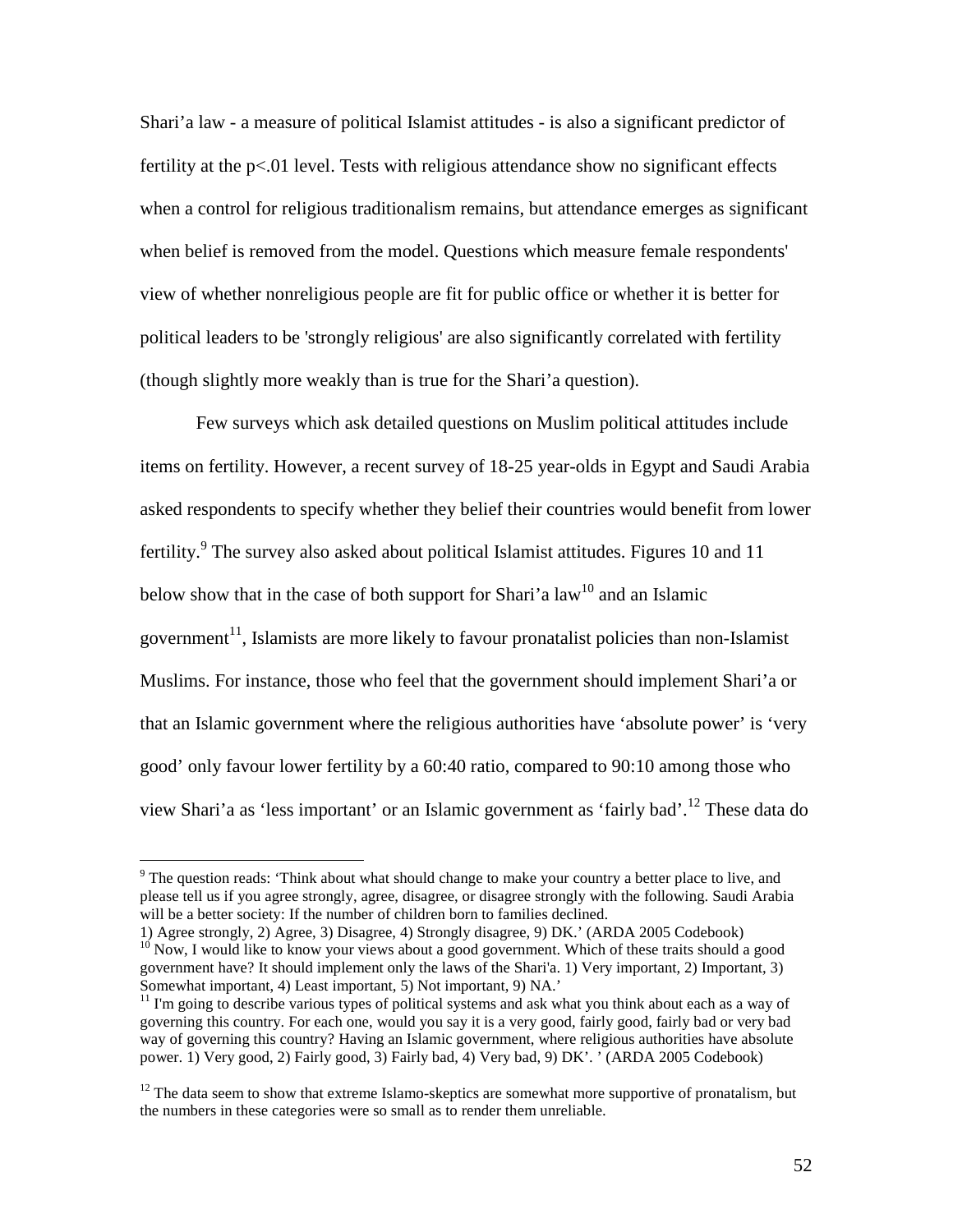not directly tap fertility behaviour, but are revealing in that 18-25 year-olds are likely to be at the beginning of their fertility odysseys and thus offer a potential glimpse of what the future may hold.

**Figure 10.** 



Source: Calculated from Moaddel, Karabenick et al. 2005.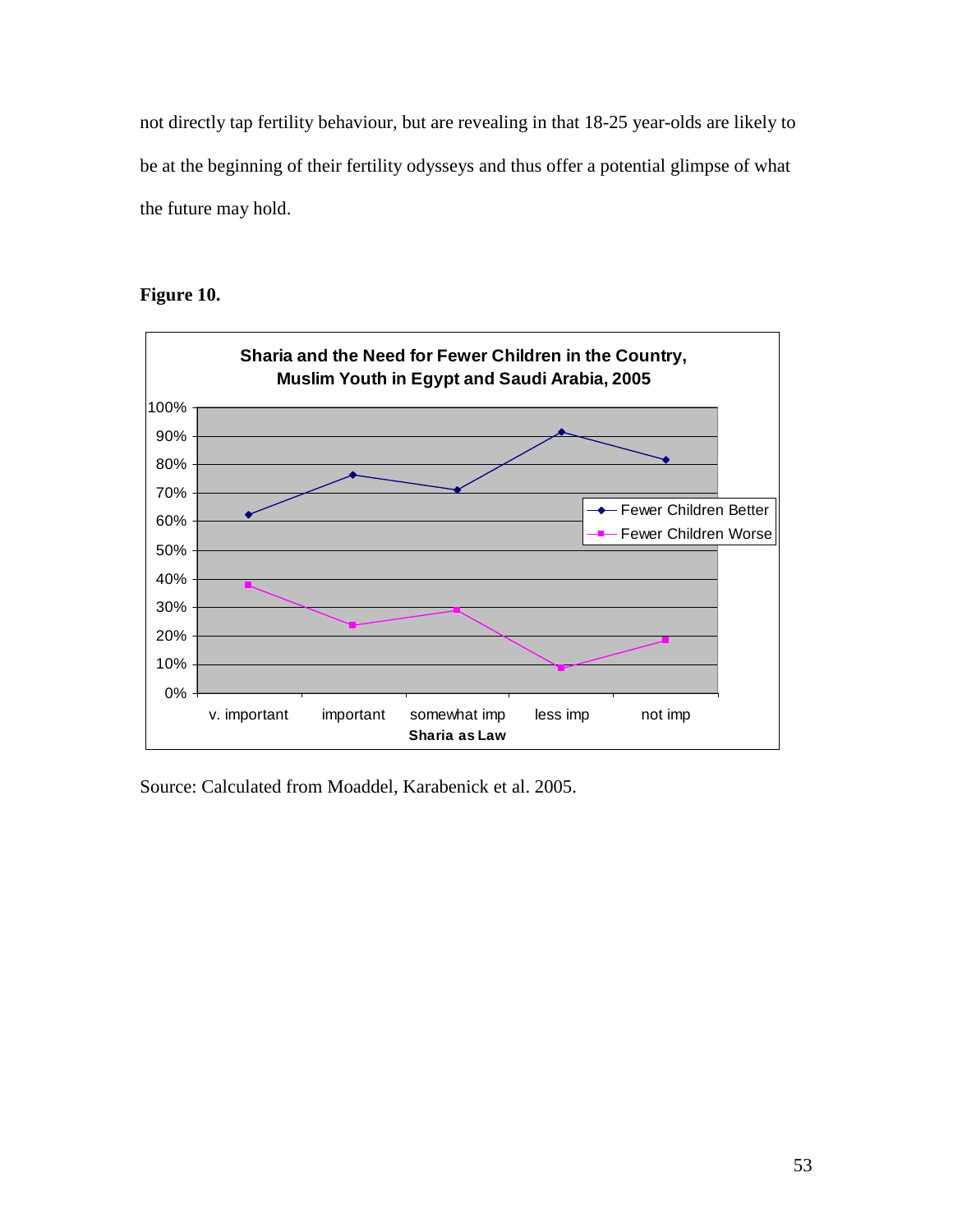



Source: Calculated from Moaddel, Karabenick et al. 2005.

Evidently there is an association between conservative religious views and pronatalism among Muslim politicians and the public. This extends from thoughts to concrete behaviour, with Islamist Muslims maintaining significant higher fertility than other Muslims, especially in urban contexts. This is critical since second demographic transition theory predicts that value choice should bulk larger in the more modern setting of the city, where contraception is widely available and economic incentives would ordinarily incline people to choose smaller families. Urban populations of developing regions are expected to increase from 43 percent of the total today to 67 percent in 2050. (Goldstone 2009) In addition to assimilating rural Muslims into urban fundamentalism, this large-scale population flow will usher more of the Muslim world into the second demographic transition. Religion will become increasingly pivotal in determining fertility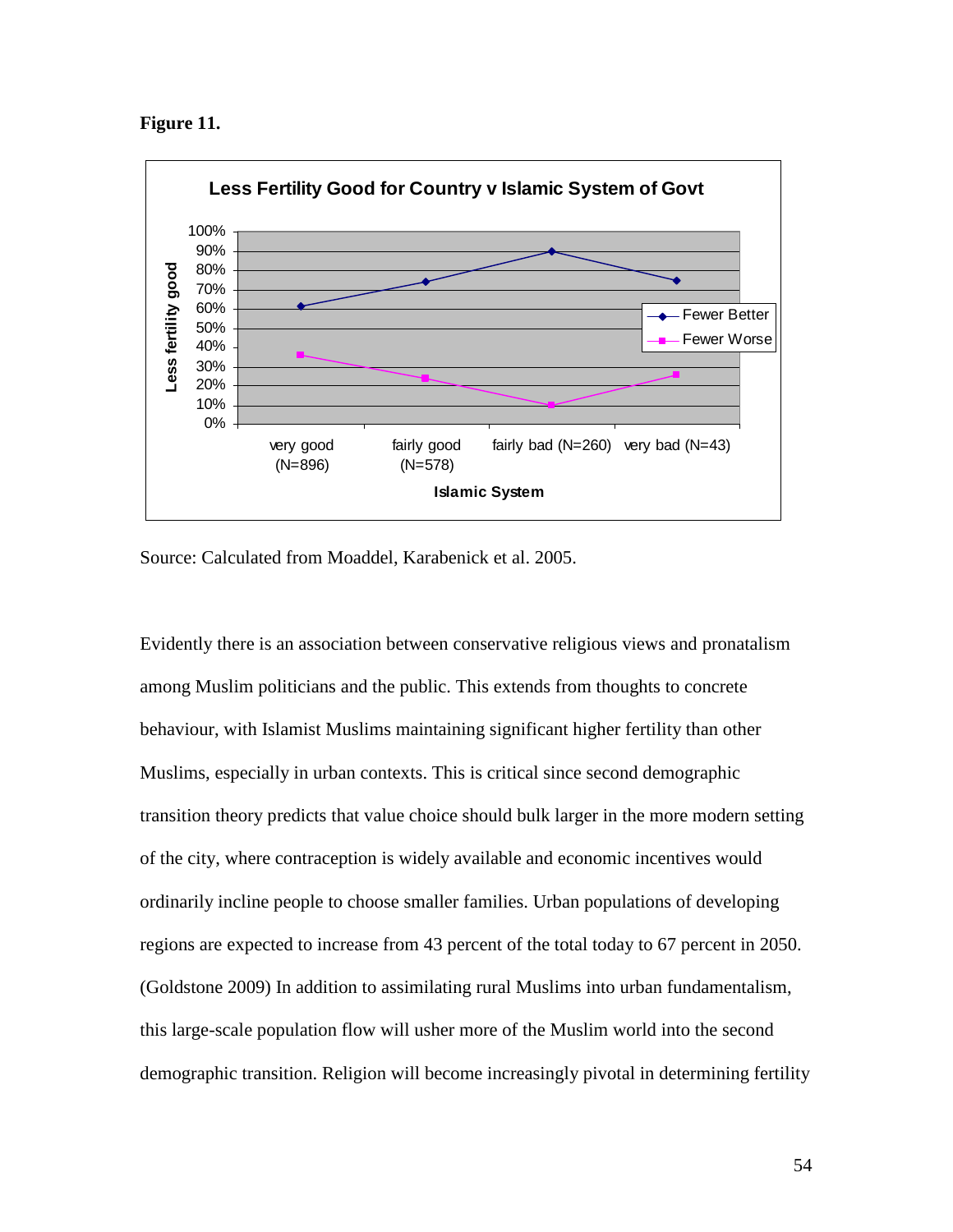outcomes, leading to fundamentalist growth, i.e. the demographic radicalization of Islamic societies. Secularism may also increase with urbanization, though there is little evidence of this to date. Regardless, the principal casualty of a more self-conscious Islamism experiencing a growing fertility premium will be moderate, 'taken-for-granted' Islam, which will begin to lose religious market share to fundamentalists, much as liberal Protestants or reform Jews have in the West.

#### Conservative Islam and Security

 There is not space here to summarize the vast literature on conservative Islam and security other than to reiterate that, as with other faiths, Islamist militants are selective in their interpretation of their sacred texts: the Koran and hadith, not to mention sharia and Islamic history. While the resurgence of conservative Islam in the post-1967 period (manifested in the popularity of veiling and increased mosque-building) has been accompanied by a rise of Islamist terrorist groups, much of this movement has been peaceful. Secular violence in the Muslim world, associated with Marxist groups like the PLO, has subsided. Every decade since 1940, roughly twenty civil wars costing over 1000 deaths per year have flared, and there is little sign of a general increase. However, the religious proportion of these wars has increased, and, in turn, the Muslim slice of that religious violence has grown. Indeed, Islam is implicated in 81 percent of the 42 post-1940 civil conflicts involving religion, and 90 percent of the ten civil wars fought within a single religion. Yet just 14 percent of the world's states are Muslim-dominated. Religious civil wars tend to be more intractable and 'zero-sum' in nature than other forms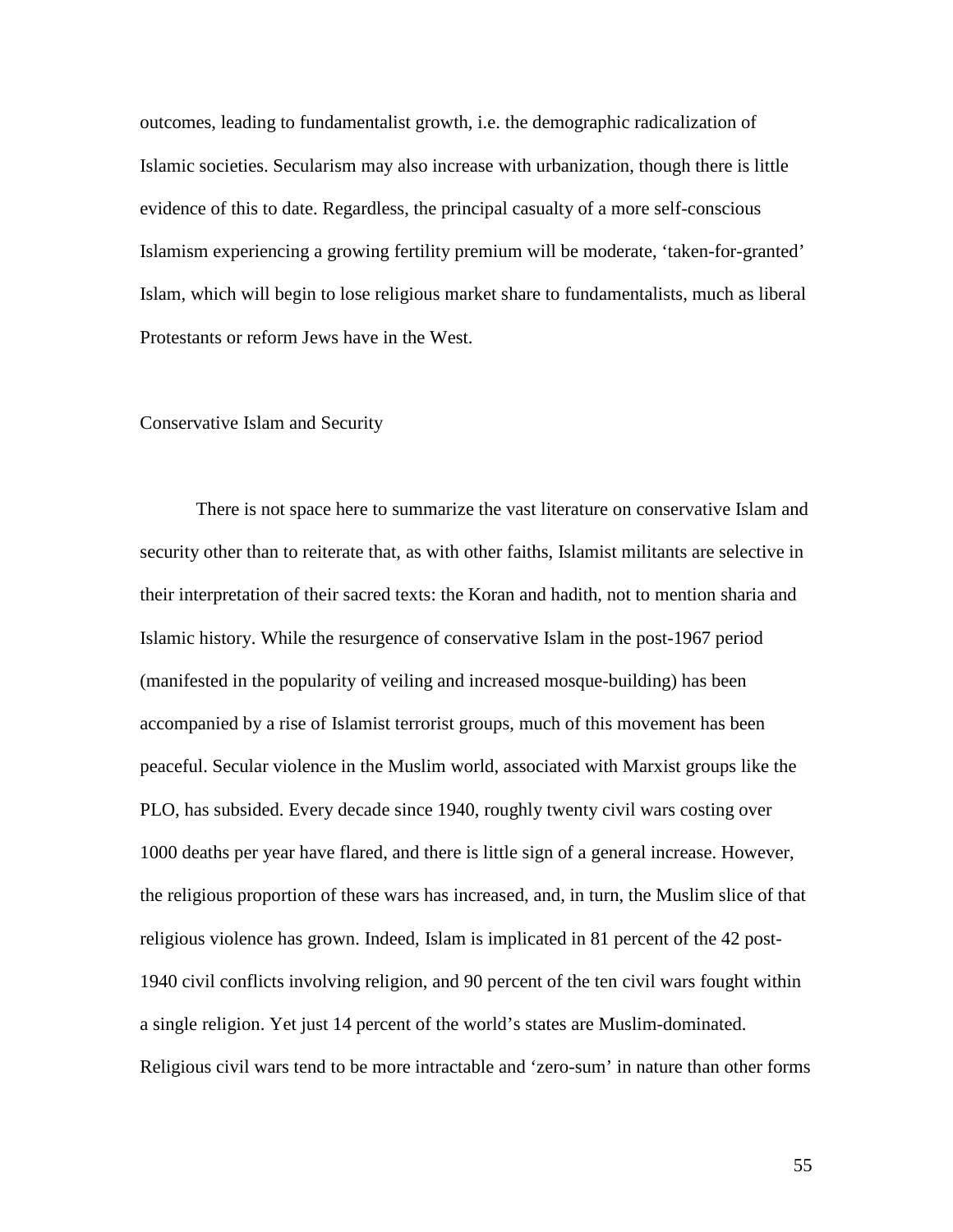of civil conflict, and in this sense, more prolonged. (Toft 2007) Islamic terrorists also virtually own the field of transnational religious terrorism.

Many have rightly emphasized the anti-western, quasi-nationalist nature of contemporary political Islam, which extends to the motivation of Islamist suicide bombers. (Zubaida 2004; Pape 2005) Even the doctrine of *takfir* (denoting Muslims who have strayed from the fundamentals of Islam) which militant Islamists have deployed to justify the killing of Muslim civilians, can be interpreted as an indirect attack on the West, and hence a species of nationalist *ressentiment*. (Appleby 2008) But this cannot deflect the fact that the bombers, radical clerics and planners are true believers who are willing to die or go to prison for their beliefs. Most Islamic fundamentalists are not violent, but all violent Islamists are fundamentalists. Given that all Islamist terrorists are literalist in their beliefs (albeit selective in their interpretation of their holy texts), it is hard to avoid the conclusion that the growth of religious fundamentalism in the Muslim world will prompt a rise in religious conflict and security threats. This may be counterbalanced by a decline in secular (i.e. Marxist, secular nationalist) sources of violence, but one could equally well imagine a more unstable, bloody security environment. In this sense, Islam's demographic radicalization, which will increase the proportion of conservative Muslims as Muslim societies modernize, presents a challenge for long-term security in the Middle East, West Asia and beyond.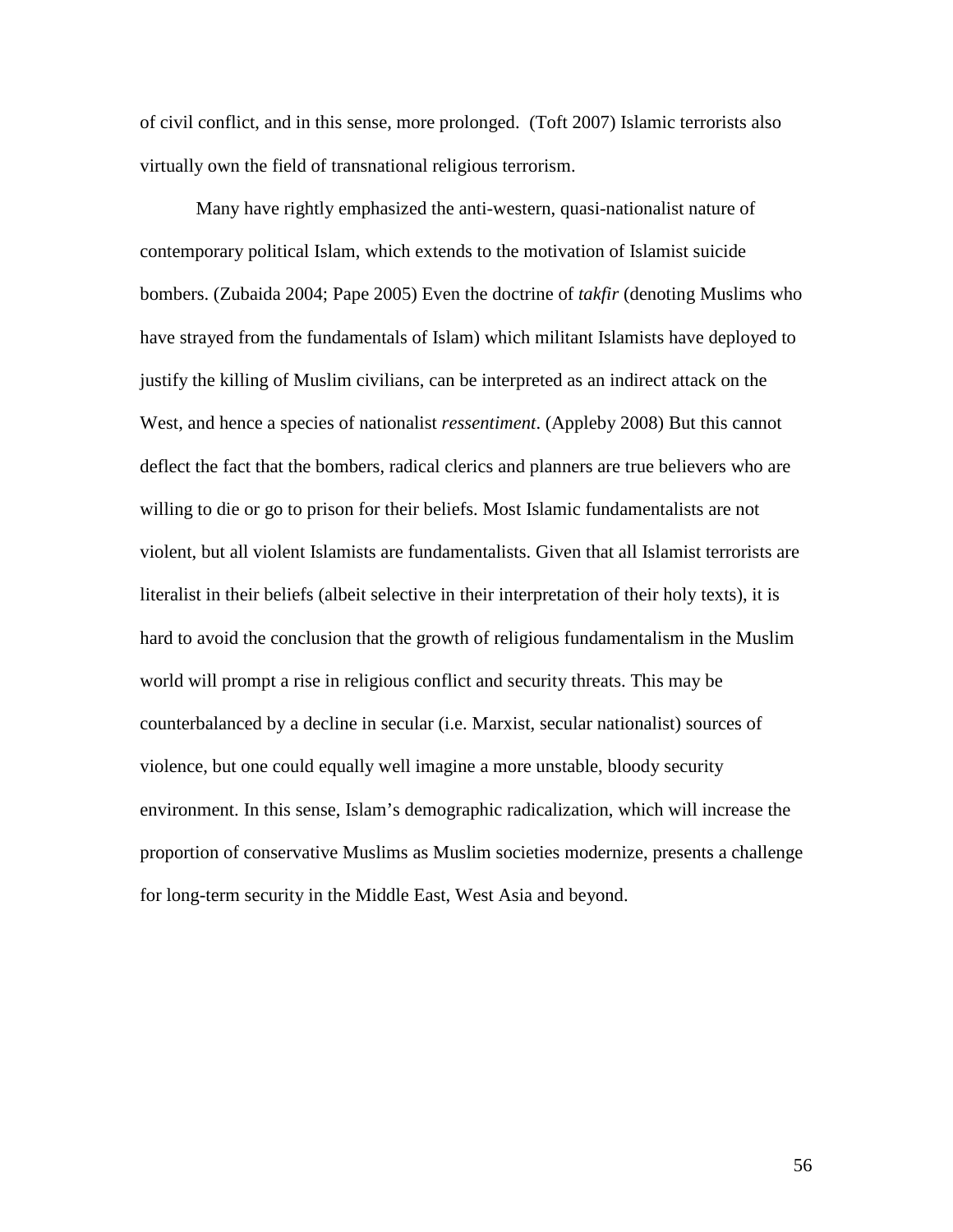#### **Conclusion**

In the context of the second demographic transition, religious women tend to have more children than non-religious women. Conservative religious families are larger than theologically modernist families. Over several generations, this process can lead to significant social and political changes. Where this takes the form of a rising fundamentalist share of total population, and where this is likely to sacralise politics, introducing the potential for conflict, we may speak of a process of demographic radicalization. This is a medium and long-term phenomenon, but awareness of shifting population composition can lead to instability well before the full impact of demographic change takes place. This is clear in ethnically-tense societies like Israel, Northern Ireland, Bosnia, Lebanon, Cote D'Ivoire or Assam.

 We have shown that demographic radicalization is most advanced in Israel and the Jewish diaspora, where ultra-Orthodox Jews are poised to become a majority of the Jewish population soon after 2050. In the United States and Europe, fundamentalist Christians have markedly higher fertility than others, but this advantage is typically in the half-child range (roughly a 25 percent advantage) rather than the 100-200 percent fertility advantage enjoyed by the Haredim within global Jewry. Though immigration is another driver of fundamentalist Christian growth in Europe, its impact is as yet quite small. In North America, only small Anabaptist sects like the Hutterites, Amish and some Mennonites maintain a Haredi-like fertility premium. Mormons, a larger group, have intermediate fertility, and have now surpassed Jews among Americans born after 1945. We would therefore expect significant change only over generations, rather than within a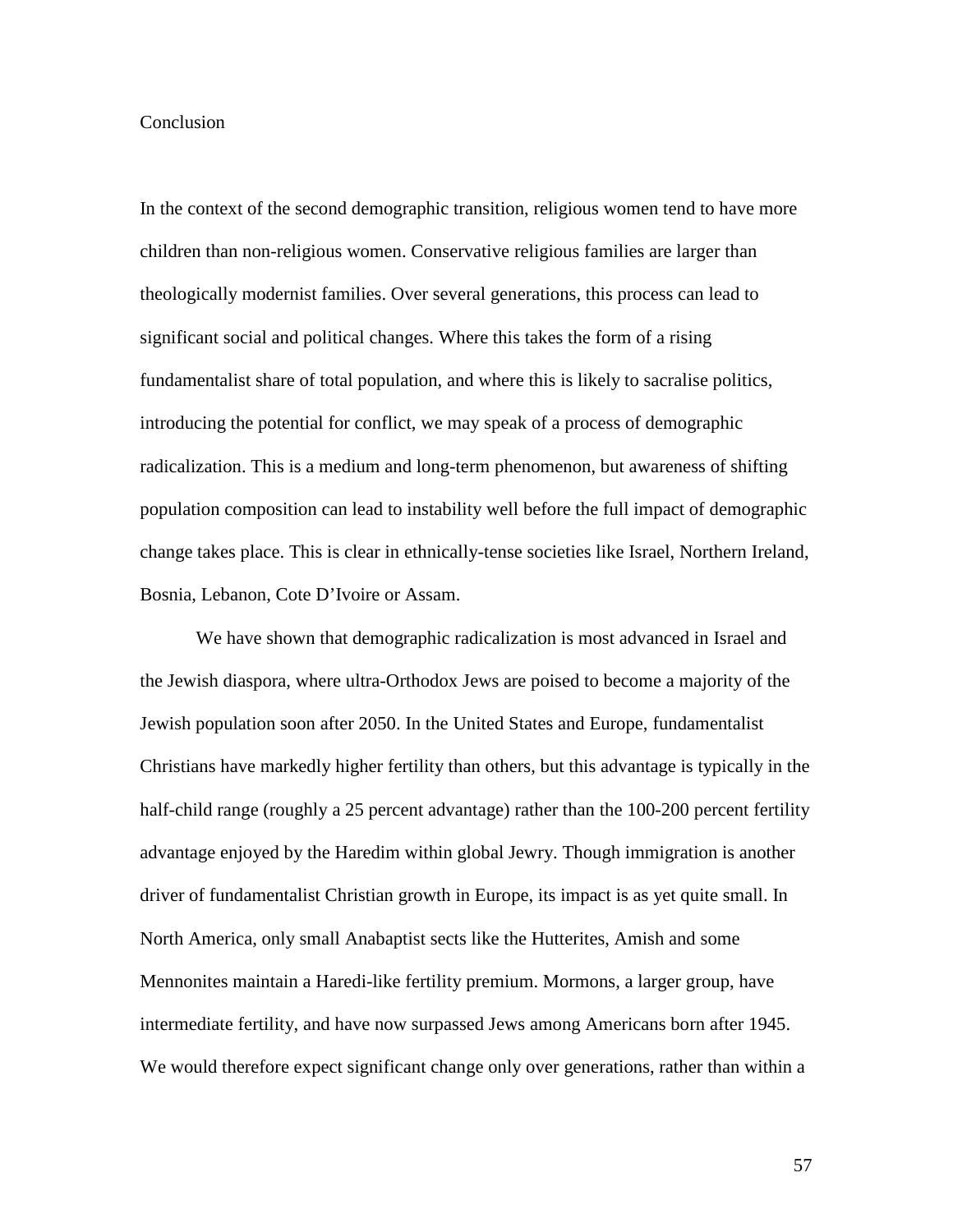decade. In the Muslim world, Islamic fundamentalism is associated with urban centres of learning, and hence remains as much a sign of modernity as a marker of traditionalism. Even so, Islamism is associated with pronatalism, whether in the speeches of politicians or the views of the masses. Among individuals – especially in urbanised, modern contexts – Islamism predicts significantly higher fertility. As Muslim society urbanises, we would expect Islamic fundamentalism to reap a demographic dividend as more conservative individuals choose larger families. However, the magnitude of demographic radicalization in the Muslim world seems more in keeping with the American and European pattern than the Jewish one. This means that significant change will take half a century, as opposed to the situation in Israel, where startling changes have occurred, and will occur, within the span of a decade.

 These shifts will make these societies more puritanical and less secular, but will they lead to violence? This paper contends that religious fundamentalism tends to polarise societies between an otherworldly pacifism and religiously-fuelled activism. In Israel and its Jewish diaspora, the prevailing mood among the Haredim is quietist, but there is an important minority of religious Zionists who have been responsible for a series of Jewish terrorist attacks. In addition, Jewish nationalism has, like its Palestinian counterpart, grown increasingly religious. In the United States, the overwhelming majority of evangelicals incline toward individualism and cultural concerns, but a minority bear millenarian views which undergird Christian Zionist intransigence and unilateralism in foreign policy. A fringe also are implicated in anti-abortion violence. Among fundamentalist Muslims, violent militancy is more developed than in Christianity or Judaism, but demographic radicalization is less advanced. Overall, demographic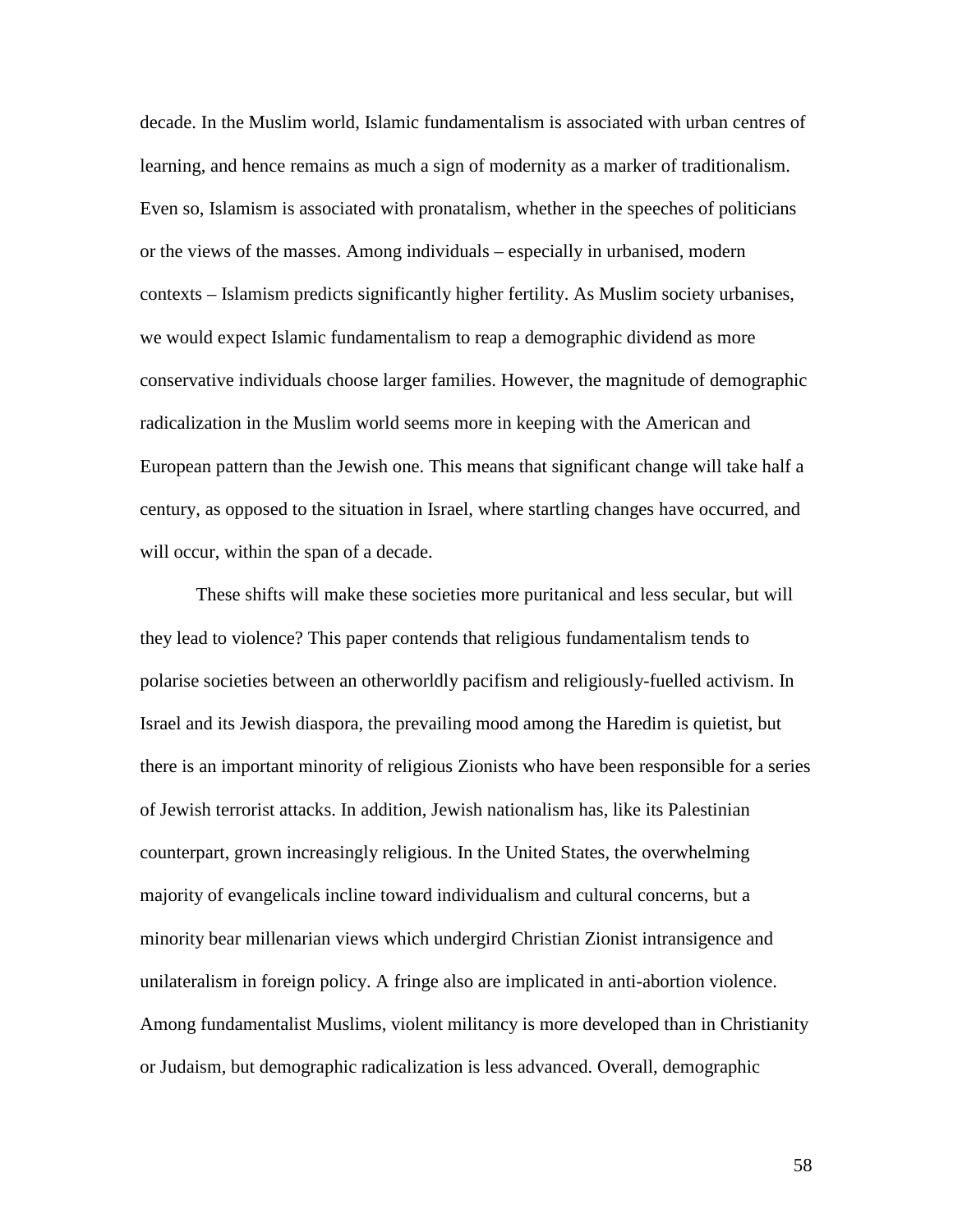radicalization is likely to increase the risk of religious violence for the simple reason that even a small slice within a fundamentalist pie become larger as the pie grows. But this does not necessarily signify a more violent planet: secular forms of violence, be they Marxist or secular nationalist, may abate, reducing aggregate insecurity in the world. On the other hand, demographic radicalization within the Abrahamic faiths may be a prelude to a more violent phase of global politics in which religion plays a role unseen since the Treaty of Westphalia.

## **References**

Abbasi-Shavazi, M. J., M. Hossein-Chavoshi, et al. (2007). Family Change and Continuity in the Islamic Republic of Iran: Birth Control Use Before the First Pregnancy, Duke University.

Adsera, A. (2004) Marital Fertility and Religion: Recent Changes in Spain,' IZA Discussion Paper 1399 (University of Chicago: Population Research Center).

Appleby, S. (2008). Analyzing Religious Trends - An Overview. INR-NIC Global Religious Trends: Implications for the United States (conference paper). Washington, DC.

Ben David, D. (2007). "The Moment of Truth", Ha'aretz.

Berger, P. L. (2008). Max Weber is Alive and Well, and Living in Guatemala: The Protestant Ethic Today. Weatherhead Center, Harvard.

Berghammer, C., D. Philipov, et al. (2006). Religiosity and demographic events: a comparative study of European countries. paper delivered at European Population Conference (EPC), Liverpool, 2006.

Berman, E. and A. Stepanyan (2003) Fertility and Education in Radical Islamic Sects: Evidence from Asia and Africa. NBER working paper

Bhat, P. N. M. and A. J. F. Xavier (2005). "The Role of Religion in Fertility Decline: the Case of Indian Muslims." Economic & Political Weekly **40**(5): 385-402.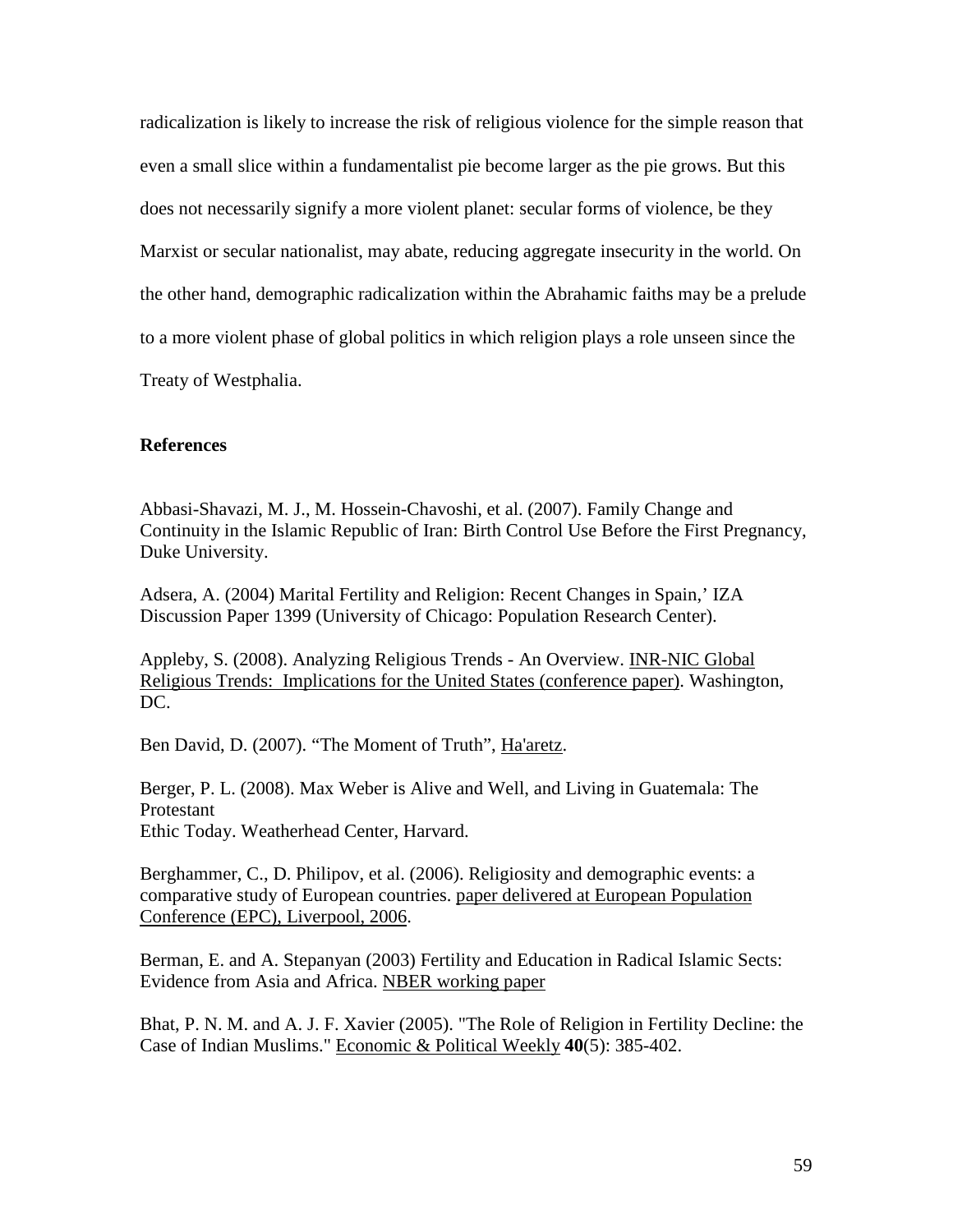Blackwell, T. (2008). Death for birth control: Taliban targets Kandahar health-care workers. *National Post*.

Bruce, S. (1998). Conservative Protestant Politics. Oxford, Oxford University Press.

Bruce, S. (2002). God is Dead. Oxford, Blackwell.

Caldwell, C. (2005). 'The East in the West'. New York Times Magazine.

Cincotta, R. (2006). "Prospects for Ahmadinejad's Call for More Rapid Population Growth in Iran." Working Paper, National Intelligence Council.

Cleland, J. and L. Lush (1997). "Population and policies in Bangladesh, Pakistan " *Forum for Applied Research and Public Policy* **12**: 46-50.

Coleman, D. (2006). "Immigration and Ethnic Change in Low-Fertility Countries: A Third Demographic Transition." Population and Development Review, September **32**(3): 401-46.

Fargues, P. (2000). "Protracted National Conflict and Fertility Change: Palestinians and Israelis in the twentieth century." Population and Development Review **26**(3): 441-482.

Fearon, J. D. and D. Laitin (2003). "Ethnicity, Insurgency, and Civil War." American Political Science Review **97**(1): 75-90.

Fiorina, M., S. Abrams, et al. (2005). Culture War? The Myth of a Polarized America. New York, Pearson Longman.

Frejka, T. and C. F. Westoff (2008). "Religion, religiousness and fertility in the US and in Europe." European Journal of Population-Revue Europeenne De Demographie **24**(1): 5- 31.

Gellner, E. (1981). Muslim Society. Cambridge, Cambridge University Press.

Giddens, A. ([1985] 1996). The Nation-State and Violence. Cambridge, Polity Press.

Goldscheider, C. (1971). Population, Modernization and Social Structure. Boston, Little-Brown.

Goldstone, J. (2007). Flash points and tipping points: Security Implications of Global Population Changes, 2005-2025. Woodrow Wilson Center, Washington, DC

Goldstone, J. (2009). "Population Movements and Security." Working Paper.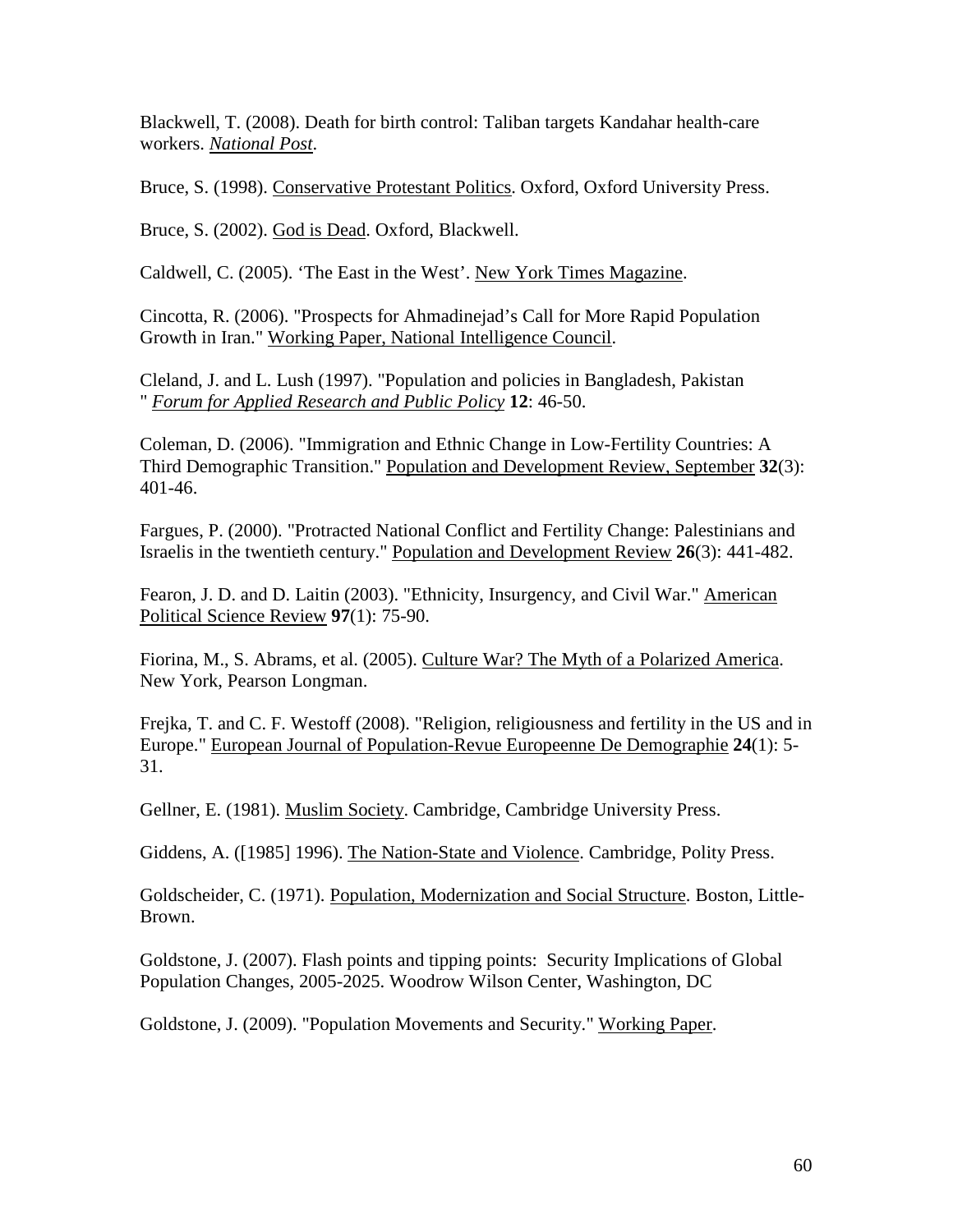Goujon, A., V. Skirbekk, et al. (2006). New Times, Old Beliefs: Projecting the Future Size of Religions in Austria', VID Working Papers 01/2006 (Vienna: Vienna Institute of Demography)

Graham, D., M. Schmool, et al. (2007). Jews in Britain: a snapshot from the 2001 census. I. f. J. P. R. (JPR). London, JPR. **1**.

Green, E. (2008). "Demographic Pressure and Ethnic Conflict in Contemporary Uganda " Nations & Nationalism.

Hackett, C. (2008). Religion and Fertility in The United States: The Influence of Affiliation, Region, and Congregation, Austin, University of Texas. **PhD**.

Halliday, F. (2000). Nation and Religion in the Middle East. Boulder, CO, Lynne Rienner.

Hoover, R. (2006). Hasidic population grows, Jewish politics may shift right. University of Florida News

Hout, M., A, Greeley, et al. (2001). "The Demographic Imperative in Religious Change in the United States." American Journal of Sociology **107**(2): 468-500.

Hunter, J. (1991). Culture Wars: The Struggle to Define America. New York, Basic Books.

Hussain, W. (2005). "The Muslim Factor in Assam Politics." Institute of Peace and Conflict Studies.

Islamonline (2005). UK Mosque Goers to Double Church Attendance: Study Islamonline.net.

Jackson, R., N. Howe, et al. (2008). The graying of the great powers : demography and geopolitics in the 21st century. Washington, D.C., Center for Strategic and International Studies.

Jenkins, P. (2007). God's continent : Christianity, Islam, and Europe's religious crisis. Oxford ; New York, Oxford University Press.

Karim, M. (2005). Islamic Teachings on Reproductive Health. Islam, the State and Population. G. Jones and M. Karim. London, Hurst and Co.**:** 40-55.

Kaufmann, E. (2007). The Orange Order: A Contemporary Northern Irish History. Oxford: OUP.

Kaufmann, E. (2008). "The End of Secularisation in Europe?: A Demographic Perspective" Working Paper.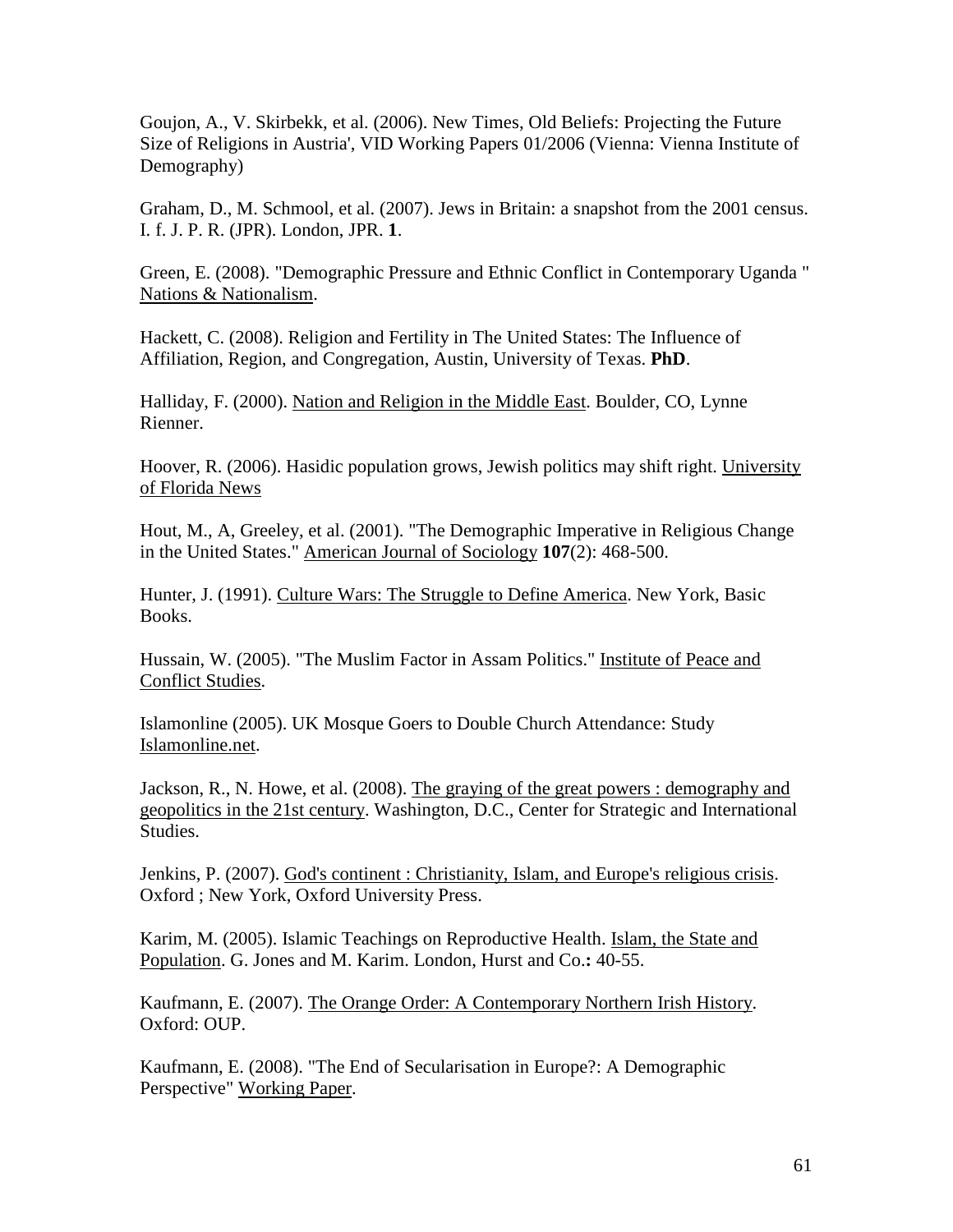Kaufmann, E. and O. Haklai (2008). "Dominant Ethnicity: From Minority to Majority." Nations and Nationalism **14**(4).

Kepel, G. (2002). Jihad: The Trail of Political Islam. London, Tauris.

King, L. (2002). "Demographic Trends, Pronatalism, and Nationalist Ideologies in the late Twentieth Century." Ethnic and Racial Studies **25**(3): 367-389.

Kraushaar, J. (2007). The Secret Behind a Rocker's Election to Congress: Hasidim The Jewish Daily Forward.

Lesthaeghe, R. and L. Neidert (2006). The "Second Demographic Transition" in the US: Spatial Patterns and Correlates, PSC Research Report

Lichtenstein, H. A. (1981). "The Ideology of Hesder: The View From Yeshivat Har Etzion" Tradition-a Journal of Orthodox Jewish Thought **19**(3 (Fall)).

Marshall-Fratani, R. (2006). "The War of "Who Is Who":Autochthony, Nationalism, and Citizenship in the Ivoirian Crisis." African Studies Review **49**(2): 9-43.

Martin, D. (2001). Pentecostalism: the World their Parish. Oxford, Blackwell.

Mearsheimer, J. J. and S. M. Walt (2006). The Israel Lobby and U.S. Foreign Policy. KSG Faculty Research Working Paper Series, John F. Kennedy School of Government, Harvard University.

Minkenberg, M. (2008). Party Politics, Religion and Elections in Western Democracies (conference paper). International Studies Association. San Francisco, CA.

Moaddel, M., S. Karabenick, et al. (2005). Youth, Emotional Energy, and Political Violence: The Cases of Egypt and Saudi Arabia Survey, Association of Religion Data Archives (ARDA).

Morgan, S. P., S. Stash, et al. (2002). "Muslim and non-Muslim differences in female autonomy and fertility: Evidence from four Asian countries." Population and Development Review **28**(3): 515-538.

Moulasha, K. and G. R. Rao (1999). "Religion-specific differentials in fertility and family planning." Economic and Political Weekly **34**(42-43): 3047-3051.

Munson, Z. (2001). "Islamic mobilization: Social movement theory and the Egyptian Muslim brotherhood." Sociological Quarterly **42**(4): 487-510.

NAF (2008) Violence and disruption statistics: Incidents of violence & disruption against abortion providers in the U.S. & Canada (National Abortion Federation)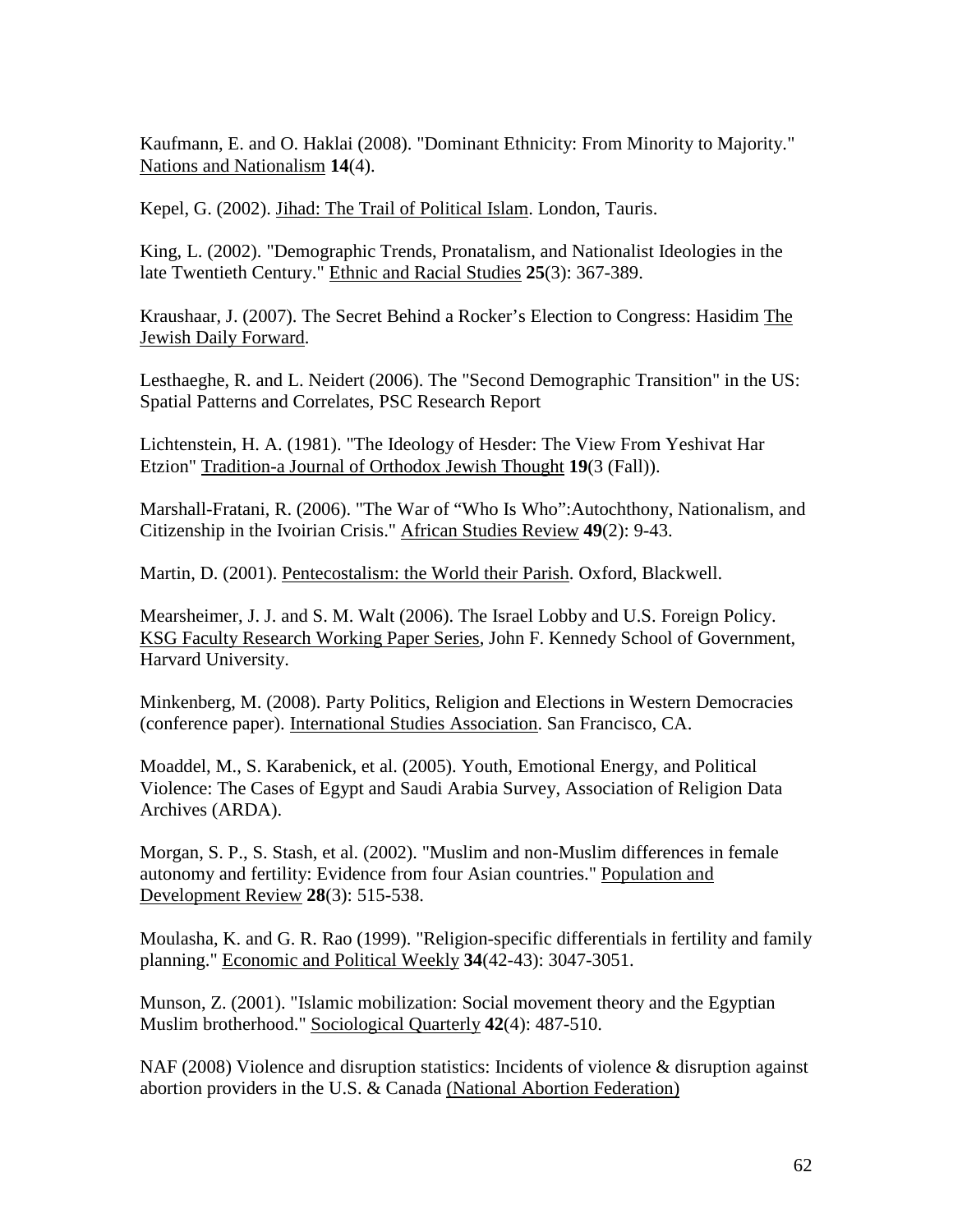Norris, P. and R. Inglehart (2004). Sacred and Secular: Religion and Politics Worldwide. Cambridge, Cambridge University Press.

Pape, R. A. (2005). Dying to win: the strategic logic of suicide terrorism. New York, Random House.

Patterson, H. and E. Kaufmann (2007). Unionism and Orangeism in Northern Ireland Since 1945. Manchester, Manchester University Press.

Pew (2006). Spirit and Power: a 10-Country Survey of Pentecostals. Washington, DC, Pew Forum on Religion and Public Life.

Roof, W. C. and W. McKinney (1987). American Mainline Religion: Its Changing Shape and Future. New Brunswick, Rutgers University Press.

Skirbekk, V. (2009). "Human fertility and survival across space and time." World Population Program, IIASA, Working Paper.

Skirbekk, V., A. Goujon, et al. (forthcoming). Secularism, Fundamentalism or Catholicism?, IIASA Working Paper.

Slack, J. A. and R. Doyon (2001). "Population dynamics and Susceptibility for Ethnic Conflict: the case of Bosnia and Herzegovina." Journal of Peace Research **38**(2): 139- 161.

Surkyn, J. and R. Lesthaeghe (2004). "Value Orientations and the Second DemographicTransition (STD) in Northern, Western and Southern Europe: An Update." Demographic Research **Special Collection 3**: Article 3.

Tait, R. (2006). 'Ahmadinejad Urges Iranian Baby Boom to Challenge West'. Guardian.

Tessler, M. (2008). Religious Attitudes in the Muslim World. INR-NIC Global Religious Trends: Implications for the United States. Washington, DC.

Toft, M. (2002). "Differential Demographic Growth in Multinational States: The Case of Israel's Two-Front War." Review of International Affairs **Fall**.

Toft, M. (2007). "Getting Religion? The Puzzling Case of Islam and Civil War." International Security **4**(31): 97-131.

Toft, M. and T. Shah (2006). "Religion's Flame Burns Brighter Than Ever." Baltimore Sun.

Urdal, H. (2006). "A Clash of Generations? Youth Bulges and Political Violence." International Studies Quarterly **50**: 607-629.